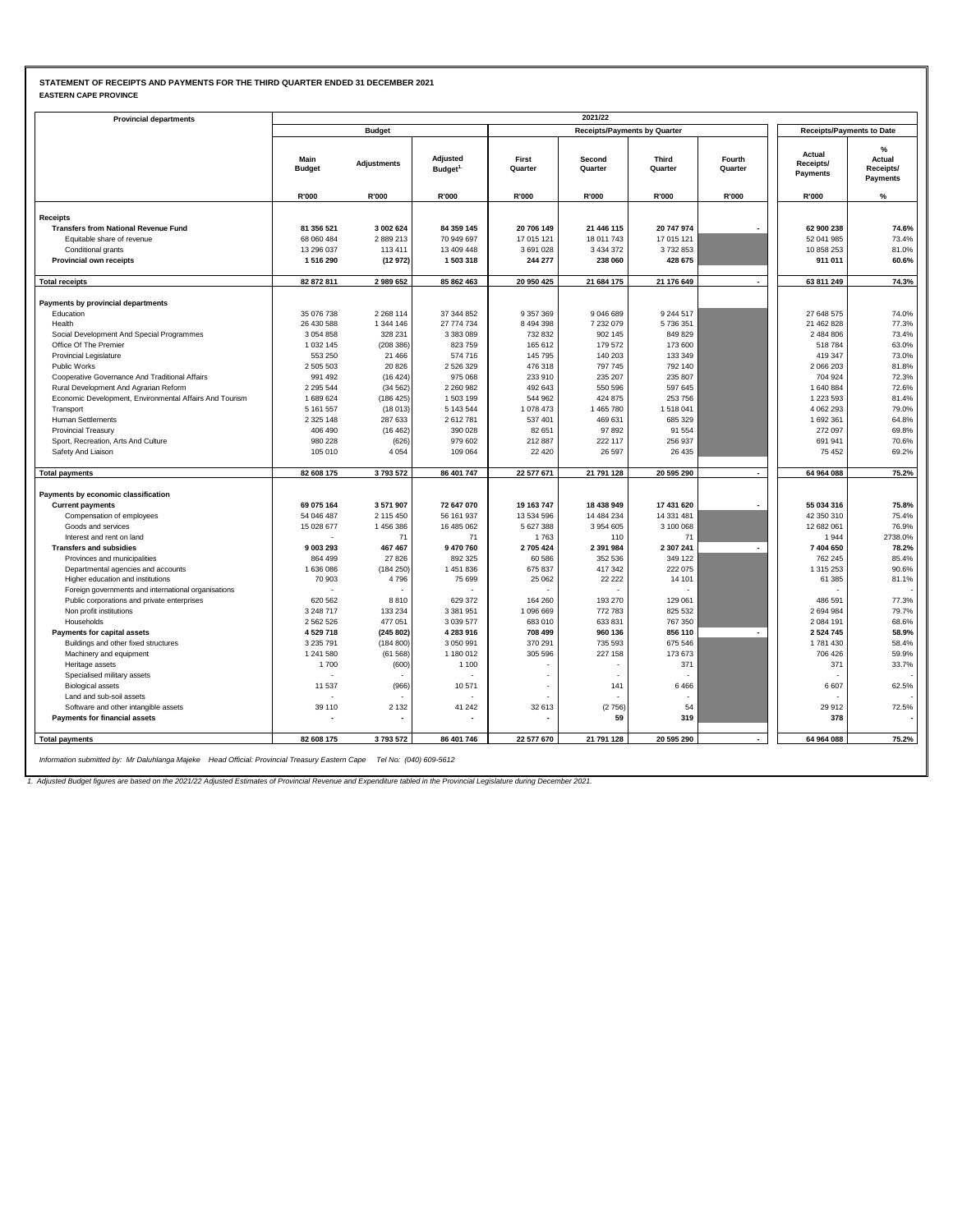| <b>EASTERN CAPE PROVINCE</b> |  |
|------------------------------|--|
|------------------------------|--|

| National departments administering conditional grants                                                                                              |                                              |                                          |                                        |                                         | 2021/22              |                                                    |                                                  |                         |                            |
|----------------------------------------------------------------------------------------------------------------------------------------------------|----------------------------------------------|------------------------------------------|----------------------------------------|-----------------------------------------|----------------------|----------------------------------------------------|--------------------------------------------------|-------------------------|----------------------------|
|                                                                                                                                                    |                                              |                                          | <b>Budget</b>                          |                                         |                      |                                                    | <b>Transfers</b>                                 | <b>Payments to Date</b> |                            |
|                                                                                                                                                    | Division of<br>Revenue Act,<br>No. 9 of 2021 | Division of<br>Revenue<br>Amendment Act, | Total<br><b>National</b><br>Allocation | Provincial<br>roll-overs<br>approved by | Total<br>Available   | Provincial<br><b>Payment Schedule</b><br>(National | <b>Transferred from</b><br><b>National</b><br>to | Actual<br>Payments      | $\%$<br>Actual<br>Payments |
|                                                                                                                                                    |                                              | No. 17 of 2021                           |                                        | <b>National Treasury</b>                |                      | Allocation)                                        | Province                                         |                         |                            |
|                                                                                                                                                    | R'000                                        | R'000                                    | R'000                                  | R'000                                   | R'000                | R'000                                              | R'000                                            | R'000                   | %                          |
| Schedule 5, Part A Grants <sup>2</sup>                                                                                                             |                                              |                                          |                                        |                                         |                      |                                                    |                                                  |                         |                            |
| Agriculture, Land Reform and Rural Development (Vote 29)                                                                                           | 333 690                                      |                                          | 333 690                                | 636                                     | 334 326              | 267 013                                            | 266 927                                          | 213 136                 | 63.8%                      |
| (a) Comprehensive Agricultural Support Programme Grant                                                                                             | 246 610                                      |                                          | 246 610                                | 636                                     | 247 246              | 189 892                                            | 189 892                                          | 152 953                 | 61.9%                      |
| (b) Ilima/Letsema Projects Grant                                                                                                                   | 74 567                                       |                                          | 74 567                                 |                                         | 74 567               | 67 110                                             | 67 110                                           | 51 908                  | 69.6%                      |
| (c) Land Care Programme Grant: Poverty Relief and Infrastructure Development                                                                       | 12513                                        |                                          | 12 513                                 |                                         | 12513                | 10 011                                             | 9925                                             | 8 2 7 5                 | 66.1%                      |
| Sport, Arts and Culture (Vote 37)                                                                                                                  | 169 310                                      |                                          | 169 310                                | 4 6 7 6                                 | 173 986              | 127 163                                            | 127 163                                          | 106 371                 | 61.1%                      |
| Community Library Services Grant                                                                                                                   | 169 310                                      |                                          | 169 310                                | 4676                                    | 173 986              | 127 163                                            | 127 163                                          | 106 371                 | 61.1%                      |
| <b>Basic Education (Vote 16)</b>                                                                                                                   | 1 567 924                                    | $\overline{\phantom{a}}$                 | 1 567 924                              | 19765                                   | 1587689              | 1 547 140                                          | 1 547 140                                        | 1 127 468               | 71.0%                      |
| (a) HIV and AIDS (Life Skills Education) Grant<br>(b) Learners with Profound Intellectual Disabilities Grant                                       | 45 089<br>27 004                             | $\overline{\phantom{a}}$                 | 45 089<br>27 004                       | 5 2 8 0<br>6 9 0 5                      | 50 369<br>33 909     | 36 071<br>20 450                                   | 36 071<br>20 450                                 | 30 870<br>14 704        | 61.3%<br>43.4%             |
| (c) Maths, Science and Technology Grant                                                                                                            | 52 116                                       |                                          | 52 116                                 | 7580                                    | 59 696               | 46 904                                             | 46 904                                           | 23 4 97                 | 39.4%                      |
| (d) National School Nutrition Programme Grant                                                                                                      | 1 443 715                                    | $\bar{a}$                                | 1 443 715                              |                                         | 1 443 715            | 1 443 715                                          | 1 443 715                                        | 1 058 397               | 73.3%                      |
|                                                                                                                                                    |                                              |                                          |                                        |                                         |                      |                                                    |                                                  |                         |                            |
| Health (Vote 18)                                                                                                                                   | 4 215 725<br>3 062 784                       | 86 800                                   | 4 302 525                              | ٠                                       | 4 302 525            | 3 161 784<br>2 297 079                             | 3 161 784<br>2 297 079                           | 3 183 311<br>2 299 594  | 74.0%<br>73.8%             |
| (a) HIV, TB, Malaria and Community Outreach Grant<br>(b) Health Facility Revitalisation Grant                                                      | 685 588                                      | 53 693                                   | 3 116 477<br>685 588                   |                                         | 3 116 477<br>685 588 | 514 191                                            | 514 191                                          | 438 000                 | 63.9%                      |
| (c) Human Resources and Training Grant                                                                                                             | 426 081                                      | 33 107                                   | 459 188                                | ٠                                       | 459 188              | 319 563                                            | 319 563                                          | 418 053                 | 91.0%                      |
| (d) National Health Insurance Grant                                                                                                                | 41 272                                       |                                          | 41 272                                 |                                         | 41 27 2              | 30 951                                             | 30 951                                           | 27 664                  | 67.0%                      |
| Human Settlements (Vote 33)                                                                                                                        | 1923 647                                     |                                          | 1923 647                               | 270 494                                 | 2 194 141            | 1 198 111                                          | 1 509 251                                        | 1 394 496               | 63.6%                      |
| (a) Human Settlements Development Grant                                                                                                            | 1491219                                      |                                          | 1 491 219                              | 270 494                                 | 1761713              | 856 493                                            | 1 137 633                                        | 1 026 389               | 58.3%                      |
| (b) Informal Settlements Upgrading Partnership Grant                                                                                               | 432 428                                      |                                          | 432 428                                |                                         | 432 428              | 341 618                                            | 371 618                                          | 368 107                 | 85.1%                      |
| Public Works and Infrastructure (Vote 13)                                                                                                          | 153 924                                      |                                          | 153 924                                |                                         | 153 924              | 153 924                                            | 152 454                                          | 133 661                 | 86.8%                      |
| (a) Expanded Public Works Programme Integrated Grant for Provinces<br>(b) Social Sector Expanded Public Works Programme Incentive Grant for Provin | 102 099<br>51 825                            | $\overline{\phantom{a}}$                 | 102 099<br>51 825                      | ٠                                       | 102 099<br>51 825    | 102 099<br>51 825                                  | 100 629<br>51 825                                | 83 691<br>49 970        | 82.0%<br>96.4%             |
| Social Development (Vote 19)                                                                                                                       | 157 970                                      | 26 611                                   | 184 581                                | 54 370                                  | 238 951              | 120 063                                            | 120 063                                          | 166 527                 | 69.7%                      |
| Early Childhood Development Grant                                                                                                                  | 157 970                                      | 26 611                                   | 184 581                                | 54 370                                  | 238 951              | 120 063                                            | 120 063                                          | 166 527                 | 69.7%                      |
| Sport, Arts and Culture (Vote 37)                                                                                                                  | 69 310                                       |                                          | 69 310                                 | 3 5 6 1                                 | 72 871               | 55 448                                             | 55 448                                           | 39 850                  | 54.7%                      |
| Mass Participation and Sport Development Grant                                                                                                     | 69 310                                       |                                          | 69 310                                 | 3 5 6 1                                 | 72 871               | 55 448                                             | 55 448                                           | 39 850                  | 54.7%                      |
| Sub-Total                                                                                                                                          | 8 591 500                                    | 113 411                                  | 8704911                                | 353 502                                 | 9 0 58 4 13          | 6 630 646                                          | 6 940 230                                        | 6 364 821               | 70.3%                      |
| Schedule 4, Part A Grants <sup>1</sup>                                                                                                             |                                              |                                          |                                        |                                         |                      |                                                    |                                                  |                         |                            |
| <b>Basic Education (Vote 16)</b>                                                                                                                   | 1 640 977                                    |                                          | 1 640 977                              | 70 776                                  | 1711753              | 1 435 855                                          | 1 435 855                                        |                         |                            |
| <b>Education Infrastructure Grant</b>                                                                                                              | 1640977                                      |                                          | 1 640 977                              | 70 776                                  | 1711753              | 1 435 855                                          | 1 435 855                                        |                         |                            |
| Health (Vote 18)                                                                                                                                   | 1 101 960                                    |                                          | 1 101 960                              |                                         | 1 101 960            | 826 470                                            | 826 470                                          |                         |                            |
| National Tertiary Services Grant                                                                                                                   | 1 101 960                                    |                                          | 1 101 960                              | ٠                                       | 1 101 960            | 826 470                                            | 826 470                                          |                         |                            |
| <b>Transport (Vote 40)</b>                                                                                                                         | 1961600                                      |                                          | 1 961 600                              | $\blacksquare$                          | 1961600              | 1 655 698                                          | 1 655 698                                        |                         |                            |
| (a) Provincial Roads Maintenance Grant                                                                                                             | 1 677 797                                    |                                          | 1 677 797                              |                                         | 1677797              | 1 449 295                                          | 1 449 295                                        |                         |                            |
| (b) Public Transport Operations Grant                                                                                                              | 283 803                                      |                                          | 283 803                                |                                         | 283 803              | 206 403                                            | 206 403                                          |                         |                            |
| Sub-Total                                                                                                                                          | 4704537                                      | $\overline{a}$                           | 4704537                                | 70 776                                  | 4775313              | 3 918 023                                          | 3 918 023                                        |                         |                            |
| Schedule 7, Part A Grants <sup>3</sup>                                                                                                             |                                              |                                          |                                        |                                         |                      |                                                    |                                                  |                         |                            |
| <b>Cooperative Governance (Vote 3)</b><br>Provincial Disaster Relief Grant                                                                         |                                              |                                          |                                        |                                         |                      |                                                    |                                                  |                         |                            |
| Human Settlements (Vote 33)<br>Provincial Emergency Housing Grant                                                                                  |                                              |                                          |                                        | $\overline{\phantom{a}}$                |                      |                                                    |                                                  |                         |                            |
| Sub-Total                                                                                                                                          | $\sim$                                       | $\overline{a}$                           |                                        | $\overline{a}$                          |                      |                                                    | $\blacksquare$                                   |                         |                            |
|                                                                                                                                                    |                                              |                                          |                                        |                                         |                      |                                                    |                                                  |                         |                            |
| <b>Total</b>                                                                                                                                       | 13 296 037                                   | 113 411                                  | 13 409 448                             | 424 278                                 | 13 833 726           | 10 548 669                                         | 10 858 253                                       |                         |                            |
| nt the founding                                                                                                                                    |                                              | ar francisco frances frances are         |                                        |                                         |                      |                                                    |                                                  |                         |                            |

1. Schedule 4, Part A grants specifying allocations to provinces to supplement the funding of programmes or functions funded from provincial budgets.<br>2. Schedule 5, Part A grants specifying specific-purpose allocations to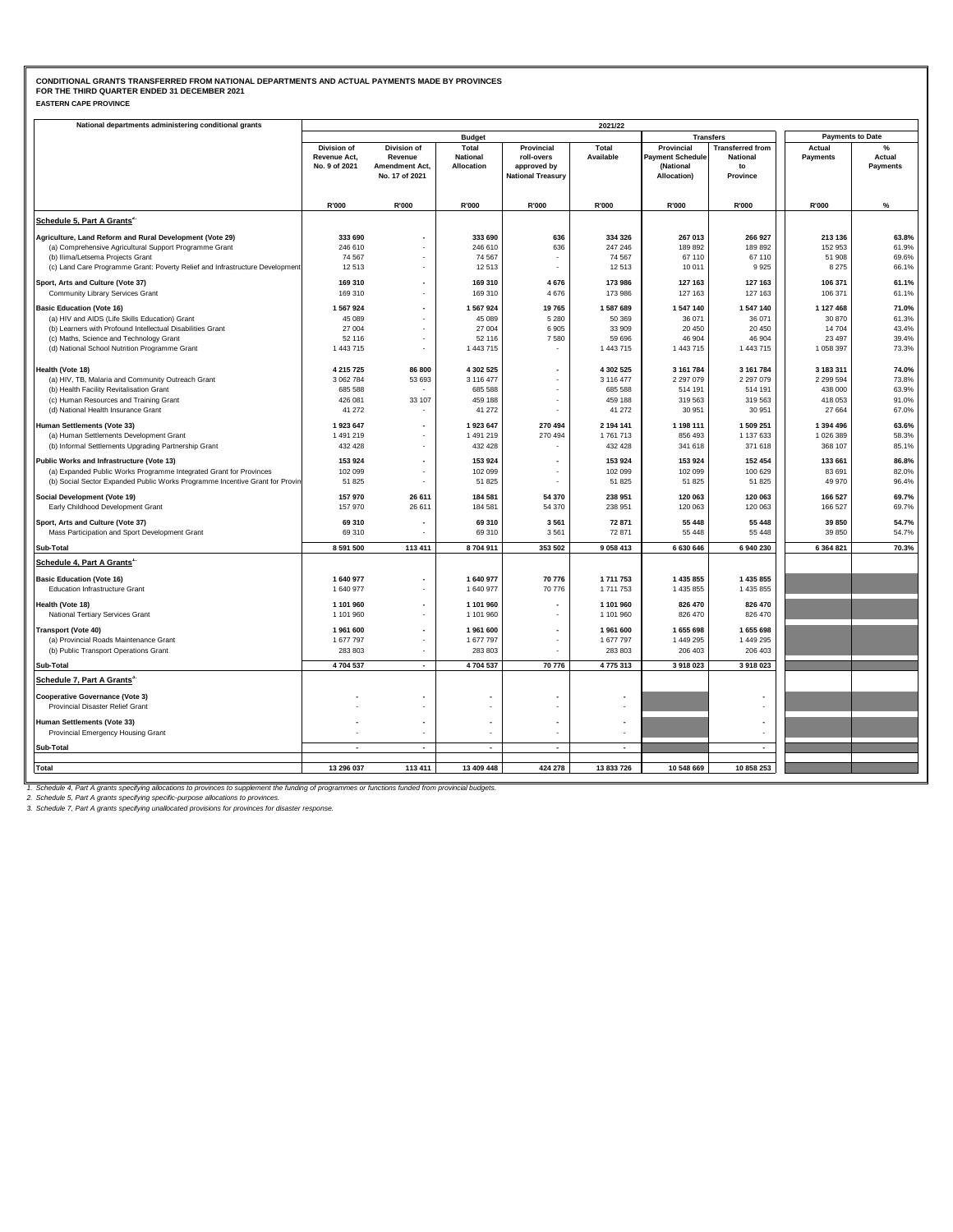### **STATEMENT OF RECEIPTS AND PAYMENTS FOR THE THIRD QUARTER ENDED 31 DECEMBER 2021 FREE STATE PROVINCE**

| <b>Provincial departments</b>                                                            |                       |                    |                                  |                   |                                     |                  |                          |                                        |                                      |
|------------------------------------------------------------------------------------------|-----------------------|--------------------|----------------------------------|-------------------|-------------------------------------|------------------|--------------------------|----------------------------------------|--------------------------------------|
|                                                                                          |                       | <b>Budget</b>      |                                  |                   | <b>Receipts/Payments by Quarter</b> |                  |                          | <b>Receipts/Payments to Date</b>       |                                      |
|                                                                                          | Main<br><b>Budget</b> | <b>Adjustments</b> | Adjusted<br>Budget <sup>1.</sup> | First<br>Quarter  | Second<br>Quarter                   | Third<br>Quarter | Fourth<br>Quarter        | Actual<br>Receipts/<br><b>Payments</b> | %<br>Actual<br>Receipts/<br>Payments |
|                                                                                          | R'000                 | R'000              | R'000                            | R'000             | R'000                               | R'000            | <b>R'000</b>             | R'000                                  | %                                    |
| <b>Receipts</b>                                                                          |                       |                    |                                  |                   |                                     |                  |                          |                                        |                                      |
| <b>Transfers from National Revenue Fund</b>                                              | 37 513 672            | 1 322 155          | 38 835 827                       | 9 418 004         | 10 093 053                          | 9 4 1 5 6 7 0    |                          | 28 926 727                             | 74.5%                                |
| Equitable share of revenue                                                               | 29 054 563            | 1 287 798          | 30 342 361                       | 7 263 642         | 7727791                             | 7 263 642        |                          | 22 255 075                             | 73.3%                                |
| Conditional grants                                                                       | 8 459 109             | 34 357             | 8 493 466                        | 2 154 362         | 2 3 6 5 2 6 2                       | 2 152 028        |                          | 6671652                                | 78.6%                                |
| Provincial own receipts <sup>2</sup>                                                     | 1 068 140             | (3607)             | 1 064 533                        | 231 642           | 299 033                             | 322 145          |                          | 852 820                                | 80.1%                                |
| <b>Total receipts</b>                                                                    | 38 581 812            | 1 318 548          | 39 900 360                       | 9 649 646         | 10 392 086                          | 9737815          | $\overline{\phantom{a}}$ | 29 779 547                             | 74.6%                                |
|                                                                                          |                       |                    |                                  |                   |                                     |                  |                          |                                        |                                      |
| Payments by provincial departments                                                       |                       |                    |                                  |                   |                                     |                  |                          |                                        |                                      |
| Education                                                                                | 15 474 944            | 804 743            | 16 279 687                       | 4 194 492         | 3 902 367                           | 4 3 5 8 5 8 8    |                          | 12 455 447                             | 76.5%                                |
| Health                                                                                   | 12 135 269            | 463 865            | 12 599 134                       | 2710629           | 3 3 3 6 1 9 7                       | 2 9 39 141       |                          | 8985967                                | 71.3%                                |
| Social Development                                                                       | 1 442 373             | 87 166             | 1529539                          | 356 303           | 373 620                             | 394 191          |                          | 1 1 2 4 1 1 4                          | 73.5%<br>63.7%                       |
| Premier                                                                                  | 662 675<br>258 823    | (45112)<br>29 084  | 617 563<br>287 907               | 113 871<br>68 279 | 129 825<br>60 208                   | 149 400<br>68759 |                          | 393 096<br>197 246                     | 68.5%                                |
| Free State Legislature<br>Economic Development & Small Business Development, Tourism &   | 604 792               | 24 5 66            | 629 358                          | 138 763           | 145 982                             | 164 955          |                          | 449 700                                | 71.5%                                |
| <b>Provincial Treasury</b>                                                               | 331 491               | 3752               | 335 243                          | 64 049            | 71 208                              | 70 861           |                          | 206 118                                | 61.5%                                |
| Cooperative Governance And Traditional Affairs                                           | 416 598               | 700                | 417 298                          | 106 263           | 87 588                              | 82 165           |                          | 276 016                                | 66.1%                                |
| Public Works & Infrastructure                                                            | 1739 126              | 93 017             | 1832143                          | 459 466           | 457 265                             | 373 603          |                          | 1 290 334                              | 70.4%                                |
| Police, Roads And Transport                                                              | 2 882 043             | 34 575             | 2916618                          | 561 675           | 637 019                             | 757 666          |                          | 1956360                                | 67.1%                                |
| Agriculture And Rural Development                                                        | 783 067               | 20 438             | 803 505                          | 128 949           | 190 774                             | 201 833          |                          | 521 556                                | 64.9%                                |
| Sport, Arts, Culture And Recreation                                                      | 638 523               | (10.821)           | 627 702                          | 131 716           | 141 549                             | 137 906          |                          | 411 171                                | 65.5%                                |
| Human Settlements                                                                        | 1 255 620             | 32915              | 1 288 535                        | 153 187           | 337 889                             | 264 163          |                          | 755 239                                | 58.6%                                |
| <b>Total payments</b>                                                                    | 38 625 344            | 1538888            | 40 164 232                       | 9 187 642         | 9 871 491                           | 9 963 231        |                          | 29 022 364                             | 72.3%                                |
|                                                                                          |                       |                    |                                  |                   |                                     |                  |                          |                                        |                                      |
| Payments by economic classification                                                      |                       |                    |                                  |                   |                                     |                  |                          |                                        |                                      |
| <b>Current payments</b>                                                                  | 31 658 148            | 775 079            | 32 433 227                       | 7511990           | 8 295 681                           | 7955803          |                          | 23 763 474                             | 73.3%                                |
| Compensation of employees                                                                | 24 219 135            | 716 370            | 24 935 505                       | 6 162 023         | 6 507 469                           | 6450918          |                          | 19 120 410                             | 76.7%                                |
| Goods and services                                                                       | 7 438 638             | 53 064             | 7 491 702                        | 1 344 319         | 1788 206                            | 1504665          |                          | 4 637 190                              | 61.9%                                |
| Interest and rent on land                                                                | 375                   | 5645               | 6 0 20                           | 5 6 4 8           | 6                                   | 220              |                          | 5874                                   | 97.6%                                |
| <b>Transfers and subsidies</b>                                                           | 4 805 115             | 711 304            | 5516419                          | 1 307 824         | 1 148 776                           | 1 534 348        | $\overline{\phantom{a}}$ | 3990948                                | 72.3%                                |
| Provinces and municipalities                                                             | 499 344               | 24 500             | 523 844                          | 206 220           | 125 551                             | 107 048          |                          | 438 819                                | 83.8%                                |
| Departmental agencies and accounts                                                       | 249782                | (4020)             | 245 762                          | 52 100            | 118 995<br>÷                        | 44 571           |                          | 215 666                                | 87.8%                                |
| Higher education and institutions<br>Foreign governments and international organisations | 2018                  |                    | 2018                             |                   |                                     |                  |                          |                                        |                                      |
| Public corporations and private enterprises                                              | 357 947               | 23 601             | 381 548                          | 84 634            | 84 500                              | 91 730           |                          | 260 864                                | 68.4%                                |
| Non profit institutions                                                                  | 2 140 058             | 735 214            | 2875272                          | 786 710           | 439 588                             | 963 310          |                          | 2 189 608                              | 76.2%                                |
| Households                                                                               | 1555966               | (67 991)           | 1 487 975                        | 178 160           | 380 142                             | 327 689          |                          | 885 991                                | 59.5%                                |
| Payments for capital assets                                                              | 2 162 081             | 52 505             | 2 2 1 4 5 8 6                    | 367 823           | 427 014                             | 473 023          |                          | 1 267 860                              | 57.3%                                |
| Buildings and other fixed structures                                                     | 1745 651              | 2804               | 1748 455                         | 276 826           | 348 868                             | 408 449          |                          | 1 0 3 4 1 4 3                          | 59.1%                                |
| Machinery and equipment                                                                  | 378 647               | 64 485             | 443 132                          | 86 574            | 74 424                              | 62 311           |                          | 223 309                                | 50.4%                                |
| Heritage assets                                                                          |                       |                    |                                  |                   |                                     |                  |                          |                                        |                                      |
| Specialised military assets                                                              |                       |                    |                                  |                   |                                     |                  |                          |                                        |                                      |
| <b>Biological assets</b>                                                                 |                       |                    |                                  |                   |                                     |                  |                          |                                        |                                      |
| Land and sub-soil assets                                                                 | 2 0 0 0               | 3500               | 5 5 0 0                          |                   |                                     |                  |                          |                                        |                                      |
| Software and other intangible assets                                                     | 35783                 | (18284)            | 17499                            | 4 4 2 3           | 3722                                | 2 2 6 3          |                          | 10 40 8                                | 59.5%                                |
| Payments for financial assets                                                            |                       |                    |                                  | 5                 | 20                                  | 57               |                          | 82                                     |                                      |
| <b>Total payments</b>                                                                    | 38 625 344            | 1538888            | 40 164 232                       | 9 187 642         | 9 871 491                           | 9 963 231        |                          | 29 022 364                             | 72.3%                                |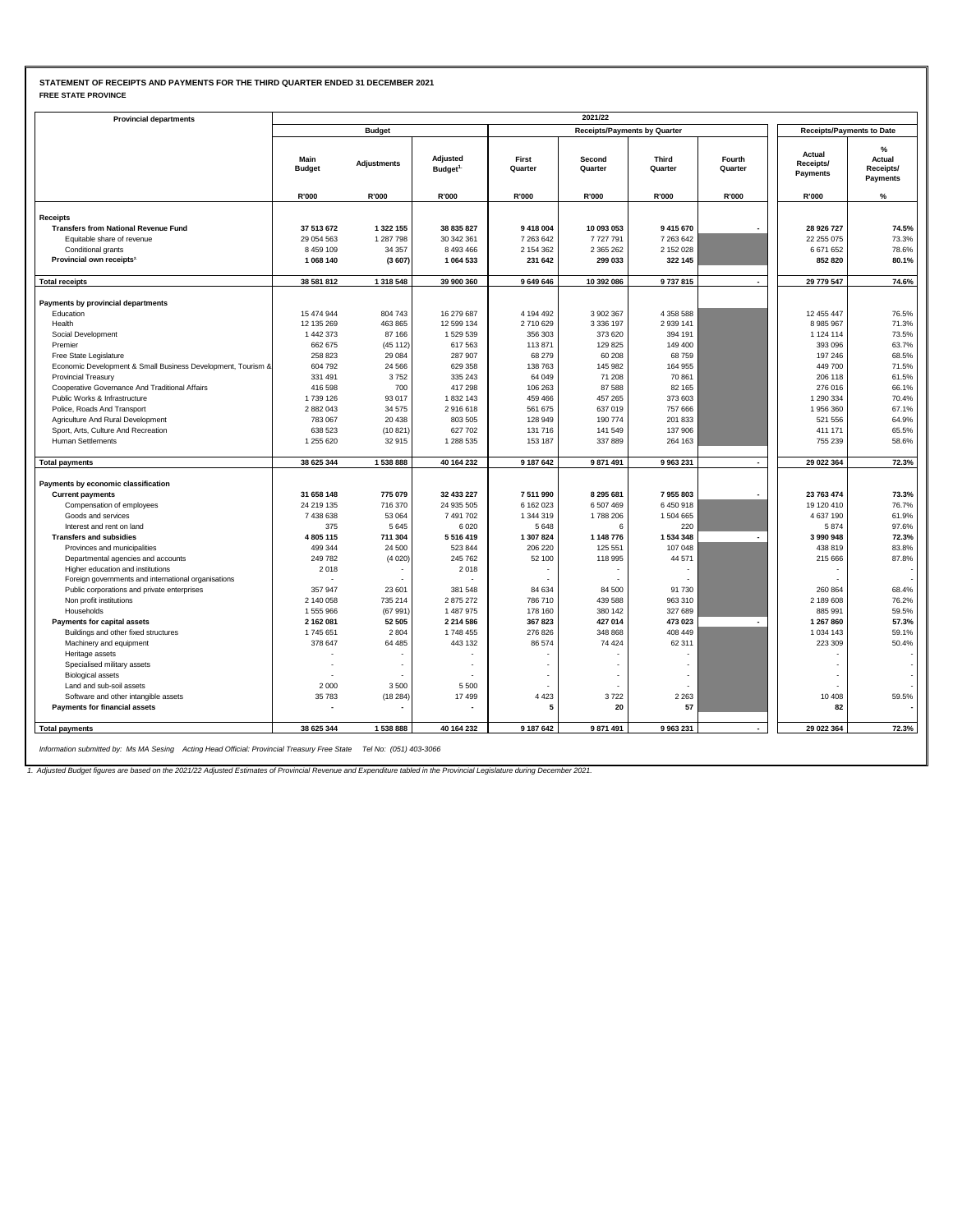| National departments administering conditional grants                                         |                     |                             |                          |                          | 2021/22   |                         |                         |                         |          |
|-----------------------------------------------------------------------------------------------|---------------------|-----------------------------|--------------------------|--------------------------|-----------|-------------------------|-------------------------|-------------------------|----------|
|                                                                                               |                     |                             | <b>Budget</b>            |                          |           |                         | <b>Transfers</b>        | <b>Payments to Date</b> |          |
|                                                                                               | Division of         | Division of                 | Total                    | Provincial               | Total     | Provincial              | <b>Transferred from</b> | Actual                  | %        |
|                                                                                               | <b>Revenue Act.</b> | Revenue                     | <b>National</b>          | roll-overs               | Available | <b>Payment Schedule</b> | <b>National</b>         | Payments                | Actual   |
|                                                                                               | No. 9 of 2021       | Amendment Act,              | Allocation               | approved by              |           | (National               | to                      |                         | Payments |
|                                                                                               |                     | No. 17 of 2021              |                          | <b>National Treasury</b> |           | Allocation)             | Province                |                         |          |
|                                                                                               |                     |                             |                          |                          |           |                         |                         |                         |          |
|                                                                                               | R'000               | R'000                       | R'000                    | R'000                    | R'000     | R'000                   | R'000                   | R'000                   | %        |
| Schedule 5, Part A Grants <sup>2</sup>                                                        |                     |                             |                          |                          |           |                         |                         |                         |          |
| Agriculture, Land Reform and Rural Development (Vote 29)                                      | 265 612             |                             | 265 612                  | 6 3 3 9                  | 271951    | 235 773                 | 235 773                 | 128 547                 | 47.3%    |
| (a) Comprehensive Agricultural Support Programme Grant                                        | 185 645             |                             | 185 645                  | 5966                     | 191 611   | 168 936                 | 168 936                 | 72 571                  | 37.9%    |
| (b) Ilima/Letsema Projects Grant                                                              | 71 601              |                             | 71 601                   | 373                      | 71974     | 60 144                  | 60 144                  | 49 45 9                 | 68.7%    |
| (c) Land Care Programme Grant: Poverty Relief and Infrastructure Development                  | 8 3 6 6             |                             | 8 3 6 6                  |                          | 8 3 6 6   | 6 6 9 3                 | 6 6 9 3                 | 6517                    | 77.9%    |
| Sport, Arts and Culture (Vote 37)                                                             | 168 771             |                             | 168 771                  | $\overline{\phantom{a}}$ | 168 771   | 128 170                 | 128 170                 | 124 180                 | 73.6%    |
| Community Library Services Grant                                                              | 168 771             |                             | 168 771                  | ä,                       | 168 771   | 128 170                 | 128 170                 | 124 180                 | 73.6%    |
| <b>Basic Education (Vote 16)</b>                                                              | 528 757             | $\blacksquare$              | 528 757                  | 16 175                   | 544 932   | 516 436                 | 516 436                 | 376938                  | 69.2%    |
| (a) HIV and AIDS (Life Skills Education) Grant                                                | 10 250              |                             | 10 250                   | 121                      | 10 371    | 8 2 0 0                 | 8 2 0 0                 | 8569                    | 82.6%    |
| (b) Learners with Profound Intellectual Disabilities Grant                                    | 26 692              |                             | 26 692                   | 2 6 6 2                  | 29 354    | 20 250                  | 20 250                  | 16 204                  | 55.2%    |
| (c) Maths, Science and Technology Grant                                                       | 38 299              |                             | 38 299                   | 8 4 2 4                  | 46723     | 34 470                  | 34 470                  | 36 190                  | 77.5%    |
| (d) National School Nutrition Programme Grant                                                 | 453 516             |                             | 453 516                  | 4 9 6 8                  | 458 484   | 453 516                 | 453 516                 | 315 975                 | 68.9%    |
| Health (Vote 18)                                                                              | 2 449 364           | 23 655                      | 2 473 019                | 120 311                  | 2 593 330 | 1837011                 | 1839 213                | 1520084                 | 58.6%    |
|                                                                                               | 1 633 446           | 3 4 7 9                     | 1 636 925                | 351                      | 1 637 276 | 1 225 071               | 1 227 273               | 1 003 229               | 61.3%    |
| (a) HIV, TB, Malaria and Community Outreach Grant<br>(b) Health Facility Revitalisation Grant | 609 977             |                             | 609 977                  | 119 960                  | 729 937   | 457 482                 | 457 482                 | 336 499                 | 46.1%    |
| (c) Human Resources and Training Grant                                                        | 186 340             | 20 176                      | 206 516                  | ٠                        | 206 516   | 139 761                 | 139 761                 | 171 423                 | 83.0%    |
| (d) National Health Insurance Grant                                                           | 19 601              |                             | 19 601                   |                          | 19601     | 14 697                  | 14 697                  | 8933                    | 45.6%    |
| Human Settlements (Vote 33)                                                                   | 1 014 255           |                             | 1 014 255                | 22 036                   | 1 036 291 | 651 145                 | 651 145                 | 569 718                 | 55.0%    |
| (a) Human Settlements Development Grant                                                       | 786 254             |                             | 786 254                  | 22 036                   | 808 290   | 499 091                 | 499 091                 | 454 909                 | 56.3%    |
| (b) Informal Settlements Upgrading Partnership Grant                                          | 228 001             |                             | 228 001                  |                          | 228 001   | 152 054                 | 152 054                 | 114 809                 | 50.4%    |
| Public Works and Infrastructure (Vote 13)                                                     | 59 251              |                             | 59 251                   | 25                       | 59 276    | 59 251                  | 52 934                  | 41 823                  | 70.6%    |
| (a) Expanded Public Works Programme Integrated Grant for Provinces                            | 21 651              | $\overline{\phantom{a}}$    | 21 651                   |                          | 21 651    | 21 651                  | 15 3 34                 | 14 941                  | 69.0%    |
| (b) Social Sector Expanded Public Works Programme Incentive Grant for Provin                  | 37 600              |                             | 37 600                   | 25                       | 37 625    | 37 600                  | 37 600                  | 26 882                  | 71.4%    |
| Social Development (Vote 19)                                                                  | 63 533              | 10702                       | 74 235                   | 37 336                   | 111 571   | 47 650                  | 47 650                  | 64768                   | 58.1%    |
| Early Childhood Development Grant                                                             | 63 5 33             | 10 702                      | 74 235                   | 37 336                   | 111 571   | 47 650                  | 47 650                  | 64768                   | 58.1%    |
|                                                                                               | 41 155              |                             | 41 155                   |                          | 41 155    | 32 925                  | 32 925                  | 26 659                  | 64.8%    |
| Sport, Arts and Culture (Vote 37)<br>Mass Participation and Sport Development Grant           | 41 155              |                             | 41 155                   |                          | 41 155    | 32 925                  | 32 925                  | 26 659                  | 64.8%    |
|                                                                                               | 4 590 698           | 34 357                      | 4 625 055                | 202 222                  | 4 827 277 | 3 508 361               | 3 504 246               | 2852717                 | 59.1%    |
| Sub-Total<br>Schedule 4, Part A Grants <sup>1</sup>                                           |                     |                             |                          |                          |           |                         |                         |                         |          |
|                                                                                               |                     |                             |                          |                          |           |                         |                         |                         |          |
| <b>Basic Education (Vote 16)</b>                                                              | 892 287             |                             | 892 287                  | 1 0 5 8                  | 893 345   | 780 751                 | 780 751                 |                         |          |
| <b>Education Infrastructure Grant</b>                                                         | 892 287             |                             | 892 287                  | 1 0 5 8                  | 893 345   | 780 751                 | 780 751                 |                         |          |
| Health (Vote 18)                                                                              | 1 172 085           |                             | 1 172 085                |                          | 1 172 085 | 879 066                 | 879 066                 |                         |          |
| National Tertiary Services Grant                                                              | 1 172 085           |                             | 1 172 085                | $\mathbf{r}$             | 1 172 085 | 879 066                 | 879 066                 |                         |          |
| <b>Transport (Vote 40)</b>                                                                    | 1804039             |                             | 1804 039                 | $\overline{\phantom{a}}$ | 1804039   | 1 507 589               | 1 507 589               |                         |          |
| (a) Provincial Roads Maintenance Grant                                                        | 1 490 271           |                             | 1 490 271                |                          | 1 490 271 | 1 293 845               | 1 293 845               |                         |          |
| (b) Public Transport Operations Grant                                                         | 313768              |                             | 313 768                  |                          | 313768    | 213 744                 | 213 744                 |                         |          |
| Sub-Total                                                                                     | 3 868 411           | $\overline{a}$              | 3 868 411                | 1 0 5 8                  | 3 869 469 | 3 167 406               | 3 167 406               |                         |          |
| Schedule 7, Part A Grants <sup>3</sup>                                                        |                     |                             |                          |                          |           |                         |                         |                         |          |
| <b>Cooperative Governance (Vote 3)</b>                                                        |                     |                             |                          |                          |           |                         |                         |                         |          |
| Provincial Disaster Relief Grant                                                              |                     |                             |                          |                          |           |                         |                         |                         |          |
| Human Settlements (Vote 33)                                                                   |                     |                             |                          | $\overline{\phantom{a}}$ |           |                         |                         |                         |          |
| Provincial Emergency Housing Grant                                                            |                     |                             |                          |                          |           |                         |                         |                         |          |
| Sub-Total                                                                                     | ٠                   | $\overline{a}$              | $\overline{\phantom{a}}$ | $\overline{a}$           |           |                         | $\blacksquare$          |                         |          |
|                                                                                               |                     |                             |                          |                          |           |                         |                         |                         |          |
| Total                                                                                         | 8 459 109           | 34 357                      | 8 493 466                | 203 280                  | 8 696 746 | 6 675 767               | 6 671 652               |                         |          |
| nt the founding                                                                               |                     | as functions funded from on |                          |                          |           |                         |                         |                         |          |

1. Schedule 4, Part A grants specifying allocations to provinces to supplement the funding of programmes or functions funded from provincial budgets.<br>2. Schedule 5, Part A grants specifying specific-purpose allocations to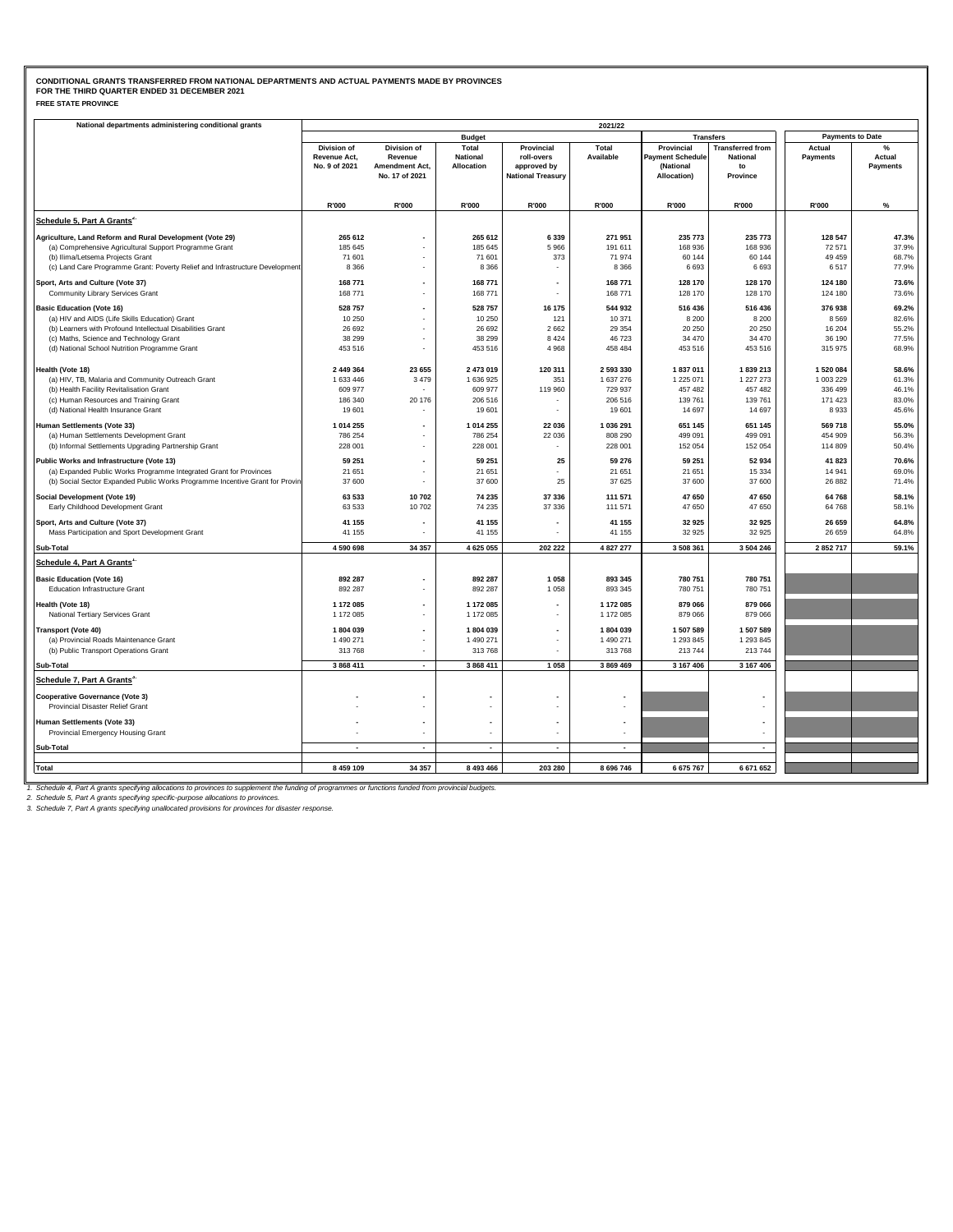### **STATEMENT OF RECEIPTS AND PAYMENTS FOR THE THIRD QUARTER ENDED 31 DECEMBER 2021 GAUTENG PROVINCE**

| <b>Provincial departments</b>                       |                          |                    |                                 |                       | 2021/22                             |                       |                          |                                  |                                      |
|-----------------------------------------------------|--------------------------|--------------------|---------------------------------|-----------------------|-------------------------------------|-----------------------|--------------------------|----------------------------------|--------------------------------------|
|                                                     |                          | <b>Budget</b>      |                                 |                       | <b>Receipts/Payments by Quarter</b> |                       |                          | <b>Receipts/Payments to Date</b> |                                      |
|                                                     |                          |                    |                                 |                       |                                     |                       |                          |                                  |                                      |
|                                                     | Main<br><b>Budget</b>    | <b>Adjustments</b> | Adjusted<br>Budget <sup>1</sup> | First<br>Quarter      | Second<br>Quarter                   | Third<br>Quarter      | Fourth<br>Quarter        | Actual<br>Receipts/<br>Payments  | %<br>Actual<br>Receipts/<br>Payments |
|                                                     | R'000                    | R'000              | R'000                           | R'000                 | R'000                               | R'000                 | <b>R'000</b>             | R'000                            | %                                    |
| <b>Receipts</b>                                     |                          |                    |                                 |                       |                                     |                       |                          |                                  |                                      |
| <b>Transfers from National Revenue Fund</b>         | 136 397 914              | 4 337 667          | 140 735 581                     | 33 823 052            | 36 271 203                          | 34 141 540            |                          | 104 235 795                      | 74.1%                                |
| Equitable share of revenue                          | 111 429 473              | 4 191 687          | 115 621 160                     | 27 857 367            | 29 358 427                          | 27 857 367            |                          | 85 073 161                       | 73.6%                                |
| Conditional grants                                  | 24 968 441               | 145 980            | 25 114 421                      | 5965685               | 6912776                             | 6 284 173             |                          | 19 162 634                       | 76.3%                                |
| Provincial own receipts                             | 6975646                  | 8605               | 6 984 251                       | 1 173 675             | 1695041                             | 1904738               |                          | 4773454                          | 68.3%                                |
|                                                     |                          |                    |                                 |                       |                                     |                       |                          |                                  |                                      |
| <b>Total receipts</b>                               | 143 373 560              | 4 346 272          | 147 719 832                     | 34 996 727            | 37 966 244                          | 36 046 278            |                          | 109 009 249                      | 73.8%                                |
| Payments by provincial departments                  |                          |                    |                                 |                       |                                     |                       |                          |                                  |                                      |
| Education                                           | 53 458 053               | 3 2 2 0 2 2 0      | 56 678 273                      | 13 643 230            | 12 621 858                          | 16 286 817            |                          | 42 551 905                       | 75.1%                                |
| Health                                              | 56 505 266               | 3 120 244          | 59 625 510                      | 14 579 783            | 14 281 818                          | 14 597 866            |                          | 43 459 467                       | 72.9%                                |
| Social Development                                  | 5 882 786                | 265 771            | 6 148 557                       | 1 389 309             | 1 482 687                           | 1544957               |                          | 4416953                          | 71.8%                                |
| Office Of The Premier                               | 714 423                  | 152 600            | 867 023                         | 109 129               | 244 899                             | 122 757               |                          | 476 785                          | 55.0%                                |
| Gauteng Provincial Legislature                      | 791 064                  | 4644               | 795 708                         | 141 387               | 235 638                             | 152 493               |                          | 529 518                          | 66.5%                                |
| Economic Development                                | 1561763                  | 221 148            | 1782911                         | 421 388               | 388 997                             | 573 113               |                          | 1 383 498                        | 77.6%                                |
| Cooperative Governance And Traditional Affairs      | 581 696                  | 10 376             | 592 072                         | 141 013               | 162 929                             | 160 307               |                          | 464 249                          | 78.4%                                |
| <b>Human Settlements</b>                            | 5912132                  | 73 994             | 5 986 126                       | 921 544               | 850 372                             | 1658926               |                          | 3 4 3 0 8 4 2                    | 57.3%                                |
| Roads And Transport                                 | 8 680 417                | (112 920)          | 8 5 6 7 4 9 7                   | 1578 425              | 1874 179                            | 1963704               |                          | 5416308                          | 63.2%                                |
| <b>Community Safety</b>                             | 962 280                  | 18673              | 980 953                         | 227 237               | 222 908                             | 252 788               |                          | 702 933                          | 71.7%                                |
| Agriculture And Rural Development                   | 1016225                  | 28 5 86            | 1044811                         | 201 835               | 210 337                             | 234 512               |                          | 646 684                          | 61.9%                                |
| Sport, Arts, Culture And Recreation                 | 1 066 393                | (40 540)           | 1 025 853                       | 103 225               | 278 304                             | 159 724               |                          | 541 253                          | 52.8%                                |
| E-Government                                        | 1 404 533                | 134 409            | 1 538 942                       | 202 327               | 447 391                             | 378 850               |                          | 1028 568                         | 66.8%                                |
| Gauteng Provincial Treasury                         | 754 845                  | (79300)            | 675 545                         | 161 197               | 131 518                             | 164 429               |                          | 457 144                          | 67.7%                                |
| Infrastructure Development                          | 3 260 931                | (11911)            | 3 249 020                       | 512 290               | 797 152                             | 1 0 5 9 1 9 2         |                          | 2 368 634                        | 72.9%                                |
| <b>Total payments</b>                               | 142 552 807              | 7 005 994          | 149 558 801                     | 34 333 319            | 34 230 987                          | 39 310 435            | $\overline{\phantom{a}}$ | 107 874 741                      | 72.1%                                |
|                                                     |                          |                    |                                 |                       |                                     |                       |                          |                                  |                                      |
| Payments by economic classification                 |                          |                    |                                 |                       |                                     |                       |                          |                                  |                                      |
| <b>Current payments</b>                             | 113 684 797              | 3 969 683          | 117 654 480<br>84 422 526       | 27 485 958            | 28 534 280                          | 30 169 673            |                          | 86 189 911                       | 73.3%<br>74.2%                       |
| Compensation of employees<br>Goods and services     | 80 762 610<br>32 922 087 | 3659916<br>309 756 | 33 231 843                      | 19 691 220<br>7794732 | 21 519 945<br>7013403               | 21 438 860<br>8730351 |                          | 62 650 025<br>23 538 486         | 70.8%                                |
| Interest and rent on land                           | 100                      | 11                 | 111                             | 6                     | 932                                 | 462                   |                          | 1400                             | 1261.3%                              |
| <b>Transfers and subsidies</b>                      | 23 777 922               | 2072319            | 25 850 241                      | 6 005 103             | 4 853 356                           | 7841442               |                          | 18 699 901                       | 72.3%                                |
| Provinces and municipalities                        | 1729 175                 | (7223)             | 1721952                         | 378                   | 573 678                             | 750 065               |                          | 1 3 2 4 1 2 1                    | 76.9%                                |
| Departmental agencies and accounts                  | 3768188                  | 377 656            | 4 145 844                       | 1018834               | 911 012                             | 1 025 883             |                          | 2955729                          | 71.3%                                |
| Higher education and institutions                   | 75 188                   | 1 2 4 0            | 76 428                          | 6959                  | 13 3 5 3                            | 804                   |                          | 21 116                           | 27.6%                                |
| Foreign governments and international organisations |                          |                    |                                 |                       |                                     |                       |                          |                                  |                                      |
| Public corporations and private enterprises         | 2 941 987                | 286 291            | 3 2 2 8 2 7 8                   | 464 274               | 712 119                             | 775 578               |                          | 1951971                          | 60.5%                                |
| Non profit institutions                             | 9 0 7 9 4 2 9            | 1577813            | 10 657 242                      | 3 4 3 1 7 8 0         | 1 623 298                           | 3595092               |                          | 8 6 5 0 1 7 0                    | 81.2%                                |
| Households                                          | 6 183 955                | (163, 458)         | 6 0 20 4 97                     | 1 082 878             | 1019896                             | 1694020               |                          | 3796794                          | 63.1%                                |
| Payments for capital assets                         | 5 090 087                | 963 656            | 6 053 743                       | 841 642               | 841 960                             | 1 295 056             |                          | 2978658                          | 49.2%                                |
| Buildings and other fixed structures                | 3 193 041                | (240 870)          | 2 9 5 2 1 7 1                   | 572 407               | 494 243                             | 630 015               |                          | 1696665                          | 57.5%                                |
| Machinery and equipment                             | 1746897                  | 820 381            | 2567278                         | 259 656               | 309 571                             | 567 737               |                          | 1 136 964                        | 44.3%                                |
| Heritage assets                                     | 13500                    | (13500)            |                                 |                       |                                     |                       |                          |                                  |                                      |
| Specialised military assets                         |                          |                    |                                 |                       |                                     |                       |                          |                                  |                                      |
| <b>Biological assets</b>                            |                          |                    |                                 |                       |                                     |                       |                          |                                  |                                      |
| Land and sub-soil assets                            | 104 120                  | 406 040            | 510 160                         | 8627                  | 30 942                              | 25 986                |                          | 65 555                           | 12.8%                                |
| Software and other intangible assets                | 32 5 29                  | (8395)             | 24 134                          | 952                   | 7 2 0 4                             | 71 318                |                          | 79 474                           | 329.3%                               |
| <b>Payments for financial assets</b>                |                          | 337                | 337                             | 616                   | 1 3 9 1                             | 4 2 6 4               |                          | 6 2 7 1                          | 1860.8%                              |
|                                                     |                          |                    |                                 |                       |                                     |                       |                          |                                  |                                      |

*Information submitted by: Ms Ncumisa Mnyani Head Official: Provincial Treasury Gauteng Tel No: (011) 689-8233*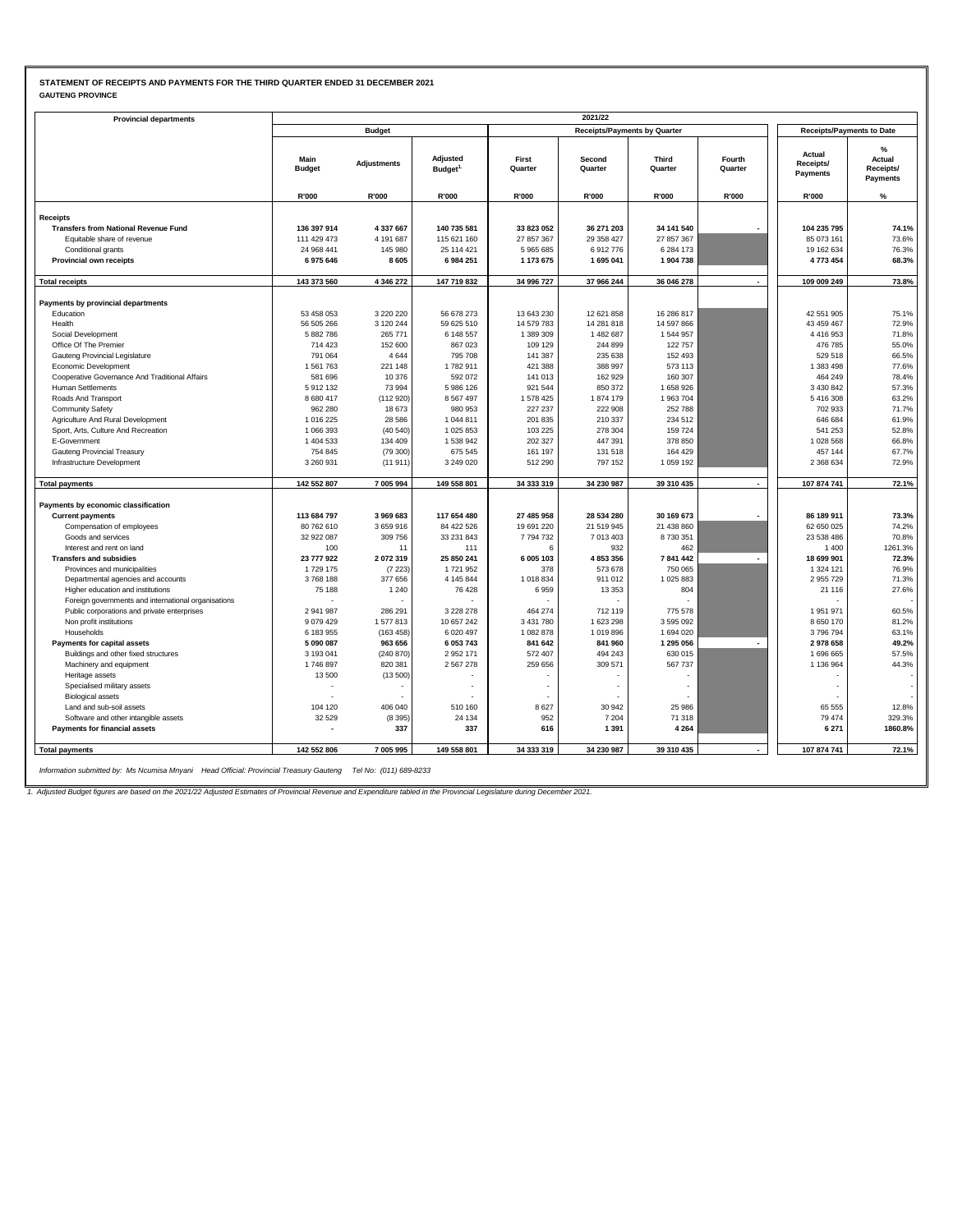| <b>GAUTENG PROVINCE</b> |
|-------------------------|
|-------------------------|

| National departments administering conditional grants                                                                                              |                               |                           |                               |                           | 2021/22        |                                      |                          |                         |                    |
|----------------------------------------------------------------------------------------------------------------------------------------------------|-------------------------------|---------------------------|-------------------------------|---------------------------|----------------|--------------------------------------|--------------------------|-------------------------|--------------------|
|                                                                                                                                                    |                               |                           | <b>Budget</b>                 |                           |                |                                      | <b>Transfers</b>         | <b>Payments to Date</b> |                    |
|                                                                                                                                                    | <b>Division of</b>            | Division of               | Total                         | Provincial                | Total          | Provincial                           | <b>Transferred from</b>  | Actual                  | $\%$               |
|                                                                                                                                                    | Revenue Act.<br>No. 9 of 2021 | Revenue<br>Amendment Act, | <b>National</b><br>Allocation | roll-overs<br>approved by | Available      | <b>Payment Schedule</b><br>(National | <b>National</b><br>to    | Payments                | Actual<br>Payments |
|                                                                                                                                                    |                               | No. 17 of 2021            |                               | <b>National Treasury</b>  |                | Allocation)                          | Province                 |                         |                    |
|                                                                                                                                                    |                               |                           |                               |                           |                |                                      |                          |                         |                    |
|                                                                                                                                                    | R'000                         | R'000                     | R'000                         | R'000                     | R'000          | R'000                                | R'000                    | R'000                   | %                  |
| Schedule 5, Part A Grants <sup>2</sup>                                                                                                             |                               |                           |                               |                           |                |                                      |                          |                         |                    |
|                                                                                                                                                    |                               |                           |                               |                           |                |                                      |                          |                         |                    |
| Agriculture, Land Reform and Rural Development (Vote 29)                                                                                           | 140 588                       |                           | 140 588                       | 1791                      | 142 379        | 99 370                               | 97 613                   | 40 0 23                 | 28.1%              |
| (a) Comprehensive Agricultural Support Programme Grant                                                                                             | 99 113                        |                           | 99 113                        | 1791                      | 100 904        | 69 380                               | 69 380                   | 34 3 98                 | 34.1%              |
| (b) Ilima/Letsema Projects Grant<br>(c) Land Care Programme Grant: Poverty Relief and Infrastructure Development                                   | 36 45 9<br>5016               |                           | 36 45 9<br>5 0 1 6            |                           | 36 459<br>5016 | 25 976<br>4 0 1 4                    | 25 976<br>2 2 5 7        | 5625                    | 15.4%              |
|                                                                                                                                                    |                               |                           |                               |                           |                |                                      |                          |                         |                    |
| Sport, Arts and Culture (Vote 37)                                                                                                                  | 167899                        |                           | 167 899                       | 1 0 8 7                   | 168 986        | 166 000                              | 166 000                  | 135 479                 | 80.2%              |
| Community Library Services Grant                                                                                                                   | 167899                        |                           | 167 899                       | 1 0 8 7                   | 168 986        | 166 000                              | 166 000                  | 135 479                 | 80.2%              |
| <b>Basic Education (Vote 16)</b>                                                                                                                   | 1 087 161                     | $\blacksquare$            | 1 087 161                     | 11 362                    | 1 098 523      | 827 356                              | 827 356                  | 859 479                 | 78.2%              |
| (a) HIV and AIDS (Life Skills Education) Grant                                                                                                     | 36 4 64                       |                           | 36 464                        |                           | 36 4 64        | 29 171                               | 29 171                   | 20 289                  | 55.6%              |
| (b) Learners with Profound Intellectual Disabilities Grant                                                                                         | 33 156                        | $\overline{\phantom{a}}$  | 33 156                        | 1 3 6 2                   | 34 518         | 25 250                               | 25 250                   | 23 26 9                 | 67.4%              |
| (c) Maths, Science and Technology Grant                                                                                                            | 58 811                        |                           | 58 811                        |                           | 58 811         | 52 929                               | 52 929                   | 37868                   | 64.4%              |
| (d) National School Nutrition Programme Grant                                                                                                      | 958 730                       | ÷,                        | 958 730                       | 10 000                    | 968 730        | 720 006                              | 720 006                  | 778 053                 | 80.3%              |
| Health (Vote 18)                                                                                                                                   | 8 3 1 4 2 9 4                 | 120 357                   | 8 434 651                     | 49 49 6                   | 8 4 8 4 1 4 7  | 6 235 716                            | 6 235 716                | 5720773                 | 67.4%              |
| (a) HIV, TB, Malaria and Community Outreach Grant                                                                                                  | 5 955 802                     | 7 0 6 0                   | 5 962 862                     | 4 4 9 3                   | 5 967 355      | 4 4 6 6 8 4 4                        | 4 4 6 6 8 4 4            | 3 894 211               | 65.3%              |
| (b) Health Facility Revitalisation Grant                                                                                                           | 965 871                       |                           | 965 871                       |                           | 965 871        | 724 404                              | 724 404                  | 739 353                 | 76.5%              |
| (c) Human Resources and Training Grant                                                                                                             | 1 342 762                     | 113 297                   | 1 456 059                     | 45 003                    | 1 501 062      | 1 007 073                            | 1 007 073                | 1 052 188               | 70.1%              |
| (d) National Health Insurance Grant                                                                                                                | 49 859                        |                           | 49 859                        |                           | 49 859         | 37 395                               | 37 395                   | 35 0 21                 | 70.2%              |
| Human Settlements (Vote 33)                                                                                                                        | 4 9 34 153                    |                           | 4 934 153                     | 60 278                    | 4 994 431      | 3 918 801                            | 3 918 801                | 2812905                 | 56.3%              |
| (a) Human Settlements Development Grant                                                                                                            | 3 824 974                     |                           | 3 824 974                     | 60 278                    | 3 885 252      | 3 0 3 1 4 5 7                        | 3 0 31 4 57              | 2 486 150               | 64.0%              |
| (b) Informal Settlements Upgrading Partnership Grant                                                                                               | 1 109 179                     |                           | 1 109 179                     |                           | 1 109 179      | 887 344                              | 887 344                  | 326 755                 | 29.5%              |
| Public Works and Infrastructure (Vote 13)                                                                                                          | 93 559                        | $\overline{\phantom{a}}$  | 93 559                        | 259                       | 93818          | 93 559                               | 89 537                   | 67 612                  | 72.1%              |
| (a) Expanded Public Works Programme Integrated Grant for Provinces                                                                                 | 48 838                        | $\overline{\phantom{a}}$  | 48 838                        |                           | 48 838         | 48 838                               | 44 816                   | 32733                   | 67.0%              |
| (b) Social Sector Expanded Public Works Programme Incentive Grant for Provin                                                                       | 44 721                        | $\ddot{\phantom{1}}$      | 44 721                        | 259                       | 44 980         | 44 721                               | 44 721                   | 34 879                  | 77.5%              |
| Social Development (Vote 19)                                                                                                                       | 152 107                       | 25 623                    | 177 730                       | 77 763                    | 255 493        | 113 792                              | 113 792                  | 135 603                 | 53.1%              |
| Early Childhood Development Grant                                                                                                                  | 152 107                       | 25 6 23                   | 177 730                       | 77 763                    | 255 493        | 113 792                              | 113 792                  | 135 603                 | 53.1%              |
| Sport, Arts and Culture (Vote 37)                                                                                                                  | 102 018                       |                           | 102 018                       | 808                       | 102 826        | 82 514                               | 82 514                   | 27 132                  | 26.4%              |
| Mass Participation and Sport Development Grant                                                                                                     | 102 018                       | $\overline{\phantom{a}}$  | 102 018                       | 808                       | 102 826        | 82 514                               | 82 514                   | 27 132                  | 26.4%              |
| Sub-Total                                                                                                                                          | 14 991 779                    | 145 980                   | 15 137 759                    | 202 844                   | 15 340 603     | 11 537 108                           | 11 531 329               | 9799006                 | 63.9%              |
| Schedule 4, Part A Grants <sup>1</sup>                                                                                                             |                               |                           |                               |                           |                |                                      |                          |                         |                    |
| <b>Basic Education (Vote 16)</b>                                                                                                                   | 1589208                       |                           | 1 589 208                     | $\blacksquare$            | 1589208        | 1 390 557                            | 1 390 557                |                         |                    |
| <b>Education Infrastructure Grant</b>                                                                                                              | 1589208                       |                           | 1 589 208                     | $\mathbf{r}$              | 1589208        | 1 390 557                            | 1 390 557                |                         |                    |
|                                                                                                                                                    |                               |                           |                               |                           |                |                                      |                          |                         |                    |
| Health (Vote 18)                                                                                                                                   | 4878070                       |                           | 4 878 070                     | 356 353                   | 5 234 423      | 3 658 554                            | 3 658 554                |                         |                    |
| National Tertiary Services Grant                                                                                                                   | 4878070                       |                           | 4 878 070                     | 356 353                   | 5 2 3 4 4 2 3  | 3 658 554                            | 3 658 554                |                         |                    |
| <b>Transport (Vote 40)</b>                                                                                                                         | 3 509 384                     |                           | 3 509 384                     | 94 476                    | 3 603 860      | 2 582 194                            | 2 582 194                |                         |                    |
| (a) Provincial Roads Maintenance Grant                                                                                                             | 767 135                       | $\overline{\phantom{a}}$  | 767 135                       |                           | 767 135        | 683 128                              | 683 128                  |                         |                    |
| (b) Public Transport Operations Grant                                                                                                              | 2742249                       | $\overline{\phantom{a}}$  | 2 742 249                     | 94 476                    | 2 836 725      | 1899066                              | 1899066                  |                         |                    |
| Sub-Total                                                                                                                                          | 9976662                       | $\blacksquare$            | 9 976 662                     | 450 829                   | 10 427 491     | 7 631 305                            | 7 631 305                |                         |                    |
| Schedule 7, Part A Grants <sup>3.</sup>                                                                                                            |                               |                           |                               |                           |                |                                      |                          |                         |                    |
| <b>Cooperative Governance (Vote 3)</b>                                                                                                             |                               |                           |                               |                           |                |                                      |                          |                         |                    |
| Provincial Disaster Relief Grant                                                                                                                   |                               |                           |                               |                           |                |                                      |                          |                         |                    |
| Human Settlements (Vote 33)                                                                                                                        |                               | $\overline{\phantom{a}}$  |                               | $\overline{\phantom{a}}$  |                |                                      |                          |                         |                    |
| Provincial Emergency Housing Grant                                                                                                                 |                               |                           |                               |                           |                |                                      |                          |                         |                    |
| Sub-Total                                                                                                                                          |                               | $\blacksquare$            |                               | $\overline{\phantom{a}}$  |                |                                      | $\overline{\phantom{a}}$ |                         |                    |
|                                                                                                                                                    |                               |                           |                               |                           |                |                                      |                          |                         |                    |
| <b>Total</b>                                                                                                                                       | 24 968 441                    | 145 980                   | 25 114 421                    | 653 673                   | 25 768 094     | 19 168 413                           | 19 162 634               |                         |                    |
| Schoolule 4. Pert A greate enecifiung ellecations to provinces to supplement the funding of programmes or functions funded from provincial budgets |                               |                           |                               |                           |                |                                      |                          |                         |                    |

1. Schedule 4, Part A grants specifying allocations to provinces to supplement the funding of programmes or functions funded from provincial budgets.<br>2. Schedule 5, Part A grants specifying specific-purpose allocations to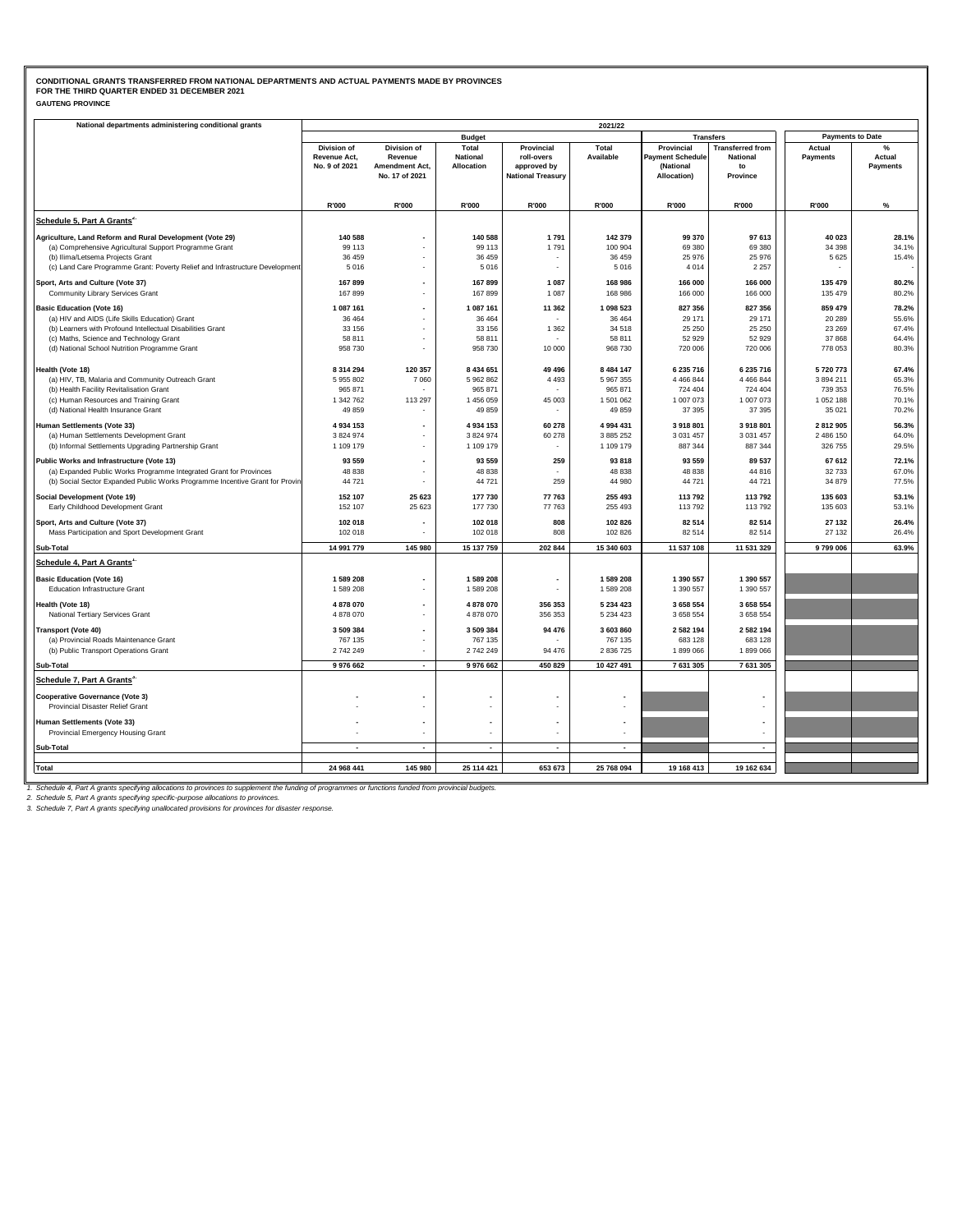### **STATEMENT OF RECEIPTS AND PAYMENTS FOR THE THIRD QUARTER ENDED 31 DECEMBER 2021 KWAZULU-NATAL PROVINCE**

| <b>Provincial departments</b>                           |                       |                    |                                 |                  | 2021/22                             |                  |                          |                                        |                                         |
|---------------------------------------------------------|-----------------------|--------------------|---------------------------------|------------------|-------------------------------------|------------------|--------------------------|----------------------------------------|-----------------------------------------|
|                                                         |                       | <b>Budget</b>      |                                 |                  | <b>Receipts/Payments by Quarter</b> |                  |                          | <b>Receipts/Payments to Date</b>       |                                         |
|                                                         | Main<br><b>Budget</b> | <b>Adjustments</b> | Adjusted<br>Budget <sup>1</sup> | First<br>Quarter | Second<br>Quarter                   | Third<br>Quarter | Fourth<br>Quarter        | Actual<br>Receipts/<br><b>Payments</b> | $\%$<br>Actual<br>Receipts/<br>Payments |
|                                                         | R'000                 | R'000              | R'000                           | R'000            | R'000                               | R'000            | <b>R'000</b>             | R'000                                  | %                                       |
| <b>Receipts</b>                                         |                       |                    |                                 |                  |                                     |                  |                          |                                        |                                         |
| <b>Transfers from National Revenue Fund</b>             | 129 860 858           | 4532280            | 134 393 138                     | 32 196 200       | 34 612 315                          | 32 608 655       |                          | 99 417 170                             | 74.0%                                   |
| Equitable share of revenue                              | 107 126 399           | 4 4 6 5 3 6 3      | 111 591 762                     | 26 781 600       | 28 306 587                          | 26 781 600       |                          | 81 869 787                             | 73.4%                                   |
| Conditional grants                                      | 22 734 459            | 66 917             | 22 801 376                      | 5414600          | 6 305 728                           | 5 827 055        |                          | 17 547 383                             | 77.0%                                   |
| Provincial own receipts                                 | 3721916               |                    | 3721916                         | 657 878          | 617 466                             | 1 345 636        |                          | 2620980                                | 70.4%                                   |
|                                                         |                       |                    |                                 |                  |                                     |                  |                          |                                        |                                         |
| <b>Total receipts</b>                                   | 133 582 774           | 4 532 280          | 138 115 054                     | 32 854 078       | 35 229 781                          | 33 954 291       | $\overline{\phantom{a}}$ | 102 038 150                            | 73.9%                                   |
| Payments by provincial departments                      |                       |                    |                                 |                  |                                     |                  |                          |                                        |                                         |
| Education                                               | 53 184 040            | 4 249 145          | 57 433 185                      | 13 265 730       | 14 319 667                          | 15 672 130       |                          | 43 257 527                             | 75.3%                                   |
| Health                                                  | 48 412 269            | 2 217 708          | 50 629 977                      | 12 061 492       | 12 607 277                          | 13 048 306       |                          | 37 717 075                             | 74.5%                                   |
| Social Development                                      | 3 698 571             | 254 642            | 3953213                         | 960 919          | 931 838                             | 988 958          |                          | 2881715                                | 72.9%                                   |
| Office Of The Premier                                   | 802 240               | 8 0 0 0            | 810 240                         | 125 098          | 140 991                             | 155 240          |                          | 421 329                                | 52.0%                                   |
| <b>Provincial Legislature</b>                           | 627 785               | 102 851            | 730 636                         | 158 434          | 156 828                             | 160 672          |                          | 475 934                                | 65.1%                                   |
| Agriculture And Rural Development                       | 2 520 302             | 25720              | 2 546 022                       | 551 492          | 649 641                             | 625 980          |                          | 1827113                                | 71.8%                                   |
| Economic Development, Tourism And Environmental Affairs | 3 341 675             | 25 000             | 3 366 675                       | 831 194          | 818 998                             | 830 496          |                          | 2 480 688                              | 73.7%                                   |
| <b>Provincial Treasury</b>                              | 653 845               | (16952)            | 636 893                         | 114 812          | 140 366                             | 154 687          |                          | 409 865                                | 64.4%                                   |
| <b>Human Settlements</b>                                | 3 597 231             | 112 172            | 3709403                         | 828 088          | 684 338                             | 1 072 515        |                          | 2 5 8 4 9 4 1                          | 69.7%                                   |
| Community Safety And Liaison                            | 233 378               |                    | 233 378                         | 42 262           | 50723                               | 64 771           |                          | 157756                                 | 67.6%                                   |
| Co-Operative Governance And Traditional Affairs         | 1781551               | 9 0 0 0            | 1790 551                        | 409 470          | 406 882                             | 509 221          |                          | 1 325 573                              | 74.0%                                   |
| Transport                                               | 11 644 409            | (25000)            | 11 619 409                      | 2 401 239        | 2 494 839                           | 2 935 239        |                          | 7831317                                | 67.4%                                   |
| Public Works                                            | 1695329               | 366 000            | 2 061 329                       | 246 416          | 461 777                             | 700 385          |                          | 1 408 578                              | 68.3%                                   |
| Arts And Culture                                        | 1 001 768             | 15 203             | 1016971                         | 91 048           | 184 477                             | 340 387          |                          | 615912                                 | 60.6%                                   |
| Sport And Recreation                                    | 475 629               |                    | 475 629                         | 107 690          | 112 889                             | 143 807          |                          | 364 386                                | 76.6%                                   |
| <b>Total payments</b>                                   | 133 670 022           | 7 343 489          | 141 013 511                     | 32 195 384       | 34 161 531                          | 37 402 794       |                          | 103 759 709                            | 73.6%                                   |
| Payments by economic classification                     |                       |                    |                                 |                  |                                     |                  |                          |                                        |                                         |
| <b>Current payments</b>                                 | 112 595 006           | 6 213 187          | 118 808 193                     | 26 904 814       | 29 310 848                          | 31 573 879       |                          | 87 789 541                             | 73.9%                                   |
| Compensation of employees                               | 82 500 453            | 5 643 417          | 88 143 870                      | 20 787 518       | 22 439 715                          | 23 119 697       |                          | 66 346 930                             | 75.3%                                   |
| Goods and services                                      | 30 093 727            | 569 260            | 30 662 987                      | 6 116 865        | 6 870 550                           | 8 453 259        |                          | 21 440 674                             | 69.9%                                   |
| Interest and rent on land                               | 826                   | 510                | 1 3 3 6                         | 431              | 583                                 | 923              |                          | 1937                                   | 145.0%                                  |
| <b>Transfers and subsidies</b>                          | 12 569 348            | 1 003 040          | 13 572 388                      | 3 3 3 0 6 4 3    | 2946512                             | 3 900 449        |                          | 10 177 604                             | 75.0%                                   |
| Provinces and municipalities                            | 1 349 291             | 612 655            | 1961946                         | 65 209           | 362 455                             | 938 634          |                          | 1 366 298                              | 69.6%                                   |
| Departmental agencies and accounts                      | 2 411 765             | (45355)            | 2 366 410                       | 708 050          | 559 786                             | 536 978          |                          | 1804814                                | 76.3%                                   |
| Higher education and institutions                       |                       | 5 3 4 2            | 5 3 4 2                         |                  | 5 3 4 2                             |                  |                          | 5 3 4 2                                | 100.0%                                  |
| Foreign governments and international organisations     | 284                   |                    | 284                             |                  |                                     |                  |                          |                                        |                                         |
| Public corporations and private enterprises             | 1692992               | 41 286             | 1734278                         | 406 531          | 484 532                             | 391 912          |                          | 1 282 975                              | 74.0%                                   |
| Non profit institutions                                 | 3654908               | 281 042            | 3 9 3 5 9 5 0                   | 1 2 3 4 1 7 3    | 837 117                             | 975 697          |                          | 3 046 987                              | 77.4%                                   |
| Households                                              | 3 460 108             | 108 070            | 3 5 68 178                      | 916 680          | 697 280                             | 1 057 228        |                          | 2671188                                | 74.9%                                   |
| Payments for capital assets                             | 8 505 668             | 123 134            | 8 6 28 8 0 2                    | 1959 400         | 1 900 451                           | 1926 117         |                          | 5785968                                | 67.1%                                   |
| Buildings and other fixed structures                    | 7 125 105             | (204675)           | 6 9 20 4 30                     | 1 492 980        | 1579725                             | 1 548 762        |                          | 4621467                                | 66.8%                                   |
| Machinery and equipment                                 | 1 362 326             | 291 897            | 1654223                         | 463 779          | 321 032                             | 372 633          |                          | 1 157 444                              | 70.0%                                   |
| Heritage assets                                         |                       | 4 9 9 7            | 4 9 9 7                         | 100              |                                     |                  |                          | 100                                    | 2.0%                                    |
| Specialised military assets                             |                       |                    |                                 |                  |                                     | ٠                |                          |                                        |                                         |
| <b>Biological assets</b>                                | 601                   | (112)              | 489                             |                  | 382                                 |                  |                          | 382                                    | 78.1%                                   |
| Land and sub-soil assets                                |                       |                    |                                 |                  |                                     |                  |                          |                                        |                                         |
| Software and other intangible assets                    | 17636                 | 31 0 27            | 48 663                          | 2 5 4 1          | (688)                               | 4722             |                          | 6575                                   | 13.5%                                   |
| Payments for financial assets                           |                       | 4 1 2 8            | 4 1 2 8                         | 527              | 3720                                | 2 3 4 9          |                          | 6596                                   | 159.8%                                  |
|                                                         |                       |                    |                                 |                  |                                     |                  |                          |                                        |                                         |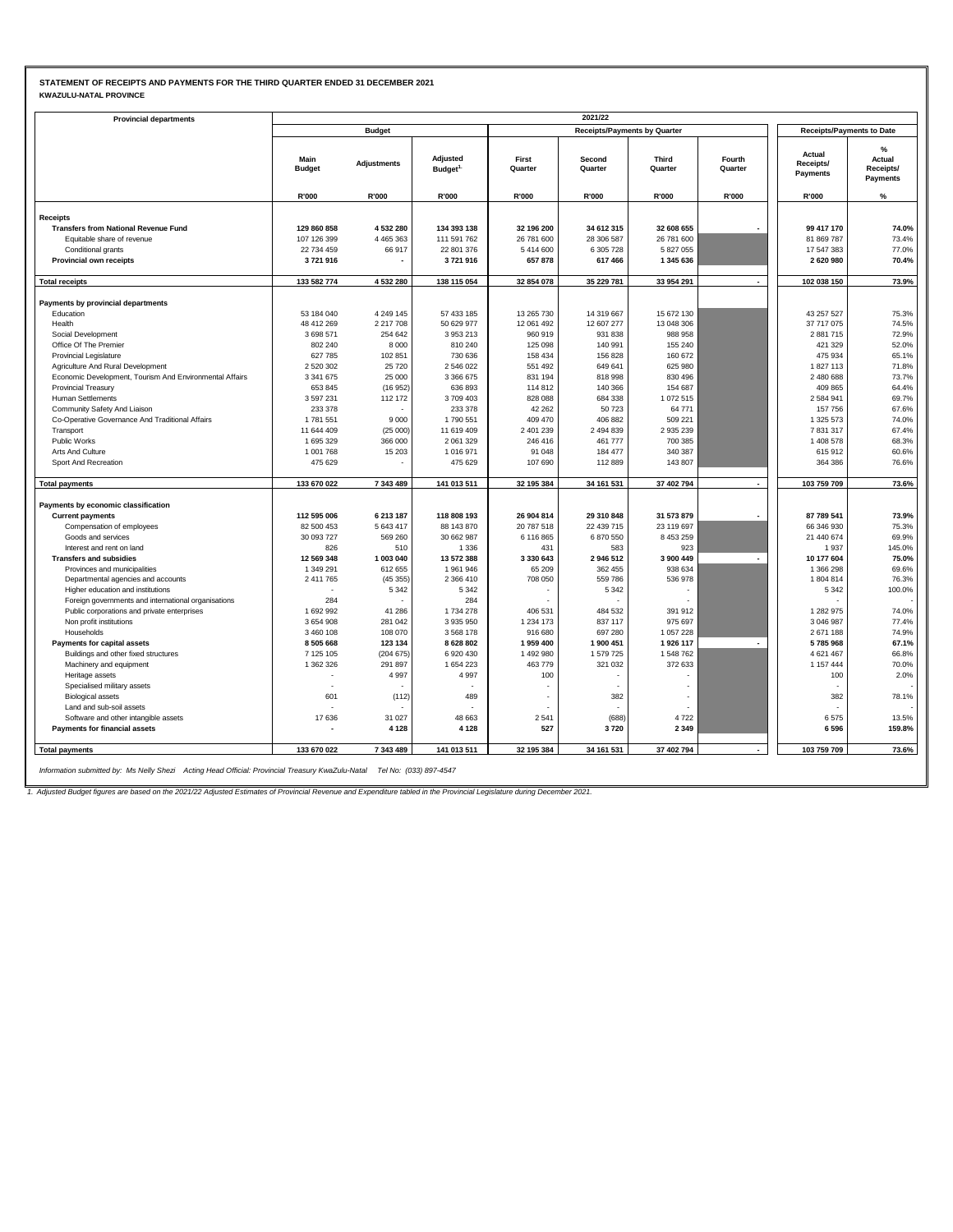| <b>KWAZULU-NATAL PROVINCE</b> |  |
|-------------------------------|--|
|-------------------------------|--|

| <b>Payments to Date</b><br><b>Budget</b><br><b>Transfers</b><br>$\%$<br>Division of<br>Division of<br><b>Transferred from</b><br>Total<br>Provincial<br>Total<br>Provincial<br>Actual<br>Revenue Act,<br>Revenue<br><b>National</b><br>roll-overs<br>Available<br><b>Payment Schedule</b><br><b>National</b><br>Payments<br>Actual<br>No. 9 of 2021<br>Amendment Act,<br>Allocation<br>approved by<br>(National<br>to<br>Payments<br>No. 17 of 2021<br><b>National Treasury</b><br>Allocation)<br>Province<br>R'000<br>R'000<br>R'000<br>R'000<br>R'000<br>R'000<br>R'000<br>R'000<br>$\%$<br>Schedule 5, Part A Grants <sup>2</sup><br>300 874<br>306 594<br>233 322<br>233 322<br>247 863<br>Agriculture, Land Reform and Rural Development (Vote 29)<br>300 874<br>5720<br>80.8%<br>(a) Comprehensive Agricultural Support Programme Grant<br>214 053<br>214 053<br>2 0 3 2<br>216 085<br>171 244<br>171 244<br>173 117<br>80.1%<br>3688<br>77 487<br>51 660<br>64 995<br>83.9%<br>(b) Ilima/Letsema Projects Grant<br>73 799<br>73 799<br>51 660<br>(c) Land Care Programme Grant: Poverty Relief and Infrastructure Development<br>13 0 22<br>13 0 22<br>13 0 22<br>10 418<br>10 418<br>9751<br>74.9%<br>200 775<br>Sport, Arts and Culture (Vote 37)<br>185 572<br>185 572<br>15 203<br>154 400<br>154 400<br>115 986<br>57.8%<br>Community Library Services Grant<br>185 572<br>185 572<br>15 203<br>200 775<br>154 400<br>154 400<br>115 986<br>57.8%<br>1993 483<br>1993 483<br>153 674<br>2 147 157<br>1 509 913<br>1 698 824<br><b>Basic Education (Vote 16)</b><br>1 509 913<br>79.1%<br>(a) HIV and AIDS (Life Skills Education) Grant<br>49 160<br>61 450<br>61 450<br>61 450<br>49 160<br>49 673<br>80.8%<br>(b) Learners with Profound Intellectual Disabilities Grant<br>32 576<br>32 576<br>24 150<br>54.1%<br>32 576<br>24 150<br>17615<br>÷.<br>(c) Maths, Science and Technology Grant<br>67855<br>67 855<br>67855<br>61 070<br>61 070<br>33 866<br>49.9%<br>(d) National School Nutrition Programme Grant<br>1831602<br>1 831 602<br>153 674<br>1985 276<br>1 375 533<br>1 375 533<br>1597670<br>80.5%<br>$\sim$<br>103 010<br>Health (Vote 18)<br>9 0 21 641<br>28 672<br>9 050 313<br>9 153 323<br>6766223<br>6766223<br>6 048 607<br>66.1%<br>(a) HIV, TB, Malaria and Community Outreach Grant<br>7 160 537<br>6 0 4 5<br>7 166 582<br>97 115<br>7 263 697<br>5 370 399<br>5 370 399<br>4759096<br>65.5%<br>(b) Health Facility Revitalisation Grant<br>1 247 730<br>1 247 730<br>1 247 730<br>935 798<br>935 798<br>861 277<br>69.0%<br>(c) Human Resources and Training Grant<br>562 959<br>22 627<br>585 586<br>591 481<br>422 217<br>422 217<br>402 296<br>68.0%<br>5 8 9 5<br>(d) National Health Insurance Grant<br>50 415<br>37 809<br>37 809<br>51.4%<br>50 415<br>50 415<br>25 9 38<br>3 169 396<br>2 348 065<br>2 348 065<br>2 210 055<br>69.7%<br>Human Settlements (Vote 33)<br>3 169 396<br>3 169 396<br>$\sim$<br>(a) Human Settlements Development Grant<br>2 455 021<br>2 455 021<br>2 455 021<br>1869691<br>1869691<br>1748 607<br>71.2%<br>(b) Informal Settlements Upgrading Partnership Grant<br>714 375<br>714 375<br>714 375<br>478 374<br>478 374<br>461 448<br>64.6%<br>$\overline{\phantom{a}}$<br>76.5%<br>212 997<br>212 997<br>212 997<br>212 997<br>191 021<br>163 049<br>Public Works and Infrastructure (Vote 13)<br>114 398<br>114 398<br>114 398<br>92 4 22<br>91 675<br>80.1%<br>(a) Expanded Public Works Programme Integrated Grant for Provinces<br>114 398<br>(b) Social Sector Expanded Public Works Programme Incentive Grant for Provin<br>98 599<br>98 599<br>98 599<br>98 599<br>98 599<br>71 374<br>72.4%<br>227 031<br>265 276<br>85 177<br>350 453<br>170 274<br>170 274<br>55.6%<br>Social Development (Vote 19)<br>38 245<br>194 919<br>Early Childhood Development Grant<br>227 031<br>38 245<br>265 276<br>85 177<br>350 453<br>170 274<br>170 274<br>194 919<br>55.6%<br>94 208<br>73.5%<br>Sport, Arts and Culture (Vote 37)<br>94 208<br>94 208<br>75 366<br>75 366<br>69 204<br>73.5%<br>Mass Participation and Sport Development Grant<br>94 208<br>94 208<br>94 208<br>75 366<br>75 366<br>69 204<br>15 272 119<br>362 784<br>15 634 903<br>11 470 560<br>11 448 584<br>10 748 507<br>68.7%<br>15 205 202<br>66 917<br>Sub-Total<br>Schedule 4, Part A Grants <sup>1</sup><br><b>Basic Education (Vote 16)</b><br>2 120 492<br>2 120 492<br>2 120 492<br>1855430<br>1855430<br>Education Infrastructure Grant<br>2 120 492<br>2 120 492<br>2 120 492<br>1 855 430<br>1855430<br>1955 628<br>1 466 721<br>Health (Vote 18)<br>1955628<br>1955 628<br>1 466 721<br>National Tertiary Services Grant<br>1 955 628<br>1 955 628<br>1955 628<br>1 466 721<br>1 466 721<br>3 453 137<br>3 453 137<br>3 453 137<br>2776 648<br>2776 648<br><b>Transport (Vote 40)</b><br>$\overline{\phantom{a}}$<br>1846 106<br>(a) Provincial Roads Maintenance Grant<br>2 138 225<br>2 138 225<br>2 138 225<br>1846 106<br>(b) Public Transport Operations Grant<br>1 314 912<br>1 314 912<br>1 314 912<br>930 542<br>930 542<br>$\sim$<br>7 529 257<br>7 529 257<br>7 529 257<br>6 098 799<br>6 098 799<br>Sub-Total<br>$\overline{a}$<br>$\overline{\phantom{a}}$<br>Schedule 7, Part A Grants <sup>3</sup><br><b>Cooperative Governance (Vote 3)</b><br>Provincial Disaster Relief Grant<br>102 590<br>102 590<br>Human Settlements (Vote 33)<br>Provincial Emergency Housing Grant<br>102 590<br>102 590<br>Sub-Total<br>102 590<br>102 590<br>$\overline{\phantom{a}}$<br>÷<br>22 734 459<br>66 917<br>22 801 376<br>465 374<br>23 266 750<br>17 569 359<br>17 547 383<br><b>Total</b> | National departments administering conditional grants | 2021/22 |  |  |  |  |  |  |  |  |
|-----------------------------------------------------------------------------------------------------------------------------------------------------------------------------------------------------------------------------------------------------------------------------------------------------------------------------------------------------------------------------------------------------------------------------------------------------------------------------------------------------------------------------------------------------------------------------------------------------------------------------------------------------------------------------------------------------------------------------------------------------------------------------------------------------------------------------------------------------------------------------------------------------------------------------------------------------------------------------------------------------------------------------------------------------------------------------------------------------------------------------------------------------------------------------------------------------------------------------------------------------------------------------------------------------------------------------------------------------------------------------------------------------------------------------------------------------------------------------------------------------------------------------------------------------------------------------------------------------------------------------------------------------------------------------------------------------------------------------------------------------------------------------------------------------------------------------------------------------------------------------------------------------------------------------------------------------------------------------------------------------------------------------------------------------------------------------------------------------------------------------------------------------------------------------------------------------------------------------------------------------------------------------------------------------------------------------------------------------------------------------------------------------------------------------------------------------------------------------------------------------------------------------------------------------------------------------------------------------------------------------------------------------------------------------------------------------------------------------------------------------------------------------------------------------------------------------------------------------------------------------------------------------------------------------------------------------------------------------------------------------------------------------------------------------------------------------------------------------------------------------------------------------------------------------------------------------------------------------------------------------------------------------------------------------------------------------------------------------------------------------------------------------------------------------------------------------------------------------------------------------------------------------------------------------------------------------------------------------------------------------------------------------------------------------------------------------------------------------------------------------------------------------------------------------------------------------------------------------------------------------------------------------------------------------------------------------------------------------------------------------------------------------------------------------------------------------------------------------------------------------------------------------------------------------------------------------------------------------------------------------------------------------------------------------------------------------------------------------------------------------------------------------------------------------------------------------------------------------------------------------------------------------------------------------------------------------------------------------------------------------------------------------------------------------------------------------------------------------------------------------------------------------------------------------------------------------------------------------------------------------------------------------------------------------------------------------------------------------------------------------------------------------------------------------------------------------------------------------------------------------------------------------------------------------------------------------------------------------------------------------------------------------------------------------------------------------------------------------------------------------------------------------------------------------------------------------------------------------------------------------------------------------------------------------------------------------------------------------------------------------------------------------------|-------------------------------------------------------|---------|--|--|--|--|--|--|--|--|
|                                                                                                                                                                                                                                                                                                                                                                                                                                                                                                                                                                                                                                                                                                                                                                                                                                                                                                                                                                                                                                                                                                                                                                                                                                                                                                                                                                                                                                                                                                                                                                                                                                                                                                                                                                                                                                                                                                                                                                                                                                                                                                                                                                                                                                                                                                                                                                                                                                                                                                                                                                                                                                                                                                                                                                                                                                                                                                                                                                                                                                                                                                                                                                                                                                                                                                                                                                                                                                                                                                                                                                                                                                                                                                                                                                                                                                                                                                                                                                                                                                                                                                                                                                                                                                                                                                                                                                                                                                                                                                                                                                                                                                                                                                                                                                                                                                                                                                                                                                                                                                                                                                                                                                                                                                                                                                                                                                                                                                                                                                                                                                                                                                                           |                                                       |         |  |  |  |  |  |  |  |  |
|                                                                                                                                                                                                                                                                                                                                                                                                                                                                                                                                                                                                                                                                                                                                                                                                                                                                                                                                                                                                                                                                                                                                                                                                                                                                                                                                                                                                                                                                                                                                                                                                                                                                                                                                                                                                                                                                                                                                                                                                                                                                                                                                                                                                                                                                                                                                                                                                                                                                                                                                                                                                                                                                                                                                                                                                                                                                                                                                                                                                                                                                                                                                                                                                                                                                                                                                                                                                                                                                                                                                                                                                                                                                                                                                                                                                                                                                                                                                                                                                                                                                                                                                                                                                                                                                                                                                                                                                                                                                                                                                                                                                                                                                                                                                                                                                                                                                                                                                                                                                                                                                                                                                                                                                                                                                                                                                                                                                                                                                                                                                                                                                                                                           |                                                       |         |  |  |  |  |  |  |  |  |
|                                                                                                                                                                                                                                                                                                                                                                                                                                                                                                                                                                                                                                                                                                                                                                                                                                                                                                                                                                                                                                                                                                                                                                                                                                                                                                                                                                                                                                                                                                                                                                                                                                                                                                                                                                                                                                                                                                                                                                                                                                                                                                                                                                                                                                                                                                                                                                                                                                                                                                                                                                                                                                                                                                                                                                                                                                                                                                                                                                                                                                                                                                                                                                                                                                                                                                                                                                                                                                                                                                                                                                                                                                                                                                                                                                                                                                                                                                                                                                                                                                                                                                                                                                                                                                                                                                                                                                                                                                                                                                                                                                                                                                                                                                                                                                                                                                                                                                                                                                                                                                                                                                                                                                                                                                                                                                                                                                                                                                                                                                                                                                                                                                                           |                                                       |         |  |  |  |  |  |  |  |  |
|                                                                                                                                                                                                                                                                                                                                                                                                                                                                                                                                                                                                                                                                                                                                                                                                                                                                                                                                                                                                                                                                                                                                                                                                                                                                                                                                                                                                                                                                                                                                                                                                                                                                                                                                                                                                                                                                                                                                                                                                                                                                                                                                                                                                                                                                                                                                                                                                                                                                                                                                                                                                                                                                                                                                                                                                                                                                                                                                                                                                                                                                                                                                                                                                                                                                                                                                                                                                                                                                                                                                                                                                                                                                                                                                                                                                                                                                                                                                                                                                                                                                                                                                                                                                                                                                                                                                                                                                                                                                                                                                                                                                                                                                                                                                                                                                                                                                                                                                                                                                                                                                                                                                                                                                                                                                                                                                                                                                                                                                                                                                                                                                                                                           |                                                       |         |  |  |  |  |  |  |  |  |
|                                                                                                                                                                                                                                                                                                                                                                                                                                                                                                                                                                                                                                                                                                                                                                                                                                                                                                                                                                                                                                                                                                                                                                                                                                                                                                                                                                                                                                                                                                                                                                                                                                                                                                                                                                                                                                                                                                                                                                                                                                                                                                                                                                                                                                                                                                                                                                                                                                                                                                                                                                                                                                                                                                                                                                                                                                                                                                                                                                                                                                                                                                                                                                                                                                                                                                                                                                                                                                                                                                                                                                                                                                                                                                                                                                                                                                                                                                                                                                                                                                                                                                                                                                                                                                                                                                                                                                                                                                                                                                                                                                                                                                                                                                                                                                                                                                                                                                                                                                                                                                                                                                                                                                                                                                                                                                                                                                                                                                                                                                                                                                                                                                                           |                                                       |         |  |  |  |  |  |  |  |  |
|                                                                                                                                                                                                                                                                                                                                                                                                                                                                                                                                                                                                                                                                                                                                                                                                                                                                                                                                                                                                                                                                                                                                                                                                                                                                                                                                                                                                                                                                                                                                                                                                                                                                                                                                                                                                                                                                                                                                                                                                                                                                                                                                                                                                                                                                                                                                                                                                                                                                                                                                                                                                                                                                                                                                                                                                                                                                                                                                                                                                                                                                                                                                                                                                                                                                                                                                                                                                                                                                                                                                                                                                                                                                                                                                                                                                                                                                                                                                                                                                                                                                                                                                                                                                                                                                                                                                                                                                                                                                                                                                                                                                                                                                                                                                                                                                                                                                                                                                                                                                                                                                                                                                                                                                                                                                                                                                                                                                                                                                                                                                                                                                                                                           |                                                       |         |  |  |  |  |  |  |  |  |
|                                                                                                                                                                                                                                                                                                                                                                                                                                                                                                                                                                                                                                                                                                                                                                                                                                                                                                                                                                                                                                                                                                                                                                                                                                                                                                                                                                                                                                                                                                                                                                                                                                                                                                                                                                                                                                                                                                                                                                                                                                                                                                                                                                                                                                                                                                                                                                                                                                                                                                                                                                                                                                                                                                                                                                                                                                                                                                                                                                                                                                                                                                                                                                                                                                                                                                                                                                                                                                                                                                                                                                                                                                                                                                                                                                                                                                                                                                                                                                                                                                                                                                                                                                                                                                                                                                                                                                                                                                                                                                                                                                                                                                                                                                                                                                                                                                                                                                                                                                                                                                                                                                                                                                                                                                                                                                                                                                                                                                                                                                                                                                                                                                                           |                                                       |         |  |  |  |  |  |  |  |  |
|                                                                                                                                                                                                                                                                                                                                                                                                                                                                                                                                                                                                                                                                                                                                                                                                                                                                                                                                                                                                                                                                                                                                                                                                                                                                                                                                                                                                                                                                                                                                                                                                                                                                                                                                                                                                                                                                                                                                                                                                                                                                                                                                                                                                                                                                                                                                                                                                                                                                                                                                                                                                                                                                                                                                                                                                                                                                                                                                                                                                                                                                                                                                                                                                                                                                                                                                                                                                                                                                                                                                                                                                                                                                                                                                                                                                                                                                                                                                                                                                                                                                                                                                                                                                                                                                                                                                                                                                                                                                                                                                                                                                                                                                                                                                                                                                                                                                                                                                                                                                                                                                                                                                                                                                                                                                                                                                                                                                                                                                                                                                                                                                                                                           |                                                       |         |  |  |  |  |  |  |  |  |
|                                                                                                                                                                                                                                                                                                                                                                                                                                                                                                                                                                                                                                                                                                                                                                                                                                                                                                                                                                                                                                                                                                                                                                                                                                                                                                                                                                                                                                                                                                                                                                                                                                                                                                                                                                                                                                                                                                                                                                                                                                                                                                                                                                                                                                                                                                                                                                                                                                                                                                                                                                                                                                                                                                                                                                                                                                                                                                                                                                                                                                                                                                                                                                                                                                                                                                                                                                                                                                                                                                                                                                                                                                                                                                                                                                                                                                                                                                                                                                                                                                                                                                                                                                                                                                                                                                                                                                                                                                                                                                                                                                                                                                                                                                                                                                                                                                                                                                                                                                                                                                                                                                                                                                                                                                                                                                                                                                                                                                                                                                                                                                                                                                                           |                                                       |         |  |  |  |  |  |  |  |  |
|                                                                                                                                                                                                                                                                                                                                                                                                                                                                                                                                                                                                                                                                                                                                                                                                                                                                                                                                                                                                                                                                                                                                                                                                                                                                                                                                                                                                                                                                                                                                                                                                                                                                                                                                                                                                                                                                                                                                                                                                                                                                                                                                                                                                                                                                                                                                                                                                                                                                                                                                                                                                                                                                                                                                                                                                                                                                                                                                                                                                                                                                                                                                                                                                                                                                                                                                                                                                                                                                                                                                                                                                                                                                                                                                                                                                                                                                                                                                                                                                                                                                                                                                                                                                                                                                                                                                                                                                                                                                                                                                                                                                                                                                                                                                                                                                                                                                                                                                                                                                                                                                                                                                                                                                                                                                                                                                                                                                                                                                                                                                                                                                                                                           |                                                       |         |  |  |  |  |  |  |  |  |
|                                                                                                                                                                                                                                                                                                                                                                                                                                                                                                                                                                                                                                                                                                                                                                                                                                                                                                                                                                                                                                                                                                                                                                                                                                                                                                                                                                                                                                                                                                                                                                                                                                                                                                                                                                                                                                                                                                                                                                                                                                                                                                                                                                                                                                                                                                                                                                                                                                                                                                                                                                                                                                                                                                                                                                                                                                                                                                                                                                                                                                                                                                                                                                                                                                                                                                                                                                                                                                                                                                                                                                                                                                                                                                                                                                                                                                                                                                                                                                                                                                                                                                                                                                                                                                                                                                                                                                                                                                                                                                                                                                                                                                                                                                                                                                                                                                                                                                                                                                                                                                                                                                                                                                                                                                                                                                                                                                                                                                                                                                                                                                                                                                                           |                                                       |         |  |  |  |  |  |  |  |  |
|                                                                                                                                                                                                                                                                                                                                                                                                                                                                                                                                                                                                                                                                                                                                                                                                                                                                                                                                                                                                                                                                                                                                                                                                                                                                                                                                                                                                                                                                                                                                                                                                                                                                                                                                                                                                                                                                                                                                                                                                                                                                                                                                                                                                                                                                                                                                                                                                                                                                                                                                                                                                                                                                                                                                                                                                                                                                                                                                                                                                                                                                                                                                                                                                                                                                                                                                                                                                                                                                                                                                                                                                                                                                                                                                                                                                                                                                                                                                                                                                                                                                                                                                                                                                                                                                                                                                                                                                                                                                                                                                                                                                                                                                                                                                                                                                                                                                                                                                                                                                                                                                                                                                                                                                                                                                                                                                                                                                                                                                                                                                                                                                                                                           |                                                       |         |  |  |  |  |  |  |  |  |
|                                                                                                                                                                                                                                                                                                                                                                                                                                                                                                                                                                                                                                                                                                                                                                                                                                                                                                                                                                                                                                                                                                                                                                                                                                                                                                                                                                                                                                                                                                                                                                                                                                                                                                                                                                                                                                                                                                                                                                                                                                                                                                                                                                                                                                                                                                                                                                                                                                                                                                                                                                                                                                                                                                                                                                                                                                                                                                                                                                                                                                                                                                                                                                                                                                                                                                                                                                                                                                                                                                                                                                                                                                                                                                                                                                                                                                                                                                                                                                                                                                                                                                                                                                                                                                                                                                                                                                                                                                                                                                                                                                                                                                                                                                                                                                                                                                                                                                                                                                                                                                                                                                                                                                                                                                                                                                                                                                                                                                                                                                                                                                                                                                                           |                                                       |         |  |  |  |  |  |  |  |  |
|                                                                                                                                                                                                                                                                                                                                                                                                                                                                                                                                                                                                                                                                                                                                                                                                                                                                                                                                                                                                                                                                                                                                                                                                                                                                                                                                                                                                                                                                                                                                                                                                                                                                                                                                                                                                                                                                                                                                                                                                                                                                                                                                                                                                                                                                                                                                                                                                                                                                                                                                                                                                                                                                                                                                                                                                                                                                                                                                                                                                                                                                                                                                                                                                                                                                                                                                                                                                                                                                                                                                                                                                                                                                                                                                                                                                                                                                                                                                                                                                                                                                                                                                                                                                                                                                                                                                                                                                                                                                                                                                                                                                                                                                                                                                                                                                                                                                                                                                                                                                                                                                                                                                                                                                                                                                                                                                                                                                                                                                                                                                                                                                                                                           |                                                       |         |  |  |  |  |  |  |  |  |
|                                                                                                                                                                                                                                                                                                                                                                                                                                                                                                                                                                                                                                                                                                                                                                                                                                                                                                                                                                                                                                                                                                                                                                                                                                                                                                                                                                                                                                                                                                                                                                                                                                                                                                                                                                                                                                                                                                                                                                                                                                                                                                                                                                                                                                                                                                                                                                                                                                                                                                                                                                                                                                                                                                                                                                                                                                                                                                                                                                                                                                                                                                                                                                                                                                                                                                                                                                                                                                                                                                                                                                                                                                                                                                                                                                                                                                                                                                                                                                                                                                                                                                                                                                                                                                                                                                                                                                                                                                                                                                                                                                                                                                                                                                                                                                                                                                                                                                                                                                                                                                                                                                                                                                                                                                                                                                                                                                                                                                                                                                                                                                                                                                                           |                                                       |         |  |  |  |  |  |  |  |  |
|                                                                                                                                                                                                                                                                                                                                                                                                                                                                                                                                                                                                                                                                                                                                                                                                                                                                                                                                                                                                                                                                                                                                                                                                                                                                                                                                                                                                                                                                                                                                                                                                                                                                                                                                                                                                                                                                                                                                                                                                                                                                                                                                                                                                                                                                                                                                                                                                                                                                                                                                                                                                                                                                                                                                                                                                                                                                                                                                                                                                                                                                                                                                                                                                                                                                                                                                                                                                                                                                                                                                                                                                                                                                                                                                                                                                                                                                                                                                                                                                                                                                                                                                                                                                                                                                                                                                                                                                                                                                                                                                                                                                                                                                                                                                                                                                                                                                                                                                                                                                                                                                                                                                                                                                                                                                                                                                                                                                                                                                                                                                                                                                                                                           |                                                       |         |  |  |  |  |  |  |  |  |
|                                                                                                                                                                                                                                                                                                                                                                                                                                                                                                                                                                                                                                                                                                                                                                                                                                                                                                                                                                                                                                                                                                                                                                                                                                                                                                                                                                                                                                                                                                                                                                                                                                                                                                                                                                                                                                                                                                                                                                                                                                                                                                                                                                                                                                                                                                                                                                                                                                                                                                                                                                                                                                                                                                                                                                                                                                                                                                                                                                                                                                                                                                                                                                                                                                                                                                                                                                                                                                                                                                                                                                                                                                                                                                                                                                                                                                                                                                                                                                                                                                                                                                                                                                                                                                                                                                                                                                                                                                                                                                                                                                                                                                                                                                                                                                                                                                                                                                                                                                                                                                                                                                                                                                                                                                                                                                                                                                                                                                                                                                                                                                                                                                                           |                                                       |         |  |  |  |  |  |  |  |  |
|                                                                                                                                                                                                                                                                                                                                                                                                                                                                                                                                                                                                                                                                                                                                                                                                                                                                                                                                                                                                                                                                                                                                                                                                                                                                                                                                                                                                                                                                                                                                                                                                                                                                                                                                                                                                                                                                                                                                                                                                                                                                                                                                                                                                                                                                                                                                                                                                                                                                                                                                                                                                                                                                                                                                                                                                                                                                                                                                                                                                                                                                                                                                                                                                                                                                                                                                                                                                                                                                                                                                                                                                                                                                                                                                                                                                                                                                                                                                                                                                                                                                                                                                                                                                                                                                                                                                                                                                                                                                                                                                                                                                                                                                                                                                                                                                                                                                                                                                                                                                                                                                                                                                                                                                                                                                                                                                                                                                                                                                                                                                                                                                                                                           |                                                       |         |  |  |  |  |  |  |  |  |
|                                                                                                                                                                                                                                                                                                                                                                                                                                                                                                                                                                                                                                                                                                                                                                                                                                                                                                                                                                                                                                                                                                                                                                                                                                                                                                                                                                                                                                                                                                                                                                                                                                                                                                                                                                                                                                                                                                                                                                                                                                                                                                                                                                                                                                                                                                                                                                                                                                                                                                                                                                                                                                                                                                                                                                                                                                                                                                                                                                                                                                                                                                                                                                                                                                                                                                                                                                                                                                                                                                                                                                                                                                                                                                                                                                                                                                                                                                                                                                                                                                                                                                                                                                                                                                                                                                                                                                                                                                                                                                                                                                                                                                                                                                                                                                                                                                                                                                                                                                                                                                                                                                                                                                                                                                                                                                                                                                                                                                                                                                                                                                                                                                                           |                                                       |         |  |  |  |  |  |  |  |  |
|                                                                                                                                                                                                                                                                                                                                                                                                                                                                                                                                                                                                                                                                                                                                                                                                                                                                                                                                                                                                                                                                                                                                                                                                                                                                                                                                                                                                                                                                                                                                                                                                                                                                                                                                                                                                                                                                                                                                                                                                                                                                                                                                                                                                                                                                                                                                                                                                                                                                                                                                                                                                                                                                                                                                                                                                                                                                                                                                                                                                                                                                                                                                                                                                                                                                                                                                                                                                                                                                                                                                                                                                                                                                                                                                                                                                                                                                                                                                                                                                                                                                                                                                                                                                                                                                                                                                                                                                                                                                                                                                                                                                                                                                                                                                                                                                                                                                                                                                                                                                                                                                                                                                                                                                                                                                                                                                                                                                                                                                                                                                                                                                                                                           |                                                       |         |  |  |  |  |  |  |  |  |
|                                                                                                                                                                                                                                                                                                                                                                                                                                                                                                                                                                                                                                                                                                                                                                                                                                                                                                                                                                                                                                                                                                                                                                                                                                                                                                                                                                                                                                                                                                                                                                                                                                                                                                                                                                                                                                                                                                                                                                                                                                                                                                                                                                                                                                                                                                                                                                                                                                                                                                                                                                                                                                                                                                                                                                                                                                                                                                                                                                                                                                                                                                                                                                                                                                                                                                                                                                                                                                                                                                                                                                                                                                                                                                                                                                                                                                                                                                                                                                                                                                                                                                                                                                                                                                                                                                                                                                                                                                                                                                                                                                                                                                                                                                                                                                                                                                                                                                                                                                                                                                                                                                                                                                                                                                                                                                                                                                                                                                                                                                                                                                                                                                                           |                                                       |         |  |  |  |  |  |  |  |  |
|                                                                                                                                                                                                                                                                                                                                                                                                                                                                                                                                                                                                                                                                                                                                                                                                                                                                                                                                                                                                                                                                                                                                                                                                                                                                                                                                                                                                                                                                                                                                                                                                                                                                                                                                                                                                                                                                                                                                                                                                                                                                                                                                                                                                                                                                                                                                                                                                                                                                                                                                                                                                                                                                                                                                                                                                                                                                                                                                                                                                                                                                                                                                                                                                                                                                                                                                                                                                                                                                                                                                                                                                                                                                                                                                                                                                                                                                                                                                                                                                                                                                                                                                                                                                                                                                                                                                                                                                                                                                                                                                                                                                                                                                                                                                                                                                                                                                                                                                                                                                                                                                                                                                                                                                                                                                                                                                                                                                                                                                                                                                                                                                                                                           |                                                       |         |  |  |  |  |  |  |  |  |
|                                                                                                                                                                                                                                                                                                                                                                                                                                                                                                                                                                                                                                                                                                                                                                                                                                                                                                                                                                                                                                                                                                                                                                                                                                                                                                                                                                                                                                                                                                                                                                                                                                                                                                                                                                                                                                                                                                                                                                                                                                                                                                                                                                                                                                                                                                                                                                                                                                                                                                                                                                                                                                                                                                                                                                                                                                                                                                                                                                                                                                                                                                                                                                                                                                                                                                                                                                                                                                                                                                                                                                                                                                                                                                                                                                                                                                                                                                                                                                                                                                                                                                                                                                                                                                                                                                                                                                                                                                                                                                                                                                                                                                                                                                                                                                                                                                                                                                                                                                                                                                                                                                                                                                                                                                                                                                                                                                                                                                                                                                                                                                                                                                                           |                                                       |         |  |  |  |  |  |  |  |  |
|                                                                                                                                                                                                                                                                                                                                                                                                                                                                                                                                                                                                                                                                                                                                                                                                                                                                                                                                                                                                                                                                                                                                                                                                                                                                                                                                                                                                                                                                                                                                                                                                                                                                                                                                                                                                                                                                                                                                                                                                                                                                                                                                                                                                                                                                                                                                                                                                                                                                                                                                                                                                                                                                                                                                                                                                                                                                                                                                                                                                                                                                                                                                                                                                                                                                                                                                                                                                                                                                                                                                                                                                                                                                                                                                                                                                                                                                                                                                                                                                                                                                                                                                                                                                                                                                                                                                                                                                                                                                                                                                                                                                                                                                                                                                                                                                                                                                                                                                                                                                                                                                                                                                                                                                                                                                                                                                                                                                                                                                                                                                                                                                                                                           |                                                       |         |  |  |  |  |  |  |  |  |
|                                                                                                                                                                                                                                                                                                                                                                                                                                                                                                                                                                                                                                                                                                                                                                                                                                                                                                                                                                                                                                                                                                                                                                                                                                                                                                                                                                                                                                                                                                                                                                                                                                                                                                                                                                                                                                                                                                                                                                                                                                                                                                                                                                                                                                                                                                                                                                                                                                                                                                                                                                                                                                                                                                                                                                                                                                                                                                                                                                                                                                                                                                                                                                                                                                                                                                                                                                                                                                                                                                                                                                                                                                                                                                                                                                                                                                                                                                                                                                                                                                                                                                                                                                                                                                                                                                                                                                                                                                                                                                                                                                                                                                                                                                                                                                                                                                                                                                                                                                                                                                                                                                                                                                                                                                                                                                                                                                                                                                                                                                                                                                                                                                                           |                                                       |         |  |  |  |  |  |  |  |  |
|                                                                                                                                                                                                                                                                                                                                                                                                                                                                                                                                                                                                                                                                                                                                                                                                                                                                                                                                                                                                                                                                                                                                                                                                                                                                                                                                                                                                                                                                                                                                                                                                                                                                                                                                                                                                                                                                                                                                                                                                                                                                                                                                                                                                                                                                                                                                                                                                                                                                                                                                                                                                                                                                                                                                                                                                                                                                                                                                                                                                                                                                                                                                                                                                                                                                                                                                                                                                                                                                                                                                                                                                                                                                                                                                                                                                                                                                                                                                                                                                                                                                                                                                                                                                                                                                                                                                                                                                                                                                                                                                                                                                                                                                                                                                                                                                                                                                                                                                                                                                                                                                                                                                                                                                                                                                                                                                                                                                                                                                                                                                                                                                                                                           |                                                       |         |  |  |  |  |  |  |  |  |
|                                                                                                                                                                                                                                                                                                                                                                                                                                                                                                                                                                                                                                                                                                                                                                                                                                                                                                                                                                                                                                                                                                                                                                                                                                                                                                                                                                                                                                                                                                                                                                                                                                                                                                                                                                                                                                                                                                                                                                                                                                                                                                                                                                                                                                                                                                                                                                                                                                                                                                                                                                                                                                                                                                                                                                                                                                                                                                                                                                                                                                                                                                                                                                                                                                                                                                                                                                                                                                                                                                                                                                                                                                                                                                                                                                                                                                                                                                                                                                                                                                                                                                                                                                                                                                                                                                                                                                                                                                                                                                                                                                                                                                                                                                                                                                                                                                                                                                                                                                                                                                                                                                                                                                                                                                                                                                                                                                                                                                                                                                                                                                                                                                                           |                                                       |         |  |  |  |  |  |  |  |  |
|                                                                                                                                                                                                                                                                                                                                                                                                                                                                                                                                                                                                                                                                                                                                                                                                                                                                                                                                                                                                                                                                                                                                                                                                                                                                                                                                                                                                                                                                                                                                                                                                                                                                                                                                                                                                                                                                                                                                                                                                                                                                                                                                                                                                                                                                                                                                                                                                                                                                                                                                                                                                                                                                                                                                                                                                                                                                                                                                                                                                                                                                                                                                                                                                                                                                                                                                                                                                                                                                                                                                                                                                                                                                                                                                                                                                                                                                                                                                                                                                                                                                                                                                                                                                                                                                                                                                                                                                                                                                                                                                                                                                                                                                                                                                                                                                                                                                                                                                                                                                                                                                                                                                                                                                                                                                                                                                                                                                                                                                                                                                                                                                                                                           |                                                       |         |  |  |  |  |  |  |  |  |
|                                                                                                                                                                                                                                                                                                                                                                                                                                                                                                                                                                                                                                                                                                                                                                                                                                                                                                                                                                                                                                                                                                                                                                                                                                                                                                                                                                                                                                                                                                                                                                                                                                                                                                                                                                                                                                                                                                                                                                                                                                                                                                                                                                                                                                                                                                                                                                                                                                                                                                                                                                                                                                                                                                                                                                                                                                                                                                                                                                                                                                                                                                                                                                                                                                                                                                                                                                                                                                                                                                                                                                                                                                                                                                                                                                                                                                                                                                                                                                                                                                                                                                                                                                                                                                                                                                                                                                                                                                                                                                                                                                                                                                                                                                                                                                                                                                                                                                                                                                                                                                                                                                                                                                                                                                                                                                                                                                                                                                                                                                                                                                                                                                                           |                                                       |         |  |  |  |  |  |  |  |  |
|                                                                                                                                                                                                                                                                                                                                                                                                                                                                                                                                                                                                                                                                                                                                                                                                                                                                                                                                                                                                                                                                                                                                                                                                                                                                                                                                                                                                                                                                                                                                                                                                                                                                                                                                                                                                                                                                                                                                                                                                                                                                                                                                                                                                                                                                                                                                                                                                                                                                                                                                                                                                                                                                                                                                                                                                                                                                                                                                                                                                                                                                                                                                                                                                                                                                                                                                                                                                                                                                                                                                                                                                                                                                                                                                                                                                                                                                                                                                                                                                                                                                                                                                                                                                                                                                                                                                                                                                                                                                                                                                                                                                                                                                                                                                                                                                                                                                                                                                                                                                                                                                                                                                                                                                                                                                                                                                                                                                                                                                                                                                                                                                                                                           |                                                       |         |  |  |  |  |  |  |  |  |
|                                                                                                                                                                                                                                                                                                                                                                                                                                                                                                                                                                                                                                                                                                                                                                                                                                                                                                                                                                                                                                                                                                                                                                                                                                                                                                                                                                                                                                                                                                                                                                                                                                                                                                                                                                                                                                                                                                                                                                                                                                                                                                                                                                                                                                                                                                                                                                                                                                                                                                                                                                                                                                                                                                                                                                                                                                                                                                                                                                                                                                                                                                                                                                                                                                                                                                                                                                                                                                                                                                                                                                                                                                                                                                                                                                                                                                                                                                                                                                                                                                                                                                                                                                                                                                                                                                                                                                                                                                                                                                                                                                                                                                                                                                                                                                                                                                                                                                                                                                                                                                                                                                                                                                                                                                                                                                                                                                                                                                                                                                                                                                                                                                                           |                                                       |         |  |  |  |  |  |  |  |  |
|                                                                                                                                                                                                                                                                                                                                                                                                                                                                                                                                                                                                                                                                                                                                                                                                                                                                                                                                                                                                                                                                                                                                                                                                                                                                                                                                                                                                                                                                                                                                                                                                                                                                                                                                                                                                                                                                                                                                                                                                                                                                                                                                                                                                                                                                                                                                                                                                                                                                                                                                                                                                                                                                                                                                                                                                                                                                                                                                                                                                                                                                                                                                                                                                                                                                                                                                                                                                                                                                                                                                                                                                                                                                                                                                                                                                                                                                                                                                                                                                                                                                                                                                                                                                                                                                                                                                                                                                                                                                                                                                                                                                                                                                                                                                                                                                                                                                                                                                                                                                                                                                                                                                                                                                                                                                                                                                                                                                                                                                                                                                                                                                                                                           |                                                       |         |  |  |  |  |  |  |  |  |
|                                                                                                                                                                                                                                                                                                                                                                                                                                                                                                                                                                                                                                                                                                                                                                                                                                                                                                                                                                                                                                                                                                                                                                                                                                                                                                                                                                                                                                                                                                                                                                                                                                                                                                                                                                                                                                                                                                                                                                                                                                                                                                                                                                                                                                                                                                                                                                                                                                                                                                                                                                                                                                                                                                                                                                                                                                                                                                                                                                                                                                                                                                                                                                                                                                                                                                                                                                                                                                                                                                                                                                                                                                                                                                                                                                                                                                                                                                                                                                                                                                                                                                                                                                                                                                                                                                                                                                                                                                                                                                                                                                                                                                                                                                                                                                                                                                                                                                                                                                                                                                                                                                                                                                                                                                                                                                                                                                                                                                                                                                                                                                                                                                                           |                                                       |         |  |  |  |  |  |  |  |  |
|                                                                                                                                                                                                                                                                                                                                                                                                                                                                                                                                                                                                                                                                                                                                                                                                                                                                                                                                                                                                                                                                                                                                                                                                                                                                                                                                                                                                                                                                                                                                                                                                                                                                                                                                                                                                                                                                                                                                                                                                                                                                                                                                                                                                                                                                                                                                                                                                                                                                                                                                                                                                                                                                                                                                                                                                                                                                                                                                                                                                                                                                                                                                                                                                                                                                                                                                                                                                                                                                                                                                                                                                                                                                                                                                                                                                                                                                                                                                                                                                                                                                                                                                                                                                                                                                                                                                                                                                                                                                                                                                                                                                                                                                                                                                                                                                                                                                                                                                                                                                                                                                                                                                                                                                                                                                                                                                                                                                                                                                                                                                                                                                                                                           |                                                       |         |  |  |  |  |  |  |  |  |
|                                                                                                                                                                                                                                                                                                                                                                                                                                                                                                                                                                                                                                                                                                                                                                                                                                                                                                                                                                                                                                                                                                                                                                                                                                                                                                                                                                                                                                                                                                                                                                                                                                                                                                                                                                                                                                                                                                                                                                                                                                                                                                                                                                                                                                                                                                                                                                                                                                                                                                                                                                                                                                                                                                                                                                                                                                                                                                                                                                                                                                                                                                                                                                                                                                                                                                                                                                                                                                                                                                                                                                                                                                                                                                                                                                                                                                                                                                                                                                                                                                                                                                                                                                                                                                                                                                                                                                                                                                                                                                                                                                                                                                                                                                                                                                                                                                                                                                                                                                                                                                                                                                                                                                                                                                                                                                                                                                                                                                                                                                                                                                                                                                                           |                                                       |         |  |  |  |  |  |  |  |  |
|                                                                                                                                                                                                                                                                                                                                                                                                                                                                                                                                                                                                                                                                                                                                                                                                                                                                                                                                                                                                                                                                                                                                                                                                                                                                                                                                                                                                                                                                                                                                                                                                                                                                                                                                                                                                                                                                                                                                                                                                                                                                                                                                                                                                                                                                                                                                                                                                                                                                                                                                                                                                                                                                                                                                                                                                                                                                                                                                                                                                                                                                                                                                                                                                                                                                                                                                                                                                                                                                                                                                                                                                                                                                                                                                                                                                                                                                                                                                                                                                                                                                                                                                                                                                                                                                                                                                                                                                                                                                                                                                                                                                                                                                                                                                                                                                                                                                                                                                                                                                                                                                                                                                                                                                                                                                                                                                                                                                                                                                                                                                                                                                                                                           |                                                       |         |  |  |  |  |  |  |  |  |
|                                                                                                                                                                                                                                                                                                                                                                                                                                                                                                                                                                                                                                                                                                                                                                                                                                                                                                                                                                                                                                                                                                                                                                                                                                                                                                                                                                                                                                                                                                                                                                                                                                                                                                                                                                                                                                                                                                                                                                                                                                                                                                                                                                                                                                                                                                                                                                                                                                                                                                                                                                                                                                                                                                                                                                                                                                                                                                                                                                                                                                                                                                                                                                                                                                                                                                                                                                                                                                                                                                                                                                                                                                                                                                                                                                                                                                                                                                                                                                                                                                                                                                                                                                                                                                                                                                                                                                                                                                                                                                                                                                                                                                                                                                                                                                                                                                                                                                                                                                                                                                                                                                                                                                                                                                                                                                                                                                                                                                                                                                                                                                                                                                                           |                                                       |         |  |  |  |  |  |  |  |  |
|                                                                                                                                                                                                                                                                                                                                                                                                                                                                                                                                                                                                                                                                                                                                                                                                                                                                                                                                                                                                                                                                                                                                                                                                                                                                                                                                                                                                                                                                                                                                                                                                                                                                                                                                                                                                                                                                                                                                                                                                                                                                                                                                                                                                                                                                                                                                                                                                                                                                                                                                                                                                                                                                                                                                                                                                                                                                                                                                                                                                                                                                                                                                                                                                                                                                                                                                                                                                                                                                                                                                                                                                                                                                                                                                                                                                                                                                                                                                                                                                                                                                                                                                                                                                                                                                                                                                                                                                                                                                                                                                                                                                                                                                                                                                                                                                                                                                                                                                                                                                                                                                                                                                                                                                                                                                                                                                                                                                                                                                                                                                                                                                                                                           |                                                       |         |  |  |  |  |  |  |  |  |
|                                                                                                                                                                                                                                                                                                                                                                                                                                                                                                                                                                                                                                                                                                                                                                                                                                                                                                                                                                                                                                                                                                                                                                                                                                                                                                                                                                                                                                                                                                                                                                                                                                                                                                                                                                                                                                                                                                                                                                                                                                                                                                                                                                                                                                                                                                                                                                                                                                                                                                                                                                                                                                                                                                                                                                                                                                                                                                                                                                                                                                                                                                                                                                                                                                                                                                                                                                                                                                                                                                                                                                                                                                                                                                                                                                                                                                                                                                                                                                                                                                                                                                                                                                                                                                                                                                                                                                                                                                                                                                                                                                                                                                                                                                                                                                                                                                                                                                                                                                                                                                                                                                                                                                                                                                                                                                                                                                                                                                                                                                                                                                                                                                                           |                                                       |         |  |  |  |  |  |  |  |  |
|                                                                                                                                                                                                                                                                                                                                                                                                                                                                                                                                                                                                                                                                                                                                                                                                                                                                                                                                                                                                                                                                                                                                                                                                                                                                                                                                                                                                                                                                                                                                                                                                                                                                                                                                                                                                                                                                                                                                                                                                                                                                                                                                                                                                                                                                                                                                                                                                                                                                                                                                                                                                                                                                                                                                                                                                                                                                                                                                                                                                                                                                                                                                                                                                                                                                                                                                                                                                                                                                                                                                                                                                                                                                                                                                                                                                                                                                                                                                                                                                                                                                                                                                                                                                                                                                                                                                                                                                                                                                                                                                                                                                                                                                                                                                                                                                                                                                                                                                                                                                                                                                                                                                                                                                                                                                                                                                                                                                                                                                                                                                                                                                                                                           |                                                       |         |  |  |  |  |  |  |  |  |
|                                                                                                                                                                                                                                                                                                                                                                                                                                                                                                                                                                                                                                                                                                                                                                                                                                                                                                                                                                                                                                                                                                                                                                                                                                                                                                                                                                                                                                                                                                                                                                                                                                                                                                                                                                                                                                                                                                                                                                                                                                                                                                                                                                                                                                                                                                                                                                                                                                                                                                                                                                                                                                                                                                                                                                                                                                                                                                                                                                                                                                                                                                                                                                                                                                                                                                                                                                                                                                                                                                                                                                                                                                                                                                                                                                                                                                                                                                                                                                                                                                                                                                                                                                                                                                                                                                                                                                                                                                                                                                                                                                                                                                                                                                                                                                                                                                                                                                                                                                                                                                                                                                                                                                                                                                                                                                                                                                                                                                                                                                                                                                                                                                                           |                                                       |         |  |  |  |  |  |  |  |  |
|                                                                                                                                                                                                                                                                                                                                                                                                                                                                                                                                                                                                                                                                                                                                                                                                                                                                                                                                                                                                                                                                                                                                                                                                                                                                                                                                                                                                                                                                                                                                                                                                                                                                                                                                                                                                                                                                                                                                                                                                                                                                                                                                                                                                                                                                                                                                                                                                                                                                                                                                                                                                                                                                                                                                                                                                                                                                                                                                                                                                                                                                                                                                                                                                                                                                                                                                                                                                                                                                                                                                                                                                                                                                                                                                                                                                                                                                                                                                                                                                                                                                                                                                                                                                                                                                                                                                                                                                                                                                                                                                                                                                                                                                                                                                                                                                                                                                                                                                                                                                                                                                                                                                                                                                                                                                                                                                                                                                                                                                                                                                                                                                                                                           |                                                       |         |  |  |  |  |  |  |  |  |
|                                                                                                                                                                                                                                                                                                                                                                                                                                                                                                                                                                                                                                                                                                                                                                                                                                                                                                                                                                                                                                                                                                                                                                                                                                                                                                                                                                                                                                                                                                                                                                                                                                                                                                                                                                                                                                                                                                                                                                                                                                                                                                                                                                                                                                                                                                                                                                                                                                                                                                                                                                                                                                                                                                                                                                                                                                                                                                                                                                                                                                                                                                                                                                                                                                                                                                                                                                                                                                                                                                                                                                                                                                                                                                                                                                                                                                                                                                                                                                                                                                                                                                                                                                                                                                                                                                                                                                                                                                                                                                                                                                                                                                                                                                                                                                                                                                                                                                                                                                                                                                                                                                                                                                                                                                                                                                                                                                                                                                                                                                                                                                                                                                                           |                                                       |         |  |  |  |  |  |  |  |  |
|                                                                                                                                                                                                                                                                                                                                                                                                                                                                                                                                                                                                                                                                                                                                                                                                                                                                                                                                                                                                                                                                                                                                                                                                                                                                                                                                                                                                                                                                                                                                                                                                                                                                                                                                                                                                                                                                                                                                                                                                                                                                                                                                                                                                                                                                                                                                                                                                                                                                                                                                                                                                                                                                                                                                                                                                                                                                                                                                                                                                                                                                                                                                                                                                                                                                                                                                                                                                                                                                                                                                                                                                                                                                                                                                                                                                                                                                                                                                                                                                                                                                                                                                                                                                                                                                                                                                                                                                                                                                                                                                                                                                                                                                                                                                                                                                                                                                                                                                                                                                                                                                                                                                                                                                                                                                                                                                                                                                                                                                                                                                                                                                                                                           |                                                       |         |  |  |  |  |  |  |  |  |
|                                                                                                                                                                                                                                                                                                                                                                                                                                                                                                                                                                                                                                                                                                                                                                                                                                                                                                                                                                                                                                                                                                                                                                                                                                                                                                                                                                                                                                                                                                                                                                                                                                                                                                                                                                                                                                                                                                                                                                                                                                                                                                                                                                                                                                                                                                                                                                                                                                                                                                                                                                                                                                                                                                                                                                                                                                                                                                                                                                                                                                                                                                                                                                                                                                                                                                                                                                                                                                                                                                                                                                                                                                                                                                                                                                                                                                                                                                                                                                                                                                                                                                                                                                                                                                                                                                                                                                                                                                                                                                                                                                                                                                                                                                                                                                                                                                                                                                                                                                                                                                                                                                                                                                                                                                                                                                                                                                                                                                                                                                                                                                                                                                                           |                                                       |         |  |  |  |  |  |  |  |  |
|                                                                                                                                                                                                                                                                                                                                                                                                                                                                                                                                                                                                                                                                                                                                                                                                                                                                                                                                                                                                                                                                                                                                                                                                                                                                                                                                                                                                                                                                                                                                                                                                                                                                                                                                                                                                                                                                                                                                                                                                                                                                                                                                                                                                                                                                                                                                                                                                                                                                                                                                                                                                                                                                                                                                                                                                                                                                                                                                                                                                                                                                                                                                                                                                                                                                                                                                                                                                                                                                                                                                                                                                                                                                                                                                                                                                                                                                                                                                                                                                                                                                                                                                                                                                                                                                                                                                                                                                                                                                                                                                                                                                                                                                                                                                                                                                                                                                                                                                                                                                                                                                                                                                                                                                                                                                                                                                                                                                                                                                                                                                                                                                                                                           |                                                       |         |  |  |  |  |  |  |  |  |
|                                                                                                                                                                                                                                                                                                                                                                                                                                                                                                                                                                                                                                                                                                                                                                                                                                                                                                                                                                                                                                                                                                                                                                                                                                                                                                                                                                                                                                                                                                                                                                                                                                                                                                                                                                                                                                                                                                                                                                                                                                                                                                                                                                                                                                                                                                                                                                                                                                                                                                                                                                                                                                                                                                                                                                                                                                                                                                                                                                                                                                                                                                                                                                                                                                                                                                                                                                                                                                                                                                                                                                                                                                                                                                                                                                                                                                                                                                                                                                                                                                                                                                                                                                                                                                                                                                                                                                                                                                                                                                                                                                                                                                                                                                                                                                                                                                                                                                                                                                                                                                                                                                                                                                                                                                                                                                                                                                                                                                                                                                                                                                                                                                                           |                                                       |         |  |  |  |  |  |  |  |  |
|                                                                                                                                                                                                                                                                                                                                                                                                                                                                                                                                                                                                                                                                                                                                                                                                                                                                                                                                                                                                                                                                                                                                                                                                                                                                                                                                                                                                                                                                                                                                                                                                                                                                                                                                                                                                                                                                                                                                                                                                                                                                                                                                                                                                                                                                                                                                                                                                                                                                                                                                                                                                                                                                                                                                                                                                                                                                                                                                                                                                                                                                                                                                                                                                                                                                                                                                                                                                                                                                                                                                                                                                                                                                                                                                                                                                                                                                                                                                                                                                                                                                                                                                                                                                                                                                                                                                                                                                                                                                                                                                                                                                                                                                                                                                                                                                                                                                                                                                                                                                                                                                                                                                                                                                                                                                                                                                                                                                                                                                                                                                                                                                                                                           |                                                       |         |  |  |  |  |  |  |  |  |
|                                                                                                                                                                                                                                                                                                                                                                                                                                                                                                                                                                                                                                                                                                                                                                                                                                                                                                                                                                                                                                                                                                                                                                                                                                                                                                                                                                                                                                                                                                                                                                                                                                                                                                                                                                                                                                                                                                                                                                                                                                                                                                                                                                                                                                                                                                                                                                                                                                                                                                                                                                                                                                                                                                                                                                                                                                                                                                                                                                                                                                                                                                                                                                                                                                                                                                                                                                                                                                                                                                                                                                                                                                                                                                                                                                                                                                                                                                                                                                                                                                                                                                                                                                                                                                                                                                                                                                                                                                                                                                                                                                                                                                                                                                                                                                                                                                                                                                                                                                                                                                                                                                                                                                                                                                                                                                                                                                                                                                                                                                                                                                                                                                                           |                                                       |         |  |  |  |  |  |  |  |  |

1. Schedule 4, Part A grants specifying allocations to provinces to supplement the funding of programmes or functions funded from provincial budgets.<br>2. Schedule 5, Part A grants specifying specific-purpose allocations to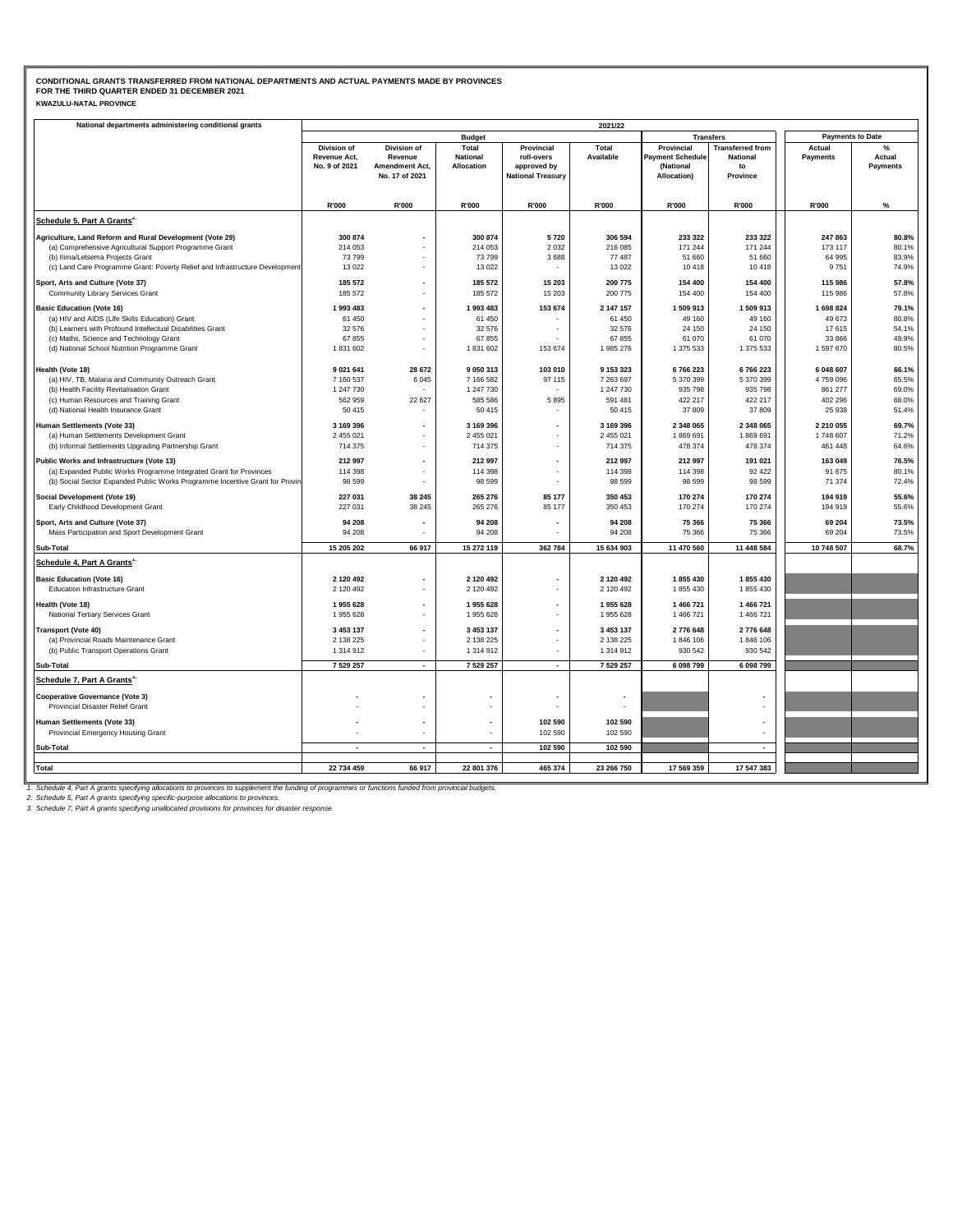### **STATEMENT OF RECEIPTS AND PAYMENTS FOR THE THIRD QUARTER ENDED 31 DECEMBER 2021 LIMPOPO PROVINCE**

| <b>LIMPOPO PROVINCE</b> |  |
|-------------------------|--|
|                         |  |

| <b>Provincial departments</b><br>Main<br><b>Budget</b><br>R'000<br><b>Receipts</b><br><b>Transfers from National Revenue Fund</b><br>70 550 690<br>60 027 513<br>Equitable share of revenue<br>Conditional grants<br>10 523 177<br>1 427 556<br><b>Provincial own receipts</b><br>71 978 246<br><b>Total receipts</b><br>Payments by provincial departments<br>Education<br>32 586 347<br>21 972 934<br>Health<br>Social Development<br>2016493<br>Office Of The Premier<br>405 049<br>395 479<br><b>Provincial Legislature</b><br>1547780<br>Agriculture<br>364 910<br><b>Provincial Treasury</b><br>Economic Development, Environment And Tourism<br>1 395 602<br>2089781<br>Transport<br>Public Works, Roads And Infrastructure<br>3 211 9 27<br><b>Community Safety</b><br>Cooperative Governance, Human Settlements And Traditional Affai<br>2 310 764<br>Sport, Arts And Culture<br>473 381<br>68 770 447<br><b>Total payments</b><br>Payments by economic classification<br>58 305 112<br><b>Current payments</b><br>Compensation of employees<br>46 867 040<br>Goods and services<br>11 437 092<br>Interest and rent on land<br>980<br><b>Transfers and subsidies</b><br>7584855<br>54 628<br>Provinces and municipalities<br>Departmental agencies and accounts<br>1915226<br>Higher education and institutions<br>Foreign governments and international organisations<br>Public corporations and private enterprises<br>649 822<br>Non profit institutions<br>3 3 1 3 7 9 5<br>Households<br>1651384<br>Payments for capital assets<br>2880480<br>Buildings and other fixed structures<br>2 389 821<br>488 864<br>Machinery and equipment<br>Heritage assets<br>Specialised military assets<br>795<br><b>Biological assets</b> | <b>Budget</b>      |                                 |                  |                                     |                         |                   |                                  |                                      |
|------------------------------------------------------------------------------------------------------------------------------------------------------------------------------------------------------------------------------------------------------------------------------------------------------------------------------------------------------------------------------------------------------------------------------------------------------------------------------------------------------------------------------------------------------------------------------------------------------------------------------------------------------------------------------------------------------------------------------------------------------------------------------------------------------------------------------------------------------------------------------------------------------------------------------------------------------------------------------------------------------------------------------------------------------------------------------------------------------------------------------------------------------------------------------------------------------------------------------------------------------------------------------------------------------------------------------------------------------------------------------------------------------------------------------------------------------------------------------------------------------------------------------------------------------------------------------------------------------------------------------------------------------------------------------------------------------------------------------------------|--------------------|---------------------------------|------------------|-------------------------------------|-------------------------|-------------------|----------------------------------|--------------------------------------|
|                                                                                                                                                                                                                                                                                                                                                                                                                                                                                                                                                                                                                                                                                                                                                                                                                                                                                                                                                                                                                                                                                                                                                                                                                                                                                                                                                                                                                                                                                                                                                                                                                                                                                                                                          |                    |                                 |                  | <b>Receipts/Payments by Quarter</b> |                         |                   | <b>Receipts/Payments to Date</b> |                                      |
|                                                                                                                                                                                                                                                                                                                                                                                                                                                                                                                                                                                                                                                                                                                                                                                                                                                                                                                                                                                                                                                                                                                                                                                                                                                                                                                                                                                                                                                                                                                                                                                                                                                                                                                                          | <b>Adjustments</b> | Adjusted<br>Budget <sup>1</sup> | First<br>Quarter | Second<br>Quarter                   | <b>Third</b><br>Quarter | Fourth<br>Quarter | Actual<br>Receipts/<br>Payments  | %<br>Actual<br>Receipts/<br>Payments |
|                                                                                                                                                                                                                                                                                                                                                                                                                                                                                                                                                                                                                                                                                                                                                                                                                                                                                                                                                                                                                                                                                                                                                                                                                                                                                                                                                                                                                                                                                                                                                                                                                                                                                                                                          | R'000              | R'000                           | R'000            | R'000                               | R'000                   | R'000             | R'000                            | %                                    |
|                                                                                                                                                                                                                                                                                                                                                                                                                                                                                                                                                                                                                                                                                                                                                                                                                                                                                                                                                                                                                                                                                                                                                                                                                                                                                                                                                                                                                                                                                                                                                                                                                                                                                                                                          |                    |                                 |                  |                                     |                         |                   |                                  |                                      |
|                                                                                                                                                                                                                                                                                                                                                                                                                                                                                                                                                                                                                                                                                                                                                                                                                                                                                                                                                                                                                                                                                                                                                                                                                                                                                                                                                                                                                                                                                                                                                                                                                                                                                                                                          | 2 591 990          | 73 142 680                      | 17 558 466       | 18 835 289                          | 17835069                |                   | 54 228 824                       | 74.1%                                |
|                                                                                                                                                                                                                                                                                                                                                                                                                                                                                                                                                                                                                                                                                                                                                                                                                                                                                                                                                                                                                                                                                                                                                                                                                                                                                                                                                                                                                                                                                                                                                                                                                                                                                                                                          | 2528698            | 62 556 211                      | 15 006 879       | 15 846 277                          | 15 006 879              |                   | 45 860 035                       | 73.3%                                |
|                                                                                                                                                                                                                                                                                                                                                                                                                                                                                                                                                                                                                                                                                                                                                                                                                                                                                                                                                                                                                                                                                                                                                                                                                                                                                                                                                                                                                                                                                                                                                                                                                                                                                                                                          | 63 29 2            | 10 586 469                      | 2 5 5 1 5 8 7    | 2 989 012                           | 2828 190                |                   | 8 3 68 7 89                      | 79.1%                                |
|                                                                                                                                                                                                                                                                                                                                                                                                                                                                                                                                                                                                                                                                                                                                                                                                                                                                                                                                                                                                                                                                                                                                                                                                                                                                                                                                                                                                                                                                                                                                                                                                                                                                                                                                          | (25535)            | 1 402 021                       | 287 869          | 368 409                             | 364 860                 |                   | 1021138                          | 72.8%                                |
|                                                                                                                                                                                                                                                                                                                                                                                                                                                                                                                                                                                                                                                                                                                                                                                                                                                                                                                                                                                                                                                                                                                                                                                                                                                                                                                                                                                                                                                                                                                                                                                                                                                                                                                                          |                    |                                 |                  |                                     |                         |                   |                                  |                                      |
|                                                                                                                                                                                                                                                                                                                                                                                                                                                                                                                                                                                                                                                                                                                                                                                                                                                                                                                                                                                                                                                                                                                                                                                                                                                                                                                                                                                                                                                                                                                                                                                                                                                                                                                                          | 2 5 6 6 4 5 5      | 74 544 701                      | 17 846 335       | 19 203 698                          | 18 199 929              |                   | 55 249 961                       | 74.1%                                |
|                                                                                                                                                                                                                                                                                                                                                                                                                                                                                                                                                                                                                                                                                                                                                                                                                                                                                                                                                                                                                                                                                                                                                                                                                                                                                                                                                                                                                                                                                                                                                                                                                                                                                                                                          |                    |                                 |                  |                                     |                         |                   |                                  |                                      |
|                                                                                                                                                                                                                                                                                                                                                                                                                                                                                                                                                                                                                                                                                                                                                                                                                                                                                                                                                                                                                                                                                                                                                                                                                                                                                                                                                                                                                                                                                                                                                                                                                                                                                                                                          | 3 139 630          | 35 725 977                      | 8 5 5 2 1 7 6    | 7916628                             | 9777711                 |                   | 26 246 515                       | 73.5%                                |
|                                                                                                                                                                                                                                                                                                                                                                                                                                                                                                                                                                                                                                                                                                                                                                                                                                                                                                                                                                                                                                                                                                                                                                                                                                                                                                                                                                                                                                                                                                                                                                                                                                                                                                                                          | 1 507 367          | 23 480 301                      | 5 0 29 6 74      | 5 653 702                           | 5 399 464               |                   | 16 082 840                       | 68.5%                                |
|                                                                                                                                                                                                                                                                                                                                                                                                                                                                                                                                                                                                                                                                                                                                                                                                                                                                                                                                                                                                                                                                                                                                                                                                                                                                                                                                                                                                                                                                                                                                                                                                                                                                                                                                          | 291 581            | 2 308 074                       | 387 550          | 647 460                             | 636 335                 |                   | 1 671 345                        | 72.4%                                |
|                                                                                                                                                                                                                                                                                                                                                                                                                                                                                                                                                                                                                                                                                                                                                                                                                                                                                                                                                                                                                                                                                                                                                                                                                                                                                                                                                                                                                                                                                                                                                                                                                                                                                                                                          | (5974)             | 399 075                         | 88 057           | 90 419                              | 92 833                  |                   | 271 309                          | 68.0%                                |
|                                                                                                                                                                                                                                                                                                                                                                                                                                                                                                                                                                                                                                                                                                                                                                                                                                                                                                                                                                                                                                                                                                                                                                                                                                                                                                                                                                                                                                                                                                                                                                                                                                                                                                                                          | 34 375             | 429 854                         | 84 606           | 117 136                             | 115 076                 |                   | 316818                           | 73.7%                                |
|                                                                                                                                                                                                                                                                                                                                                                                                                                                                                                                                                                                                                                                                                                                                                                                                                                                                                                                                                                                                                                                                                                                                                                                                                                                                                                                                                                                                                                                                                                                                                                                                                                                                                                                                          | 97 386             | 1645 166                        | 366 813          | 383 768                             | 364 941                 |                   | 1 1 1 5 5 2 2                    | 67.8%                                |
|                                                                                                                                                                                                                                                                                                                                                                                                                                                                                                                                                                                                                                                                                                                                                                                                                                                                                                                                                                                                                                                                                                                                                                                                                                                                                                                                                                                                                                                                                                                                                                                                                                                                                                                                          |                    | 364 910                         | 82 330           | 88 054                              | 88 611                  |                   | 258 995                          | 71.0%                                |
|                                                                                                                                                                                                                                                                                                                                                                                                                                                                                                                                                                                                                                                                                                                                                                                                                                                                                                                                                                                                                                                                                                                                                                                                                                                                                                                                                                                                                                                                                                                                                                                                                                                                                                                                          | 253 000            | 1 648 602                       | 369 504          | 342 289                             | 364 537                 |                   | 1076330                          | 65.3%                                |
|                                                                                                                                                                                                                                                                                                                                                                                                                                                                                                                                                                                                                                                                                                                                                                                                                                                                                                                                                                                                                                                                                                                                                                                                                                                                                                                                                                                                                                                                                                                                                                                                                                                                                                                                          | 239 500            | 2 3 2 9 2 8 1                   | 502 729          | 549 703                             | 617 489                 |                   | 1 669 921                        | 71.7%                                |
|                                                                                                                                                                                                                                                                                                                                                                                                                                                                                                                                                                                                                                                                                                                                                                                                                                                                                                                                                                                                                                                                                                                                                                                                                                                                                                                                                                                                                                                                                                                                                                                                                                                                                                                                          | 931 972            | 4 143 899                       | 726 639          | 854 182                             | 971 982                 |                   | 2 5 5 2 8 0 3                    | 61.6%                                |
|                                                                                                                                                                                                                                                                                                                                                                                                                                                                                                                                                                                                                                                                                                                                                                                                                                                                                                                                                                                                                                                                                                                                                                                                                                                                                                                                                                                                                                                                                                                                                                                                                                                                                                                                          |                    |                                 |                  |                                     |                         |                   |                                  |                                      |
|                                                                                                                                                                                                                                                                                                                                                                                                                                                                                                                                                                                                                                                                                                                                                                                                                                                                                                                                                                                                                                                                                                                                                                                                                                                                                                                                                                                                                                                                                                                                                                                                                                                                                                                                          | 71 436             | 2 382 200                       | 402 019          | 458 468                             | 518 731                 |                   | 1 379 218                        | 57.9%                                |
|                                                                                                                                                                                                                                                                                                                                                                                                                                                                                                                                                                                                                                                                                                                                                                                                                                                                                                                                                                                                                                                                                                                                                                                                                                                                                                                                                                                                                                                                                                                                                                                                                                                                                                                                          | 41830              | 515 211                         | 94 421           | 105 625                             | 128 982                 |                   | 329 028                          | 63.9%                                |
|                                                                                                                                                                                                                                                                                                                                                                                                                                                                                                                                                                                                                                                                                                                                                                                                                                                                                                                                                                                                                                                                                                                                                                                                                                                                                                                                                                                                                                                                                                                                                                                                                                                                                                                                          |                    |                                 |                  |                                     |                         |                   |                                  |                                      |
|                                                                                                                                                                                                                                                                                                                                                                                                                                                                                                                                                                                                                                                                                                                                                                                                                                                                                                                                                                                                                                                                                                                                                                                                                                                                                                                                                                                                                                                                                                                                                                                                                                                                                                                                          | 6 602 103          | 75 372 550                      | 16 686 518       | 17 207 434                          | 19 076 692              |                   | 52 970 644                       | 70.3%                                |
|                                                                                                                                                                                                                                                                                                                                                                                                                                                                                                                                                                                                                                                                                                                                                                                                                                                                                                                                                                                                                                                                                                                                                                                                                                                                                                                                                                                                                                                                                                                                                                                                                                                                                                                                          |                    |                                 |                  |                                     |                         |                   |                                  |                                      |
|                                                                                                                                                                                                                                                                                                                                                                                                                                                                                                                                                                                                                                                                                                                                                                                                                                                                                                                                                                                                                                                                                                                                                                                                                                                                                                                                                                                                                                                                                                                                                                                                                                                                                                                                          | 4725622            | 63 030 734                      | 13 970 312       | 15 287 893                          | 15 519 125              |                   | 44 777 330                       | 71.0%                                |
|                                                                                                                                                                                                                                                                                                                                                                                                                                                                                                                                                                                                                                                                                                                                                                                                                                                                                                                                                                                                                                                                                                                                                                                                                                                                                                                                                                                                                                                                                                                                                                                                                                                                                                                                          | 2 9 3 2 8 2 6      | 49 799 866                      | 11 715 638       | 12 470 408                          | 12 429 150              |                   | 36 615 196                       | 73.5%                                |
|                                                                                                                                                                                                                                                                                                                                                                                                                                                                                                                                                                                                                                                                                                                                                                                                                                                                                                                                                                                                                                                                                                                                                                                                                                                                                                                                                                                                                                                                                                                                                                                                                                                                                                                                          | 1792784            | 13 229 876                      | 2 2 5 4 6 7 4    | 2816571                             | 3 089 963               |                   | 8 1 6 1 2 0 8                    | 61.7%                                |
|                                                                                                                                                                                                                                                                                                                                                                                                                                                                                                                                                                                                                                                                                                                                                                                                                                                                                                                                                                                                                                                                                                                                                                                                                                                                                                                                                                                                                                                                                                                                                                                                                                                                                                                                          | 12                 | 992                             |                  | 914                                 | 12                      |                   | 926                              | 93.3%                                |
|                                                                                                                                                                                                                                                                                                                                                                                                                                                                                                                                                                                                                                                                                                                                                                                                                                                                                                                                                                                                                                                                                                                                                                                                                                                                                                                                                                                                                                                                                                                                                                                                                                                                                                                                          | 2 202 302          | 9787157                         | 2 3 3 4 1 7 8    | 1 470 967                           | 3 134 342               | $\overline{a}$    | 6939487                          | 70.9%                                |
|                                                                                                                                                                                                                                                                                                                                                                                                                                                                                                                                                                                                                                                                                                                                                                                                                                                                                                                                                                                                                                                                                                                                                                                                                                                                                                                                                                                                                                                                                                                                                                                                                                                                                                                                          | 263 835            | 318 463                         | 30 700           | 14 3 12                             | 9 1 8 5                 |                   | 54 197                           | 17.0%                                |
|                                                                                                                                                                                                                                                                                                                                                                                                                                                                                                                                                                                                                                                                                                                                                                                                                                                                                                                                                                                                                                                                                                                                                                                                                                                                                                                                                                                                                                                                                                                                                                                                                                                                                                                                          | 688 676            | 2 603 902                       | 386 321          | 537 245                             | 708 657                 |                   | 1 632 223                        | 62.7%                                |
|                                                                                                                                                                                                                                                                                                                                                                                                                                                                                                                                                                                                                                                                                                                                                                                                                                                                                                                                                                                                                                                                                                                                                                                                                                                                                                                                                                                                                                                                                                                                                                                                                                                                                                                                          |                    |                                 |                  |                                     |                         |                   |                                  |                                      |
|                                                                                                                                                                                                                                                                                                                                                                                                                                                                                                                                                                                                                                                                                                                                                                                                                                                                                                                                                                                                                                                                                                                                                                                                                                                                                                                                                                                                                                                                                                                                                                                                                                                                                                                                          |                    |                                 |                  |                                     |                         |                   |                                  |                                      |
|                                                                                                                                                                                                                                                                                                                                                                                                                                                                                                                                                                                                                                                                                                                                                                                                                                                                                                                                                                                                                                                                                                                                                                                                                                                                                                                                                                                                                                                                                                                                                                                                                                                                                                                                          | 61 500             | 711 322                         | 120 662          | 186 154                             | 207 946                 |                   | 514762                           | 72.4%                                |
|                                                                                                                                                                                                                                                                                                                                                                                                                                                                                                                                                                                                                                                                                                                                                                                                                                                                                                                                                                                                                                                                                                                                                                                                                                                                                                                                                                                                                                                                                                                                                                                                                                                                                                                                          | 1 020 768          | 4 3 3 4 5 6 3                   | 1463816          | 357 227                             | 1853415                 |                   | 3674458                          | 84.8%                                |
|                                                                                                                                                                                                                                                                                                                                                                                                                                                                                                                                                                                                                                                                                                                                                                                                                                                                                                                                                                                                                                                                                                                                                                                                                                                                                                                                                                                                                                                                                                                                                                                                                                                                                                                                          | 167 523            | 1818907                         | 332 679          | 376 029                             | 355 139                 |                   | 1 063 847                        | 58.5%                                |
|                                                                                                                                                                                                                                                                                                                                                                                                                                                                                                                                                                                                                                                                                                                                                                                                                                                                                                                                                                                                                                                                                                                                                                                                                                                                                                                                                                                                                                                                                                                                                                                                                                                                                                                                          | (327133)           | 2 553 347                       | 381 916          | 448 574                             | 423 225                 |                   | 1 253 715                        | 49.1%                                |
|                                                                                                                                                                                                                                                                                                                                                                                                                                                                                                                                                                                                                                                                                                                                                                                                                                                                                                                                                                                                                                                                                                                                                                                                                                                                                                                                                                                                                                                                                                                                                                                                                                                                                                                                          | (577786)           | 1812035                         | 272 299          | 362 260                             | 364 680                 |                   | 999 239                          | 55.1%                                |
|                                                                                                                                                                                                                                                                                                                                                                                                                                                                                                                                                                                                                                                                                                                                                                                                                                                                                                                                                                                                                                                                                                                                                                                                                                                                                                                                                                                                                                                                                                                                                                                                                                                                                                                                          | 251 461            | 740 325                         | 109 617          | 86 314                              | 58 244                  |                   | 254 175                          | 34.3%                                |
|                                                                                                                                                                                                                                                                                                                                                                                                                                                                                                                                                                                                                                                                                                                                                                                                                                                                                                                                                                                                                                                                                                                                                                                                                                                                                                                                                                                                                                                                                                                                                                                                                                                                                                                                          |                    |                                 |                  |                                     | $\sim$                  |                   |                                  |                                      |
|                                                                                                                                                                                                                                                                                                                                                                                                                                                                                                                                                                                                                                                                                                                                                                                                                                                                                                                                                                                                                                                                                                                                                                                                                                                                                                                                                                                                                                                                                                                                                                                                                                                                                                                                          |                    | 795                             |                  |                                     | 301                     |                   | 301                              | 37.9%                                |
| Land and sub-soil assets                                                                                                                                                                                                                                                                                                                                                                                                                                                                                                                                                                                                                                                                                                                                                                                                                                                                                                                                                                                                                                                                                                                                                                                                                                                                                                                                                                                                                                                                                                                                                                                                                                                                                                                 |                    |                                 |                  |                                     |                         |                   |                                  |                                      |
| Software and other intangible assets<br>1 000                                                                                                                                                                                                                                                                                                                                                                                                                                                                                                                                                                                                                                                                                                                                                                                                                                                                                                                                                                                                                                                                                                                                                                                                                                                                                                                                                                                                                                                                                                                                                                                                                                                                                            | (808)              | 192                             |                  |                                     |                         |                   |                                  |                                      |
| <b>Payments for financial assets</b>                                                                                                                                                                                                                                                                                                                                                                                                                                                                                                                                                                                                                                                                                                                                                                                                                                                                                                                                                                                                                                                                                                                                                                                                                                                                                                                                                                                                                                                                                                                                                                                                                                                                                                     | 1312               | 1312                            | 112              |                                     |                         |                   | 112                              | 8.5%                                 |
|                                                                                                                                                                                                                                                                                                                                                                                                                                                                                                                                                                                                                                                                                                                                                                                                                                                                                                                                                                                                                                                                                                                                                                                                                                                                                                                                                                                                                                                                                                                                                                                                                                                                                                                                          |                    |                                 |                  |                                     |                         |                   |                                  |                                      |
| <b>Total payments</b><br>68 770 447                                                                                                                                                                                                                                                                                                                                                                                                                                                                                                                                                                                                                                                                                                                                                                                                                                                                                                                                                                                                                                                                                                                                                                                                                                                                                                                                                                                                                                                                                                                                                                                                                                                                                                      | 6 602 103          | 75 372 550                      | 16 686 518       | 17 207 434                          | 19 076 692              |                   | 52 970 644                       | 70.3%                                |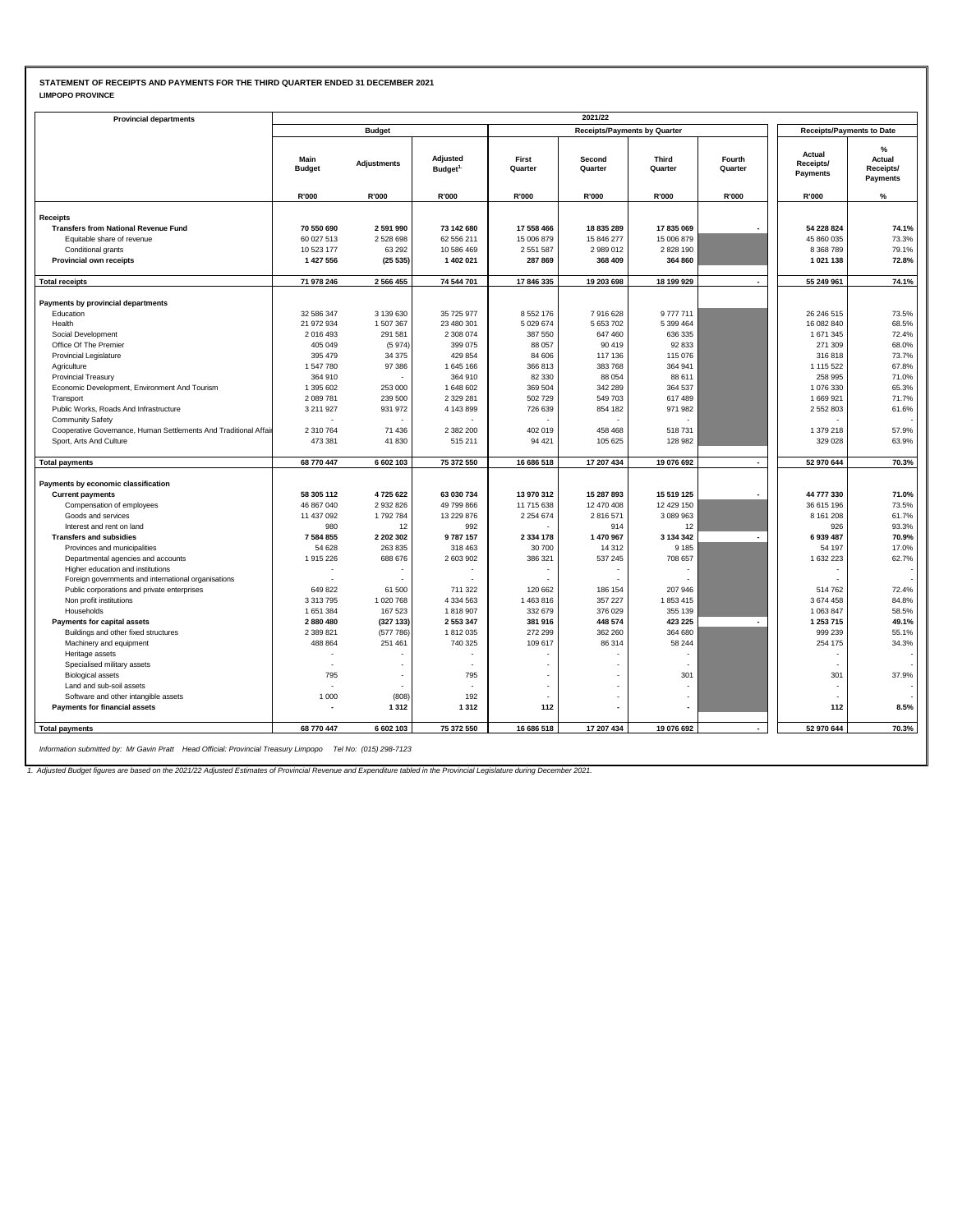| National departments administering conditional grants                                                                                              | 2021/22                       |                           |                               |                           |                    |                                      |                         |                         |                    |  |  |  |
|----------------------------------------------------------------------------------------------------------------------------------------------------|-------------------------------|---------------------------|-------------------------------|---------------------------|--------------------|--------------------------------------|-------------------------|-------------------------|--------------------|--|--|--|
|                                                                                                                                                    |                               |                           | <b>Budget</b>                 |                           |                    |                                      | <b>Transfers</b>        | <b>Payments to Date</b> |                    |  |  |  |
|                                                                                                                                                    | <b>Division of</b>            | Division of               | Total                         | Provincial                | Total              | Provincial                           | <b>Transferred from</b> | Actual                  | %                  |  |  |  |
|                                                                                                                                                    | Revenue Act,<br>No. 9 of 2021 | Revenue<br>Amendment Act, | <b>National</b><br>Allocation | roll-overs<br>approved by | Available          | <b>Payment Schedule</b><br>(National | <b>National</b><br>to   | <b>Payments</b>         | Actual<br>Payments |  |  |  |
|                                                                                                                                                    |                               | No. 17 of 2021            |                               | <b>National Treasury</b>  |                    | Allocation)                          | Province                |                         |                    |  |  |  |
|                                                                                                                                                    |                               |                           |                               |                           |                    |                                      |                         |                         |                    |  |  |  |
|                                                                                                                                                    | R'000                         | R'000                     | R'000                         | R'000                     | R'000              | R'000                                | R'000                   | R'000                   | %                  |  |  |  |
| Schedule 5, Part A Grants <sup>2.</sup>                                                                                                            |                               |                           |                               |                           |                    |                                      |                         |                         |                    |  |  |  |
|                                                                                                                                                    |                               |                           |                               |                           |                    |                                      |                         |                         |                    |  |  |  |
| Agriculture, Land Reform and Rural Development (Vote 29)                                                                                           | 320 236                       |                           | 320 236                       | 5 1 3 2                   | 325 368            | 243 456                              | 243 540                 | 134 458                 | 41.3%              |  |  |  |
| (a) Comprehensive Agricultural Support Programme Grant                                                                                             | 233 511<br>73 709             |                           | 233 511<br>73 709             | 2 5 5 6                   | 236 067<br>73709   | 170 463<br>62 579                    | 170 463<br>62 579       | 80 101<br>51 861        | 33.9%<br>70.4%     |  |  |  |
| (b) Ilima/Letsema Projects Grant<br>(c) Land Care Programme Grant: Poverty Relief and Infrastructure Development                                   | 13 0 16                       |                           | 13 016                        | 2576                      | 15 5 9 2           | 10 414                               | 10 4 98                 | 2496                    | 16.0%              |  |  |  |
|                                                                                                                                                    |                               |                           |                               |                           |                    |                                      |                         |                         |                    |  |  |  |
| Sport, Arts and Culture (Vote 37)<br>Community Library Services Grant                                                                              | 140 606<br>140 606            |                           | 140 606<br>140 606            | 6830<br>6830              | 147 436<br>147 436 | 107 363<br>107 363                   | 107 363<br>107 363      | 76 487<br>76 487        | 51.9%<br>51.9%     |  |  |  |
|                                                                                                                                                    |                               |                           |                               |                           |                    |                                      |                         |                         |                    |  |  |  |
| <b>Basic Education (Vote 16)</b>                                                                                                                   | 1564279                       |                           | 1 564 279                     | 55 419                    | 1619698            | 1 182 415<br>21 24 2                 | 1 182 415               | 1 196 348               | 73.9%              |  |  |  |
| (a) HIV and AIDS (Life Skills Education) Grant<br>(b) Learners with Profound Intellectual Disabilities Grant                                       | 26 5 5 2<br>32 666            |                           | 26 552<br>32 666              | 2 3 6 3<br>1 4 8 5        | 28 915<br>34 151   | 23 700                               | 21 24 2<br>23 700       | 15 350<br>18859         | 53.1%<br>55.2%     |  |  |  |
| (c) Maths, Science and Technology Grant                                                                                                            | 48 143                        |                           | 48 143                        | 4 102                     | 52 245             | 43 328                               | 43 328                  | 10701                   | 20.5%              |  |  |  |
| (d) National School Nutrition Programme Grant                                                                                                      | 1456918                       |                           | 1456918                       | 47 469                    | 1504387            | 1 094 145                            | 1 094 145               | 1 151 438               | 76.5%              |  |  |  |
|                                                                                                                                                    |                               |                           |                               |                           |                    |                                      |                         |                         |                    |  |  |  |
| Health (Vote 18)                                                                                                                                   | 3513395                       | 39 128                    | 3 552 523                     | 96 912                    | 3 649 435          | 2 635 038                            | 2 657 467               | 2 236 997               | 61.3%              |  |  |  |
| (a) HIV, TB, Malaria and Community Outreach Grant<br>(b) Health Facility Revitalisation Grant                                                      | 2 495 590<br>755 533          | 23 357                    | 2 518 947<br>755 533          | 96 497                    | 2518947<br>852 030 | 1871685<br>566 649                   | 1892782<br>566 649      | 1 673 338<br>355 469    | 66.4%<br>41.7%     |  |  |  |
| (c) Human Resources and Training Grant                                                                                                             | 230 320                       | 15 771                    | 246 091                       | 415                       | 246 506            | 172 737                              | 172 737                 | 185 462                 | 75.2%              |  |  |  |
| (d) National Health Insurance Grant                                                                                                                | 31 952                        |                           | 31 952                        |                           | 31 952             | 23 967                               | 25 29 9                 | 22728                   | 71.1%              |  |  |  |
| <b>Human Settlements (Vote 33)</b>                                                                                                                 | 1 131 408                     |                           | 1 131 408                     |                           | 1 131 408          | 943 378                              | 943 378                 | 538 910                 | 47.6%              |  |  |  |
| (a) Human Settlements Development Grant                                                                                                            | 877 072                       |                           | 877 072                       | $\sim$                    | 877 072            | 727 189                              | 727 189                 | 459 298                 | 52.4%              |  |  |  |
| (b) Informal Settlements Upgrading Partnership Grant                                                                                               | 254 336                       |                           | 254 336                       |                           | 254 336            | 216 189                              | 216 189                 | 79 612                  | 31.3%              |  |  |  |
| Public Works and Infrastructure (Vote 13)                                                                                                          | 101 436                       |                           | 101 436                       |                           | 101 436            | 101 436                              | 99 908                  | 67 033                  | 66.1%              |  |  |  |
| (a) Expanded Public Works Programme Integrated Grant for Provinces                                                                                 | 33749                         |                           | 33 749                        |                           | 33749              | 33 749                               | 32 221                  | 20 5 65                 | 60.9%              |  |  |  |
| (b) Social Sector Expanded Public Works Programme Incentive Grant for Provin                                                                       | 67 687                        |                           | 67 687                        |                           | 67 687             | 67 687                               | 67 687                  | 46 4 68                 | 68.7%              |  |  |  |
| Social Development (Vote 19)                                                                                                                       | 143 443                       | 24 164                    | 167 607                       | 46 017                    | 213 624            | 143 443                              | 143 443                 | 114 747                 | 53.7%              |  |  |  |
| Early Childhood Development Grant                                                                                                                  | 143 443                       | 24 164                    | 167 607                       | 46 017                    | 213 624            | 143 443                              | 143 443                 | 114 747                 | 53.7%              |  |  |  |
| Sport, Arts and Culture (Vote 37)                                                                                                                  | 63 148                        |                           | 63 148                        |                           | 63 148             | 50 518                               | 47 676                  | 35 734                  | 56.6%              |  |  |  |
| Mass Participation and Sport Development Grant                                                                                                     | 63 148                        |                           | 63 148                        |                           | 63 148             | 50 518                               | 47 676                  | 35 7 34                 | 56.6%              |  |  |  |
| Sub-Total                                                                                                                                          | 6 977 951                     | 63 292                    | 7 041 243                     | 210 310                   | 7 251 553          | 5 407 047                            | 5 425 190               | 4 400 714               | 60.7%              |  |  |  |
| Schedule 4, Part A Grants <sup>1</sup>                                                                                                             |                               |                           |                               |                           |                    |                                      |                         |                         |                    |  |  |  |
| <b>Basic Education (Vote 16)</b>                                                                                                                   | 1 334 570                     |                           | 1 334 570                     | 65 240                    | 1399810            | 1 167 749                            | 1 167 749               |                         |                    |  |  |  |
| Education Infrastructure Grant                                                                                                                     | 1 334 570                     |                           | 1 334 570                     | 65 240                    | 1 399 810          | 1 167 749                            | 1 167 749               |                         |                    |  |  |  |
| Health (Vote 18)                                                                                                                                   | 453 296                       |                           | 453 296                       | 16 586                    | 469 882            | 339 975                              | 339 975                 |                         |                    |  |  |  |
| National Tertiary Services Grant                                                                                                                   | 453 296                       |                           | 453 296                       | 16 586                    | 469 882            | 339 975                              | 339 975                 |                         |                    |  |  |  |
| <b>Transport (Vote 40)</b>                                                                                                                         | 1757360                       |                           | 1757360                       |                           | 1757360            | 1 435 875                            | 1 435 875               |                         |                    |  |  |  |
| (a) Provincial Roads Maintenance Grant                                                                                                             | 1 333 213                     |                           | 1 333 213                     |                           | 1 333 213          | 1 151 902                            | 1 151 902               |                         |                    |  |  |  |
| (b) Public Transport Operations Grant                                                                                                              | 424 147                       |                           | 424 147                       |                           | 424 147            | 283 973                              | 283 973                 |                         |                    |  |  |  |
| Sub-Total                                                                                                                                          | 3 545 226                     | $\blacksquare$            | 3 545 226                     | 81 826                    | 3 627 052          | 2 943 599                            | 2 943 599               |                         |                    |  |  |  |
| Schedule 7, Part A Grants <sup>3</sup>                                                                                                             |                               |                           |                               |                           |                    |                                      |                         |                         |                    |  |  |  |
| Cooperative Governance (Vote 3)                                                                                                                    |                               |                           |                               |                           |                    |                                      |                         |                         |                    |  |  |  |
| Provincial Disaster Relief Grant                                                                                                                   |                               |                           |                               |                           |                    |                                      |                         |                         |                    |  |  |  |
| <b>Human Settlements (Vote 33)</b>                                                                                                                 |                               |                           | ٠                             |                           | $\overline{a}$     |                                      |                         |                         |                    |  |  |  |
| Provincial Emergency Housing Grant                                                                                                                 |                               |                           |                               |                           |                    |                                      |                         |                         |                    |  |  |  |
| Sub-Total                                                                                                                                          | ÷,                            | $\overline{\phantom{a}}$  | $\overline{a}$                | $\sim$                    | $\overline{a}$     |                                      | ÷                       |                         |                    |  |  |  |
| <b>Total</b>                                                                                                                                       | 10 523 177                    | 63 292                    | 10 586 469                    | 292 136                   | 10 878 605         | 8 350 646                            | 8 368 789               |                         |                    |  |  |  |
|                                                                                                                                                    |                               |                           |                               |                           |                    |                                      |                         |                         |                    |  |  |  |
| Schedule 4. Part A grants specifying allocations to provinces to supplement the funding of programmes or functions funded from provincial budgets. |                               |                           |                               |                           |                    |                                      |                         |                         |                    |  |  |  |

1. Schedule 4, Part A grants specifying allocations to provinces to supplement the funding of programmes or functions funded from provincial budgets.<br>2. Schedule 5, Part A grants specifying specific-purpose allocations to

 $\mathbb{I}$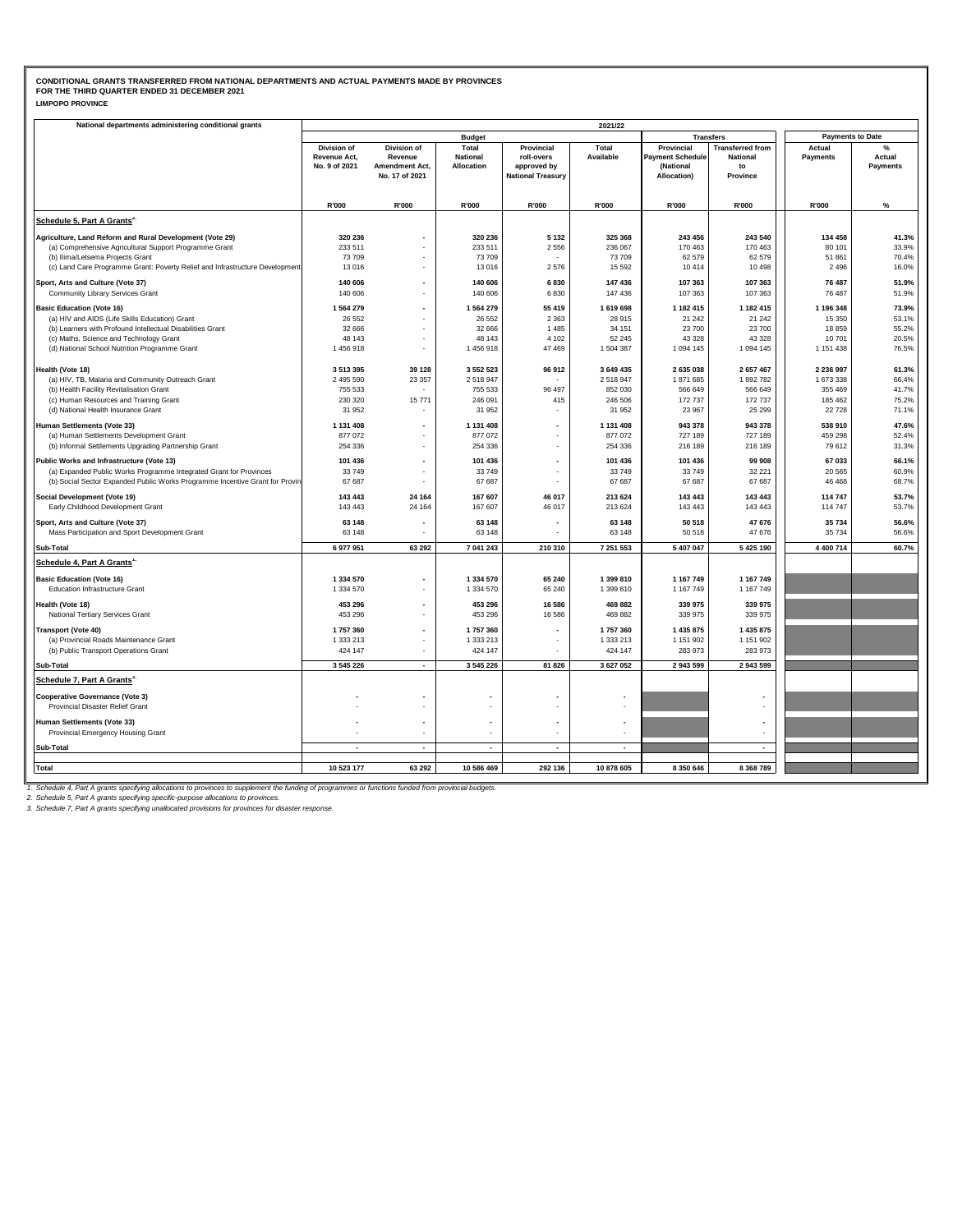### **STATEMENT OF RECEIPTS AND PAYMENTS FOR THE THIRD QUARTER ENDED 31 DECEMBER 2021 MPUMALANGA PROVINCE**

| MPUMALANGA PROVINCE |
|---------------------|
|---------------------|

| <b>Provincial departments</b>                                  |                          |                    |                                  |                      | 2021/22                             |                            |                   |                                  |                                      |
|----------------------------------------------------------------|--------------------------|--------------------|----------------------------------|----------------------|-------------------------------------|----------------------------|-------------------|----------------------------------|--------------------------------------|
|                                                                |                          | <b>Budget</b>      |                                  |                      | <b>Receipts/Payments by Quarter</b> |                            |                   | <b>Receipts/Payments to Date</b> |                                      |
|                                                                | Main<br><b>Budget</b>    | <b>Adjustments</b> | Adjusted<br>Budget <sup>1.</sup> | First<br>Quarter     | Second<br>Quarter                   | Third<br>Quarter           | Fourth<br>Quarter | Actual<br>Receipts/<br>Payments  | %<br>Actual<br>Receipts/<br>Payments |
|                                                                | R'000                    | R'000              | R'000                            | R'000                | R'000                               | R'000                      | R'000             | R'000                            | %                                    |
|                                                                |                          |                    |                                  |                      |                                     |                            |                   |                                  |                                      |
| <b>Receipts</b><br><b>Transfers from National Revenue Fund</b> | 51 740 936               | 1766343            | 53 507 279                       | 12 913 352           | 13 799 898                          | 12 958 179                 |                   | 39 671 429                       | 74.1%                                |
| Equitable share of revenue                                     | 42 828 079               | 1714938            | 44 543 017                       | 10 707 021           | 11 289 138                          | 10 707 021                 |                   | 32 703 180                       | 73.4%                                |
| Conditional grants                                             | 8912857                  | 51 405             | 8 9 6 4 2 6 2                    | 2 206 331            | 2510760                             | 2 2 5 1 1 5 8              |                   | 6968249                          | 77.7%                                |
| <b>Provincial own receipts</b>                                 | 1775610                  |                    | 1775610                          | 330 791              | 541 388                             | 553 465                    |                   | 1 425 644                        | 80.3%                                |
|                                                                |                          |                    |                                  |                      |                                     |                            |                   |                                  |                                      |
| <b>Total receipts</b>                                          | 53 516 546               | 1766343            | 55 282 889                       | 13 244 143           | 14 341 286                          | 13 511 644                 |                   | 41 097 073                       | 74.3%                                |
| Payments by provincial departments                             |                          |                    |                                  |                      |                                     |                            |                   |                                  |                                      |
| Education                                                      | 22 336 062               | 1 141 201          | 23 477 263                       | 5 629 706            | 5732380                             | 6 120 855                  |                   | 17 482 941                       | 74.5%                                |
| Health                                                         | 16 204 083               | 460 406            | 16 664 489                       | 3 508 712            | 4 126 501                           | 4 312 753                  |                   | 11 947 966                       | 71.7%                                |
| Social Development                                             | 1840989                  | 12 690             | 1853679                          | 386 774              | 427 929                             | 490 517                    |                   | 1 305 220                        | 70.4%                                |
| Office Of The Premier                                          | 383 904                  |                    | 383 904                          | 56 534               | 66 753                              | 112 616                    |                   | 235 903                          | 61.4%                                |
| Provincial Legislature                                         | 376813                   | 33 939             | 410752                           | 92749                | 91 742                              | 90 380                     |                   | 274 871                          | 66.9%                                |
| <b>Provincial Treasury</b>                                     | 481 057                  |                    | 481 057                          | 82 640               | 95 532                              | 81 267                     |                   | 259 439                          | 53.9%                                |
| Co-Operative Governance And Traditional Affairs                | 731 241                  | 70 000             | 801 241                          | 147 469              | 196 858                             | 194 344                    |                   | 538 671                          | 67.2%                                |
| Agriculture, Rural Development, Land And Environmental Affairs | 1 234 855                | 31 548             | 1 266 403                        | 259 222              | 307 591                             | 325 060                    |                   | 891 873                          | 70.4%                                |
| Economic Development And Tourism                               | 1 354 663                | 282 339            | 1 637 002                        | 369 610              | 366 112                             | 399 166                    |                   | 1 134 888                        | 69.3%                                |
| Public Works, Roads And Transport                              | 4 952 999                | (110000)           | 4 842 999                        | 962 176              | 1 222 397                           | 1 280 195                  |                   | 3 4 6 4 7 6 8                    | 71.5%                                |
| Community Safety, Security And Liaison                         | 1500334                  | 24 000             | 1 524 334                        | 351 972              | 392 644                             | 395 449                    |                   | 1 140 065                        | 74.8%                                |
| Culture, Sport And Recreation                                  | 622 025                  | (64574)            | 557 451                          | 118 033              | 132 407                             | 173 305                    |                   | 423 745                          | 76.0%                                |
| <b>Human Settlements</b>                                       | 1 557 402                | 59 116             | 1616518                          | 378 192              | 352 112                             | 465 496                    |                   | 1 195 800                        | 74.0%                                |
| <b>Total payments</b>                                          | 53 576 427               | 1940 665           | 55 517 092                       | 12 343 789           | 13 510 958                          | 14 441 403                 |                   | 40 296 150                       | 72.6%                                |
|                                                                |                          |                    |                                  |                      |                                     |                            |                   |                                  |                                      |
| Payments by economic classification                            |                          | 837 635            |                                  | 9950799              |                                     | 11 430 047                 |                   | 32 568 444                       | 72.9%                                |
| <b>Current payments</b>                                        | 43 807 841               |                    | 44 645 476                       |                      | 11 187 598                          |                            |                   |                                  |                                      |
| Compensation of employees                                      | 32 659 863<br>11 147 978 | 369 986            | 33 029 849                       | 7772842<br>2 177 936 | 8 330 234<br>2 857 354              | 8 3 5 6 8 1 0<br>3 073 237 |                   | 24 459 886<br>8 108 527          | 74.1%<br>69.8%                       |
| Goods and services<br>Interest and rent on land                |                          | 467 649            | 11 615 627                       | 21                   | 10                                  |                            |                   | 31                               |                                      |
| <b>Transfers and subsidies</b>                                 | 5 281 856                | 1 045 316          | 6 327 172                        | 1565357              | 1 421 338                           | 1752 659                   |                   | 4739354                          | 74.9%                                |
| Provinces and municipalities                                   | 288 266                  | 22 611             | 310877                           | 62776                | 109 137                             | 99 446                     |                   | 271 359                          | 87.3%                                |
| Departmental agencies and accounts                             | 550 423                  | (15409)            | 535 014                          | 137 025              | 128 826                             | 146 962                    |                   | 412813                           | 77.2%                                |
| Higher education and institutions                              |                          |                    |                                  |                      |                                     |                            |                   |                                  |                                      |
| Foreign governments and international organisations            | $\overline{a}$           |                    |                                  |                      |                                     |                            |                   |                                  |                                      |
| Public corporations and private enterprises                    | 991 665                  | 90 399             | 1 082 064                        | 195 341              | 254 718                             | 275 364                    |                   | 725 423                          | 67.0%                                |
| Non profit institutions                                        | 1997154                  | 816 493            | 2813647                          | 774 151              | 515 989                             | 796 077                    |                   | 2086217                          | 74.1%                                |
| Households                                                     | 1 454 348                | 131 222            | 1585570                          | 396 064              | 412 668                             | 434 810                    |                   | 1 243 542                        | 78.4%                                |
| Payments for capital assets                                    | 4 486 730                | 57714              | 4 544 444                        | 827 633              | 902 025                             | 1 258 694                  | $\blacksquare$    | 2988352                          | 65.8%                                |
| Buildings and other fixed structures                           | 4 0 69 6 39              | (58203)            | 4 011 436                        | 741 657              | 843 784                             | 1 137 895                  |                   | 2 723 336                        | 67.9%                                |
| Machinery and equipment                                        | 390 300                  | 69 361             | 459 661                          | 78 434               | 51 992                              | 111 189                    |                   | 241 615                          | 52.6%                                |
| Heritage assets                                                |                          |                    |                                  |                      |                                     |                            |                   |                                  |                                      |
| Specialised military assets                                    |                          |                    |                                  |                      |                                     |                            |                   |                                  |                                      |
| <b>Biological assets</b>                                       | 430                      | 430                | 860                              |                      | $\overline{a}$                      |                            |                   |                                  |                                      |
| Land and sub-soil assets                                       |                          |                    |                                  |                      |                                     |                            |                   |                                  |                                      |
| Software and other intangible assets                           | 26 361                   | 46 126             | 72 487                           | 7542                 | 6 2 4 9                             | 9610                       |                   | 23 401                           | 32.3%                                |
| Payments for financial assets                                  |                          |                    |                                  |                      | (3)                                 | $\mathbf{a}$               |                   |                                  |                                      |
| <b>Total payments</b>                                          | 53 576 427               | 1940 665           | 55 517 092                       | 12 343 789           | 13 510 958                          | 14 441 403                 |                   | 40 296 150                       | 72.6%                                |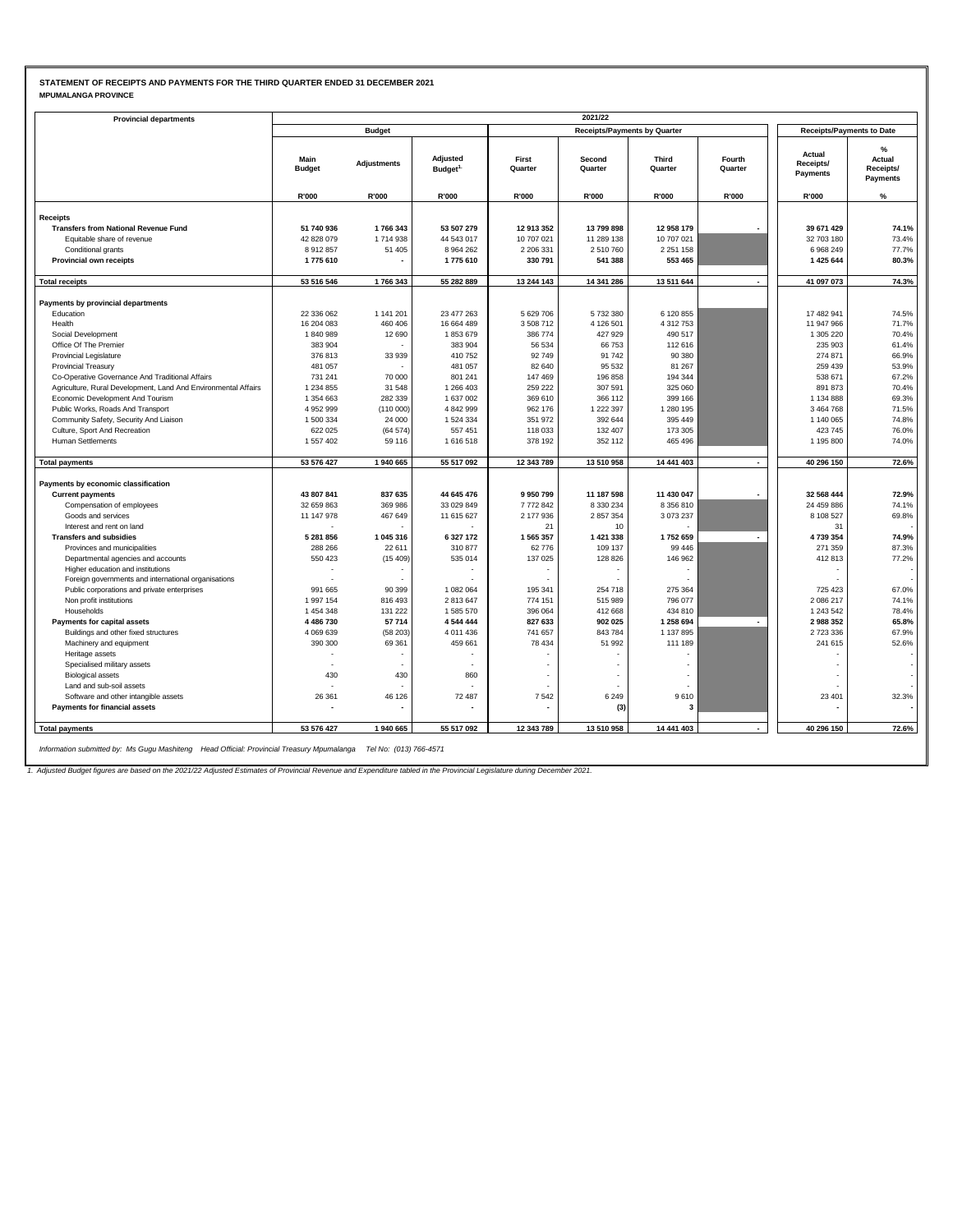| <b>MPUMALANGA PROVINCE</b> |  |
|----------------------------|--|
|----------------------------|--|

| National departments administering conditional grants                                                                                              | 2021/22                       |                           |                               |                                                      |                |                                      |                          |                         |                    |  |  |  |
|----------------------------------------------------------------------------------------------------------------------------------------------------|-------------------------------|---------------------------|-------------------------------|------------------------------------------------------|----------------|--------------------------------------|--------------------------|-------------------------|--------------------|--|--|--|
|                                                                                                                                                    |                               |                           | <b>Budget</b>                 |                                                      |                | <b>Transfers</b>                     |                          | <b>Payments to Date</b> |                    |  |  |  |
|                                                                                                                                                    | <b>Division of</b>            | Division of               | Total                         | Provincial                                           | Total          | Provincial                           | <b>Transferred from</b>  | Actual                  | $\%$               |  |  |  |
|                                                                                                                                                    | Revenue Act.<br>No. 9 of 2021 | Revenue<br>Amendment Act, | <b>National</b><br>Allocation | roll-overs<br>approved by                            | Available      | <b>Payment Schedule</b><br>(National | <b>National</b><br>to    | Payments                | Actual<br>Payments |  |  |  |
|                                                                                                                                                    |                               | No. 17 of 2021            |                               | <b>National Treasury</b>                             |                | Allocation)                          | Province                 |                         |                    |  |  |  |
|                                                                                                                                                    |                               |                           |                               |                                                      |                |                                      |                          |                         |                    |  |  |  |
|                                                                                                                                                    | R'000                         | R'000                     | R'000                         | R'000                                                | R'000          | R'000                                | R'000                    | R'000                   | %                  |  |  |  |
| Schedule 5, Part A Grants <sup>2</sup>                                                                                                             |                               |                           |                               |                                                      |                |                                      |                          |                         |                    |  |  |  |
|                                                                                                                                                    |                               |                           |                               |                                                      |                |                                      |                          |                         |                    |  |  |  |
| Agriculture, Land Reform and Rural Development (Vote 29)                                                                                           | 239 459                       |                           | 239 459                       | 31 548                                               | 271 007        | 201 914                              | 198 598                  | 161 534                 | 59.6%              |  |  |  |
| (a) Comprehensive Agricultural Support Programme Grant                                                                                             | 161 005                       |                           | 161 005                       | 31 263                                               | 192 268        | 128 804                              | 128 804                  | 95 098                  | 49.5%              |  |  |  |
| (b) Ilima/Letsema Projects Grant<br>(c) Land Care Programme Grant: Poverty Relief and Infrastructure Development                                   | 68 980<br>9474                |                           | 68 980<br>9 4 7 4             | 285                                                  | 68 980<br>9759 | 65 531<br>7579                       | 65 531<br>4 2 6 3        | 65 072<br>1 3 6 4       | 94.3%<br>14.0%     |  |  |  |
|                                                                                                                                                    |                               |                           |                               |                                                      |                |                                      |                          |                         |                    |  |  |  |
| Sport, Arts and Culture (Vote 37)                                                                                                                  | 165 056                       |                           | 165 056                       | $\overline{\phantom{a}}$                             | 165 056        | 140 405                              | 140 405                  | 98 4 20                 | 59.6%              |  |  |  |
| Community Library Services Grant                                                                                                                   | 165 056                       |                           | 165 056                       | $\overline{a}$                                       | 165 056        | 140 405                              | 140 405                  | 98 4 20                 | 59.6%              |  |  |  |
| <b>Basic Education (Vote 16)</b>                                                                                                                   | 869 588                       | $\blacksquare$            | 869 588                       | 42 4 28                                              | 912016         | 659 565                              | 659 565                  | 718 851                 | 78.8%              |  |  |  |
| (a) HIV and AIDS (Life Skills Education) Grant                                                                                                     | 19 5 30                       |                           | 19 530                        | 969                                                  | 20 499         | 15 6 24                              | 15 6 24                  | 17 180                  | 83.8%              |  |  |  |
| (b) Learners with Profound Intellectual Disabilities Grant                                                                                         | 30 132                        | $\overline{\phantom{a}}$  | 30 132                        | 648                                                  | 30 780         | 21 832                               | 21 832                   | 21 3 26                 | 69.3%              |  |  |  |
| (c) Maths, Science and Technology Grant                                                                                                            | 42 5 8 4                      |                           | 42 584                        |                                                      | 42 584         | 38 326                               | 38 326                   | 15 649                  | 36.7%              |  |  |  |
| (d) National School Nutrition Programme Grant                                                                                                      | 777 342                       | $\bar{a}$                 | 777 342                       | 40 811                                               | 818 153        | 583 783                              | 583 783                  | 664 696                 | 81.2%              |  |  |  |
| Health (Vote 18)                                                                                                                                   | 3 197 886                     | 35 191                    | 3 233 077                     | ٠                                                    | 3 233 077      | 2 398 407                            | 2 398 407                | 1926 498                | 59.6%              |  |  |  |
| (a) HIV, TB, Malaria and Community Outreach Grant                                                                                                  | 2 532 773                     | 22 878                    | 2 555 651                     | ٠                                                    | 2 555 651      | 1899 567                             | 1899 567                 | 1 494 290               | 58.5%              |  |  |  |
| (b) Health Facility Revitalisation Grant                                                                                                           | 457 065                       |                           | 457 065                       |                                                      | 457 065        | 342 798                              | 342 798                  | 275 340                 | 60.2%              |  |  |  |
| (c) Human Resources and Training Grant                                                                                                             | 188 805                       | 12 313                    | 201 118                       | $\blacksquare$                                       | 201 118        | 141 606                              | 141 606                  | 145 974                 | 72.6%              |  |  |  |
| (d) National Health Insurance Grant                                                                                                                | 19 24 3                       |                           | 19 24 3                       |                                                      | 19 24 3        | 14 4 36                              | 14 4 36                  | 10894                   | 56.6%              |  |  |  |
| Human Settlements (Vote 33)                                                                                                                        | 1 153 193                     | $\overline{\phantom{a}}$  | 1 153 193                     | $\overline{\phantom{a}}$                             | 1 153 193      | 857 130                              | 857 130                  | 874 299                 | 75.8%              |  |  |  |
| (a) Human Settlements Development Grant                                                                                                            | 893 960                       |                           | 893 960                       | $\mathbf{r}$                                         | 893 960        | 662 730                              | 662 730                  | 735 398                 | 82.3%              |  |  |  |
| (b) Informal Settlements Upgrading Partnership Grant                                                                                               | 259 233                       |                           | 259 233                       | $\overline{\phantom{a}}$                             | 259 233        | 194 400                              | 194 400                  | 138 901                 | 53.6%              |  |  |  |
| Public Works and Infrastructure (Vote 13)                                                                                                          | 49 5 60                       | $\overline{\phantom{a}}$  | 49 560                        | 1675                                                 | 51 235         | 49 560                               | 47 483                   | 40 383                  | 78.8%              |  |  |  |
| (a) Expanded Public Works Programme Integrated Grant for Provinces                                                                                 | 22736                         | $\overline{\phantom{a}}$  | 22 736                        | 1 4 7 2                                              | 24 208         | 22 736                               | 20 659                   | 24 68 6                 | 102.0%             |  |  |  |
| (b) Social Sector Expanded Public Works Programme Incentive Grant for Provin                                                                       | 26 8 24                       | $\ddot{\phantom{1}}$      | 26 8 24                       | 203                                                  | 27 0 27        | 26 8 24                              | 26 824                   | 15 697                  | 58.1%              |  |  |  |
| Social Development (Vote 19)                                                                                                                       | 96 251                        | 16 214                    | 112 465                       | 20 510                                               | 132 975        | 74 442                               | 74 442                   | 72 661                  | 54.6%              |  |  |  |
| Early Childhood Development Grant                                                                                                                  | 96 251                        | 16 214                    | 112 465                       | 20 510                                               | 132 975        | 74 442                               | 74 442                   | 72 661                  | 54.6%              |  |  |  |
| Sport, Arts and Culture (Vote 37)                                                                                                                  | 50 864                        |                           | 50 864                        |                                                      | 50 864         | 40 691                               | 39 928                   | 38 28 2                 | 75.3%              |  |  |  |
| Mass Participation and Sport Development Grant                                                                                                     | 50 864                        | $\overline{\phantom{a}}$  | 50 864                        |                                                      | 50 864         | 40 691                               | 39 928                   | 38 28 2                 | 75.3%              |  |  |  |
| Sub-Total                                                                                                                                          | 5 821 857                     | 51 405                    | 5 873 262                     | 96 161                                               | 5 969 423      | 4 4 2 11 4                           | 4 4 1 5 9 5 8            | 3 930 928               | 65.9%              |  |  |  |
| Schedule 4, Part A Grants <sup>1</sup>                                                                                                             |                               |                           |                               |                                                      |                |                                      |                          |                         |                    |  |  |  |
|                                                                                                                                                    |                               |                           |                               |                                                      |                |                                      |                          |                         |                    |  |  |  |
| <b>Basic Education (Vote 16)</b>                                                                                                                   | 1 161 475                     |                           | 1 161 475                     | $\overline{\phantom{a}}$<br>$\overline{\phantom{a}}$ | 1 161 475      | 1 016 291                            | 1 016 291                |                         |                    |  |  |  |
| <b>Education Infrastructure Grant</b>                                                                                                              | 1 161 475                     |                           | 1 161 475                     |                                                      | 1 161 475      | 1 016 291                            | 1 016 291                |                         |                    |  |  |  |
| Health (Vote 18)                                                                                                                                   | 142 411                       |                           | 142 411                       |                                                      | 142 411        | 106 812                              | 106 812                  |                         |                    |  |  |  |
| National Tertiary Services Grant                                                                                                                   | 142 411                       |                           | 142 411                       | $\blacksquare$                                       | 142 411        | 106 812                              | 106 812                  |                         |                    |  |  |  |
| <b>Transport (Vote 40)</b>                                                                                                                         | 1787114                       |                           | 1 787 114                     | $\blacksquare$                                       | 1787114        | 1 429 188                            | 1 429 188                |                         |                    |  |  |  |
| (a) Provincial Roads Maintenance Grant                                                                                                             | 1 072 941                     | $\sim$                    | 1 072 941                     | $\blacksquare$                                       | 1 072 941      | 939 865                              | 939 865                  |                         |                    |  |  |  |
| (b) Public Transport Operations Grant                                                                                                              | 714 173                       | $\overline{\phantom{a}}$  | 714 173                       | $\mathbb{Z}^+$                                       | 714 173        | 489 323                              | 489 323                  |                         |                    |  |  |  |
| Sub-Total                                                                                                                                          | 3 091 000                     | $\blacksquare$            | 3 091 000                     | $\overline{\phantom{a}}$                             | 3 091 000      | 2 552 291                            | 2 552 291                |                         |                    |  |  |  |
| Schedule 7, Part A Grants <sup>3.</sup>                                                                                                            |                               |                           |                               |                                                      |                |                                      |                          |                         |                    |  |  |  |
| <b>Cooperative Governance (Vote 3)</b>                                                                                                             |                               |                           |                               |                                                      |                |                                      |                          |                         |                    |  |  |  |
| Provincial Disaster Relief Grant                                                                                                                   |                               |                           |                               |                                                      |                |                                      |                          |                         |                    |  |  |  |
| Human Settlements (Vote 33)                                                                                                                        |                               | $\overline{\phantom{a}}$  |                               | 40 984                                               | 40 984         |                                      |                          |                         |                    |  |  |  |
| Provincial Emergency Housing Grant                                                                                                                 |                               |                           |                               | 40 984                                               | 40 984         |                                      |                          |                         |                    |  |  |  |
| Sub-Total                                                                                                                                          |                               | $\blacksquare$            |                               | 40 984                                               | 40 984         |                                      | $\overline{\phantom{a}}$ |                         |                    |  |  |  |
|                                                                                                                                                    |                               |                           |                               |                                                      |                |                                      |                          |                         |                    |  |  |  |
| <b>Total</b>                                                                                                                                       | 8912857                       | 51 405                    | 8 9 64 2 62                   | 137 145                                              | 9 101 407      | 6 974 405                            | 6 968 249                |                         |                    |  |  |  |
| Schoolule 4. Pert A greate enecifiung ellecations to provinces to supplement the funding of programmes or functions funded from provincial budgets |                               |                           |                               |                                                      |                |                                      |                          |                         |                    |  |  |  |

1. Schedule 4, Part A grants specifying allocations to provinces to supplement the funding of programmes or functions funded from provincial budgets.<br>2. Schedule 5, Part A grants specifying specific-purpose allocations to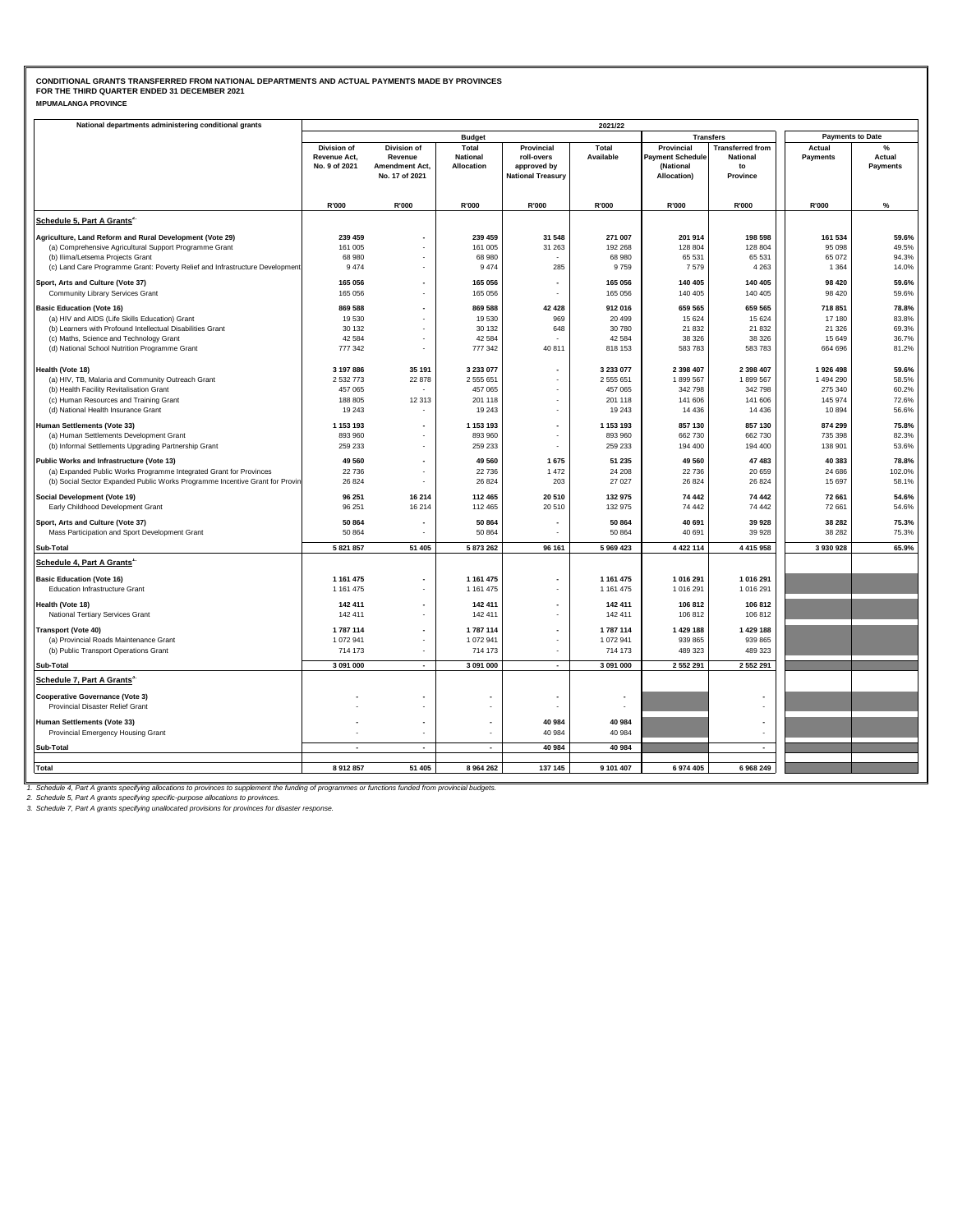### **STATEMENT OF RECEIPTS AND PAYMENTS FOR THE THIRD QUARTER ENDED 31 DECEMBER 2021 NORTHERN CAPE PROVINCE**

| <b>NORTHERN CAPE PROVINCE</b> |  |
|-------------------------------|--|
|-------------------------------|--|

| <b>Provincial departments</b>                                          |                       |                          |                                  |                  | 2021/22                             |                         |                          |                                  |                                                |
|------------------------------------------------------------------------|-----------------------|--------------------------|----------------------------------|------------------|-------------------------------------|-------------------------|--------------------------|----------------------------------|------------------------------------------------|
|                                                                        |                       | <b>Budget</b>            |                                  |                  | <b>Receipts/Payments by Quarter</b> |                         |                          | <b>Receipts/Payments to Date</b> |                                                |
|                                                                        | Main<br><b>Budget</b> | <b>Adjustments</b>       | Adjusted<br>Budget <sup>1.</sup> | First<br>Quarter | Second<br>Quarter                   | <b>Third</b><br>Quarter | Fourth<br>Quarter        | Actual<br>Receipts/<br>Payments  | $\%$<br>Actual<br>Receipts/<br><b>Payments</b> |
|                                                                        | R'000                 | R'000                    | R'000                            | R'000            | R'000                               | R'000                   | R'000                    | R'000                            | $\%$                                           |
|                                                                        |                       |                          |                                  |                  |                                     |                         |                          |                                  |                                                |
| <b>Receipts</b><br><b>Transfers from National Revenue Fund</b>         | 18 604 284            | 557 751                  | 19 162 035                       | 4744082          | 4 990 925                           | 4720419                 |                          | 14 455 426                       | 75.4%                                          |
| Equitable share of revenue                                             | 13 919 027            | 550 116                  | 14 469 143                       | 3 479 757        | 3 676 231                           | 3 479 757               |                          | 10 635 745                       | 73.5%                                          |
| Conditional grants                                                     | 4685257               | 7635                     | 4692892                          | 1 264 325        | 1 314 694                           | 1 240 662               |                          | 3819681                          | 81.4%                                          |
| Provincial own receipts                                                | 454 392               |                          | 454 392                          | 68 606           | 127 357                             | 120 495                 |                          | 316 458                          | 69.6%                                          |
|                                                                        |                       |                          |                                  |                  |                                     |                         |                          |                                  |                                                |
| <b>Total receipts</b>                                                  | 19 058 676            | 557 751                  | 19 616 427                       | 4812688          | 5 118 282                           | 4 840 914               | $\overline{\phantom{a}}$ | 14 771 884                       | 75.3%                                          |
| Payments by provincial departments                                     |                       |                          |                                  |                  |                                     |                         |                          |                                  |                                                |
| Education                                                              | 7 136 914             | 339 237                  | 7 476 151                        | 1662 110         | 1855300                             | 2 0 3 5 0 1 6           |                          | 5 5 5 2 4 2 6                    | 74.3%                                          |
| Health                                                                 | 5716105               | 199 146                  | 5915251                          | 1578709          | 1 421 618                           | 1 350 860               |                          | 4 3 5 1 1 8 7                    | 73.6%                                          |
| Social Development                                                     | 969 143               | 35 169                   | 1 004 312                        | 194 645          | 250 471                             | 239 898                 |                          | 685 014                          | 68.2%                                          |
| Office Of The Premier                                                  | 253 925               | 6494                     | 260 419                          | 54 388           | 58 581                              | 54 629                  |                          | 167 598                          | 64.4%                                          |
| Provincial Legislature                                                 | 216 657               | 13 503                   | 230 160                          | 54 280           | 55 296                              | 43 25 2                 |                          | 152 828                          | 66.4%                                          |
| Transport, Safety And Liaison                                          | 334 096               | 20 114                   | 354 210                          | 71 505           | 75 288                              | 91 232                  |                          | 238 025                          | 67.2%                                          |
| Roads And Public Works                                                 | 1956337               | 43 392                   | 1 999 729                        | 503 116          | 504 273                             | 619768                  |                          | 1627157                          | 81.4%                                          |
| Economic Development And Tourism                                       | 320 408               | 13 098                   | 333 506                          | 65 323           | 66 169                              | 110 645                 |                          | 242 137                          | 72.6%                                          |
| Sport, Arts And Culture                                                | 390 817               | 32 197                   | 423 014                          | 68 087           | 87 158                              | 93 014                  |                          | 248 259                          | 58.7%                                          |
| <b>Provincial Treasury</b>                                             | 297 793               | (35000)                  | 262793                           | 56 088           | 57 140                              | 56 648                  |                          | 169876                           | 64.6%                                          |
| Cooperative Governance, Human Settlements And Traditional Affai        | 725 979               | 188 954                  | 914 933                          | 242 342          | 195 955                             | 208 206                 |                          | 646 503                          | 70.7%                                          |
| Agriculture, Environmental Affairs, Rural Development And Land Re      | 676 821               | 49 569                   | 726 390                          | 122 033          | 135 195                             | 173 484                 |                          | 430 712                          | 59.3%                                          |
| <b>Total payments</b>                                                  | 18 994 995            | 905 873                  | 19 900 868                       | 4 672 626        | 4762444                             | 5 076 652               | $\overline{a}$           | 14 511 722                       | 72.9%                                          |
|                                                                        |                       |                          |                                  |                  |                                     |                         |                          |                                  |                                                |
| Payments by economic classification                                    |                       |                          |                                  |                  |                                     |                         |                          |                                  |                                                |
| <b>Current payments</b>                                                | 16 019 862            | 771 507                  | 16 791 369                       | 4 061 692        | 4 118 716                           | 4 231 132               |                          | 12 411 540                       | 73.9%                                          |
| Compensation of employees                                              | 11 118 061            | 356 956                  | 11 475 017                       | 2 711 331        | 2 932 373                           | 2 9 28 150              |                          | 8571854                          | 74.7%                                          |
| Goods and services                                                     | 4 901 528             | 414 549                  | 5316077                          | 1 348 565        | 1 183 439                           | 1 301 854               |                          | 3833858                          | 72.1%                                          |
| Interest and rent on land                                              | 273                   | $\overline{\phantom{0}}$ | 275                              | 1796             | 2 9 0 4                             | 1 1 2 8                 |                          | 5828                             | 2119.3%                                        |
| <b>Transfers and subsidies</b>                                         | 1669750               | 322 430                  | 1992180                          | 439 346          | 451 322                             | 617 315                 | $\blacksquare$           | 1507983                          | 75.7%                                          |
| Provinces and municipalities                                           | 141 550               | (26 424)                 | 115 126                          | 5 4 4 5          | 15 176                              | 53 252                  |                          | 73873                            | 64.2%                                          |
| Departmental agencies and accounts                                     | 119 542               | 18 072                   | 137 614                          | 32 001           | 36 980                              | 71 456                  |                          | 140 437                          | 102.1%                                         |
| Higher education and institutions                                      | 1500                  | (1000)                   | 500                              |                  | 1 000                               | 500                     |                          | 1500                             | 300.0%                                         |
| Foreign governments and international organisations                    | 105 485               | 112 380                  | 217 865                          | 8841             | 11 677                              | 21 000                  |                          | 41 518                           | 19.1%                                          |
| Public corporations and private enterprises<br>Non profit institutions | 851 208               | 23 097                   | 874 305                          | 186 811          | 248 024                             | 276 577                 |                          | 711 412                          | 81.4%                                          |
| Households                                                             | 450 465               | 196 305                  | 646 770                          | 206 248          | 138 465                             | 194 530                 |                          | 539 243                          | 83.4%                                          |
| Payments for capital assets                                            | 1 305 383             | (188751)                 | 1116632                          | 171 588          | 192 406                             | 227 518                 | $\overline{\phantom{a}}$ | 591 512                          | 53.0%                                          |
| Buildings and other fixed structures                                   | 901 113               | (185 818)                | 715 295                          | 129 238          | 141 657                             | 194 963                 |                          | 465 858                          | 65.1%                                          |
| Machinery and equipment                                                | 403 642               | (4050)                   | 399 592                          | 36 927           | 45 979                              | 27 629                  |                          | 110 535                          | 27.7%                                          |
| Heritage assets                                                        |                       |                          |                                  |                  |                                     | 8                       |                          | 8                                |                                                |
| Specialised military assets                                            |                       |                          |                                  |                  |                                     |                         |                          |                                  |                                                |
| <b>Biological assets</b>                                               |                       |                          |                                  |                  |                                     |                         |                          |                                  |                                                |
| Land and sub-soil assets                                               |                       |                          |                                  |                  |                                     |                         |                          |                                  |                                                |
| Software and other intangible assets                                   | 628                   | 1 1 1 7                  | 1745                             | 5 4 2 3          | 4770                                | 4918                    |                          | 15 11 1                          | 866.0%                                         |
| <b>Payments for financial assets</b>                                   |                       | 687                      | 687                              |                  |                                     | 687                     |                          | 687                              | 100.0%                                         |
|                                                                        | 18 994 995            | 905 873                  | 19 900 868                       | 4672626          | 4762444                             | 5 076 652               |                          | 14 511 722                       | 72.9%                                          |
| <b>Total payments</b>                                                  |                       |                          |                                  |                  |                                     |                         |                          |                                  |                                                |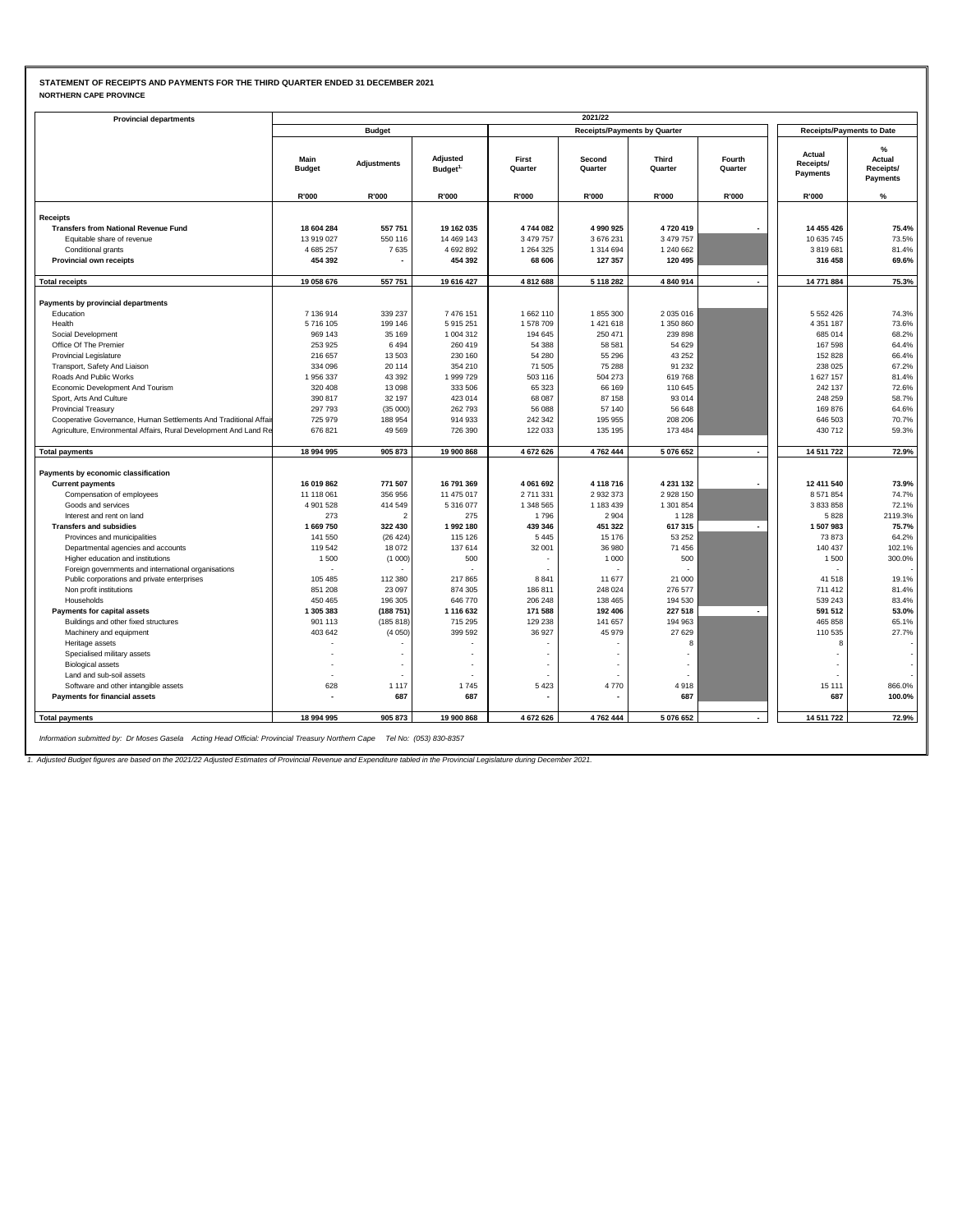|  | <b>NORTHERN CAPE PROVINCE</b> |
|--|-------------------------------|
|--|-------------------------------|

| National departments administering conditional grants                                                              | 2021/22                                      |                                                            |                                        |                                                                     |                    |                                                            |                                                              |                         |                                   |  |  |
|--------------------------------------------------------------------------------------------------------------------|----------------------------------------------|------------------------------------------------------------|----------------------------------------|---------------------------------------------------------------------|--------------------|------------------------------------------------------------|--------------------------------------------------------------|-------------------------|-----------------------------------|--|--|
|                                                                                                                    |                                              |                                                            | <b>Budget</b>                          |                                                                     |                    | <b>Transfers</b>                                           |                                                              | <b>Payments to Date</b> |                                   |  |  |
|                                                                                                                    | Division of<br>Revenue Act,<br>No. 9 of 2021 | Division of<br>Revenue<br>Amendment Act,<br>No. 17 of 2021 | Total<br><b>National</b><br>Allocation | Provincial<br>roll-overs<br>approved by<br><b>National Treasury</b> | Total<br>Available | Provincial<br>Payment Schedule<br>(National<br>Allocation) | <b>Transferred from</b><br><b>National</b><br>to<br>Province | Actual<br>Payments      | $\%$<br>Actual<br><b>Payments</b> |  |  |
|                                                                                                                    | R'000                                        | R'000                                                      | R'000                                  | R'000                                                               | R'000              | R'000                                                      | R'000                                                        | R'000                   | $\%$                              |  |  |
| Schedule 5, Part A Grants <sup>2</sup>                                                                             |                                              |                                                            |                                        |                                                                     |                    |                                                            |                                                              |                         |                                   |  |  |
|                                                                                                                    | 197 059                                      |                                                            | 197 059                                | 29 069                                                              | 226 128            | 148 180                                                    | 145 485                                                      | 98 879                  | 43.7%                             |  |  |
| Agriculture, Land Reform and Rural Development (Vote 29)<br>(a) Comprehensive Agricultural Support Programme Grant | 120 382                                      |                                                            | 120 382                                | 20 448                                                              | 140 830            | 90 287                                                     | 90 286                                                       | 71 753                  | 51.0%                             |  |  |
| (b) Ilima/Letsema Projects Grant                                                                                   | 68 980                                       |                                                            | 68 980                                 | 7 1 3 3                                                             | 76 113             | 51 735                                                     | 51 735                                                       | 23 8 87                 | 31.4%                             |  |  |
| (c) Land Care Programme Grant: Poverty Relief and Infrastructure Development                                       | 7697                                         |                                                            | 7697                                   | 1 4 8 8                                                             | 9 1 8 5            | 6 1 5 8                                                    | 3 4 6 4                                                      | 3 2 3 9                 | 35.3%                             |  |  |
| Sport, Arts and Culture (Vote 37)                                                                                  | 168 855                                      |                                                            | 168 855                                | 16 274                                                              | 185 129            | 138 300                                                    | 138 300                                                      | 96 043                  | 51.9%                             |  |  |
| Community Library Services Grant                                                                                   | 168 855                                      |                                                            | 168 855                                | 16 274                                                              | 185 129            | 138 300                                                    | 138 300                                                      | 96 043                  | 51.9%                             |  |  |
| <b>Basic Education (Vote 16)</b>                                                                                   | 260728                                       | $\overline{\phantom{a}}$                                   | 260 728                                |                                                                     | 260728             | 252 922                                                    | 252 922                                                      | 188 411                 | 72.3%                             |  |  |
| (a) HIV and AIDS (Life Skills Education) Grant                                                                     | 6 3 0 2                                      |                                                            | 6 3 0 2                                |                                                                     | 6 3 0 2            | 5 0 4 2                                                    | 5 0 4 2                                                      | 3 0 9 9                 | 49.2%                             |  |  |
| (b) Learners with Profound Intellectual Disabilities Grant                                                         | 13 6 64                                      |                                                            | 13 664                                 | ٠                                                                   | 13 6 64            | 9864                                                       | 9 8 6 4                                                      | 7875                    | 57.6%                             |  |  |
| (c) Maths, Science and Technology Grant                                                                            | 27 458                                       |                                                            | 27 458                                 |                                                                     | 27 458             | 24 712                                                     | 24 712                                                       | 10 475                  | 38.1%                             |  |  |
| (d) National School Nutrition Programme Grant                                                                      | 213 304                                      | $\bar{a}$                                                  | 213 304                                | $\blacksquare$                                                      | 213 304            | 213 304                                                    | 213 304                                                      | 166 962                 | 78.3%                             |  |  |
|                                                                                                                    |                                              |                                                            |                                        |                                                                     |                    |                                                            |                                                              |                         |                                   |  |  |
| Health (Vote 18)                                                                                                   | 1 261 107                                    | 3 3 7 3                                                    | 1 264 480                              | ÷,                                                                  | 1 264 480          | 945 823                                                    | 937 720                                                      | 834 614                 | 66.0%                             |  |  |
| (a) HIV, TB, Malaria and Community Outreach Grant<br>(b) Health Facility Revitalisation Grant                      | 734 088<br>379 637                           | 649                                                        | 734 737<br>379 637                     | ٠                                                                   | 734 737<br>379 637 | 550 557<br>284 728                                         | 542 454<br>284 728                                           | 466 819<br>284 904      | 63.5%<br>75.0%                    |  |  |
| (c) Human Resources and Training Grant                                                                             | 128 149                                      | 2 7 2 4                                                    | 130 873                                | ٠                                                                   | 130 873            | 96 111                                                     | 96 111                                                       | 71 308                  | 54.5%                             |  |  |
| (d) National Health Insurance Grant                                                                                | 19 233                                       |                                                            | 19 233                                 |                                                                     | 19 233             | 14 4 27                                                    | 14 4 27                                                      | 11 583                  | 60.2%                             |  |  |
|                                                                                                                    |                                              |                                                            |                                        |                                                                     |                    |                                                            |                                                              |                         |                                   |  |  |
| Human Settlements (Vote 33)<br>(a) Human Settlements Development Grant                                             | 341 237<br>264 528                           |                                                            | 341 237<br>264 528                     | 109 576<br>48 312                                                   | 450 813<br>312 840 | 263 144<br>203 991                                         | 263 144<br>203 991                                           | 386 607<br>269 400      | 85.8%<br>86.1%                    |  |  |
| (b) Informal Settlements Upgrading Partnership Grant                                                               | 76 709                                       |                                                            | 76 709                                 | 61 264                                                              | 137 973            | 59 153                                                     | 59 153                                                       | 117 207                 | 84.9%                             |  |  |
|                                                                                                                    | 33 667                                       | $\overline{\phantom{a}}$                                   | 33 667                                 |                                                                     | 35 015             | 33 667                                                     | 33 079                                                       | 24 956                  | 71.3%                             |  |  |
| Public Works and Infrastructure (Vote 13)<br>(a) Expanded Public Works Programme Integrated Grant for Provinces    | 16 390                                       | $\overline{\phantom{a}}$                                   | 16 390                                 | 1 3 4 8                                                             | 16 390             | 16 390                                                     | 15 802                                                       | 11 391                  | 69.5%                             |  |  |
| (b) Social Sector Expanded Public Works Programme Incentive Grant for Provin                                       | 17 277                                       | $\ddot{\phantom{1}}$                                       | 17 277                                 | 1 3 4 8                                                             | 18 6 25            | 17 277                                                     | 17 277                                                       | 13 5 65                 | 72.8%                             |  |  |
|                                                                                                                    | 25 302                                       |                                                            | 29 5 64                                | 13 781                                                              | 43 345             | 19 470                                                     | 19 470                                                       | 12 153                  |                                   |  |  |
| Social Development (Vote 19)<br>Early Childhood Development Grant                                                  | 25 302                                       | 4 2 6 2<br>4 2 6 2                                         | 29 5 64                                | 13781                                                               | 43 345             | 19 470                                                     | 19 470                                                       | 12 153                  | 28.0%<br>28.0%                    |  |  |
|                                                                                                                    |                                              |                                                            |                                        |                                                                     |                    |                                                            |                                                              |                         |                                   |  |  |
| Sport, Arts and Culture (Vote 37)                                                                                  | 35 038                                       |                                                            | 35 038                                 |                                                                     | 35 038             | 28 030                                                     | 28 030                                                       | 19 539                  | 55.8%                             |  |  |
| Mass Participation and Sport Development Grant                                                                     | 35 0 38                                      |                                                            | 35 038                                 |                                                                     | 35 038             | 28 030                                                     | 28 030                                                       | 19539                   | 55.8%                             |  |  |
| Sub-Total                                                                                                          | 2 3 2 2 9 9 3                                | 7635                                                       | 2 330 628                              | 170 048                                                             | 2 500 676          | 1829 536                                                   | 1818 150                                                     | 1 661 202               | 66.4%                             |  |  |
| Schedule 4, Part A Grants <sup>1</sup>                                                                             |                                              |                                                            |                                        |                                                                     |                    |                                                            |                                                              |                         |                                   |  |  |
| <b>Basic Education (Vote 16)</b>                                                                                   | 633 345                                      |                                                            | 633 345                                | $\blacksquare$                                                      | 633 345            | 554 177                                                    | 554 177                                                      |                         |                                   |  |  |
| Education Infrastructure Grant                                                                                     | 633 345                                      |                                                            | 633 345                                |                                                                     | 633 345            | 554 177                                                    | 554 177                                                      |                         |                                   |  |  |
| Health (Vote 18)                                                                                                   | 397 756                                      |                                                            | 397 756                                |                                                                     | 397 756            | 298 314                                                    | 298 314                                                      |                         |                                   |  |  |
| National Tertiary Services Grant                                                                                   | 397 756                                      |                                                            | 397 756                                | ٠                                                                   | 397 756            | 298 314                                                    | 298 314                                                      |                         |                                   |  |  |
| <b>Transport (Vote 40)</b>                                                                                         | 1 331 163                                    |                                                            | 1 331 163                              | $\overline{\phantom{a}}$                                            | 1 331 163          | 1 149 040                                                  | 1 149 040                                                    |                         |                                   |  |  |
| (a) Provincial Roads Maintenance Grant                                                                             | 1 267 309                                    |                                                            | 1 267 309                              |                                                                     | 1 267 309          | 1 106 531                                                  | 1 106 531                                                    |                         |                                   |  |  |
| (b) Public Transport Operations Grant                                                                              | 63 854                                       |                                                            | 63 854                                 | $\sim$                                                              | 63 854             | 42 509                                                     | 42 509                                                       |                         |                                   |  |  |
| Sub-Total                                                                                                          | 2 3 6 2 2 6 4                                | $\overline{a}$                                             | 2 362 264                              | $\overline{a}$                                                      | 2 3 6 2 2 6 4      | 2 001 531                                                  | 2 001 531                                                    |                         |                                   |  |  |
| Schedule 7, Part A Grants <sup>3</sup>                                                                             |                                              |                                                            |                                        |                                                                     |                    |                                                            |                                                              |                         |                                   |  |  |
| <b>Cooperative Governance (Vote 3)</b>                                                                             |                                              |                                                            |                                        |                                                                     |                    |                                                            |                                                              |                         |                                   |  |  |
| Provincial Disaster Relief Grant                                                                                   |                                              |                                                            |                                        |                                                                     |                    |                                                            |                                                              |                         |                                   |  |  |
| Human Settlements (Vote 33)                                                                                        |                                              |                                                            |                                        | 69 123                                                              | 69 123             |                                                            |                                                              |                         |                                   |  |  |
| Provincial Emergency Housing Grant                                                                                 |                                              |                                                            |                                        | 69 123                                                              | 69 123             |                                                            |                                                              |                         |                                   |  |  |
| Sub-Total                                                                                                          |                                              | $\overline{a}$                                             |                                        | 69 123                                                              | 69 123             |                                                            | ٠                                                            |                         |                                   |  |  |
|                                                                                                                    |                                              |                                                            |                                        |                                                                     |                    |                                                            |                                                              |                         |                                   |  |  |
| Total                                                                                                              | 4 685 257                                    | 7635                                                       | 4 692 892                              | 239 171                                                             | 4 932 063          | 3 831 067                                                  | 3 819 681                                                    |                         |                                   |  |  |
| at the fundion                                                                                                     |                                              | u bunationa bundad beam no                                 |                                        |                                                                     |                    |                                                            |                                                              |                         |                                   |  |  |

1. Schedule 4, Part A grants specifying allocations to provinces to supplement the funding of programmes or functions funded from provincial budgets.<br>2. Schedule 5, Part A grants specifying specific-purpose allocations to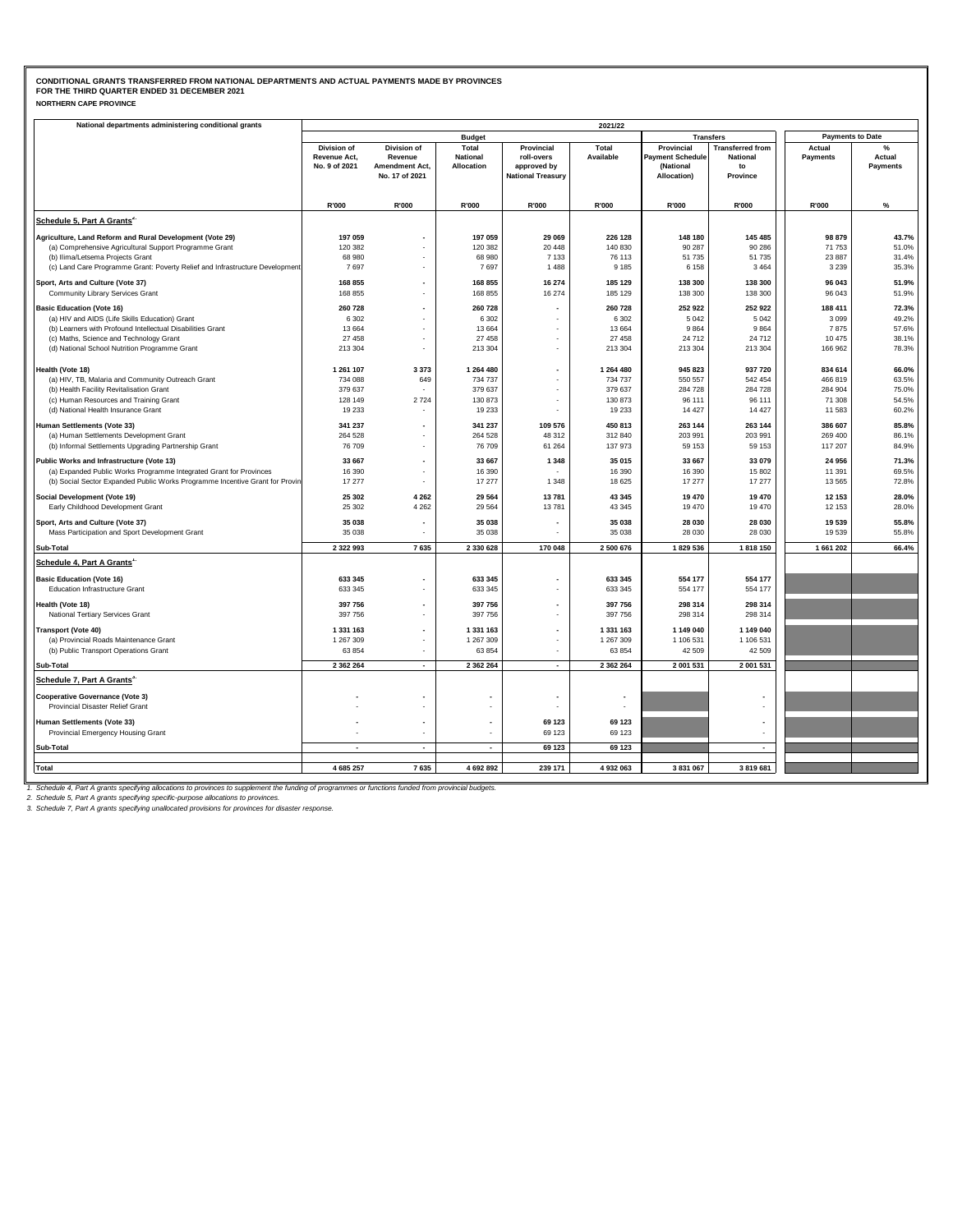### **STATEMENT OF RECEIPTS AND PAYMENTS FOR THE THIRD QUARTER ENDED 31 DECEMBER 2021 NORTH WEST PROVINCE**

| <b>Provincial departments</b>                               |                       |                    |                                  |                  | 2021/22                             |                                  |                   |                                 |                                             |
|-------------------------------------------------------------|-----------------------|--------------------|----------------------------------|------------------|-------------------------------------|----------------------------------|-------------------|---------------------------------|---------------------------------------------|
|                                                             |                       | <b>Budget</b>      |                                  |                  | <b>Receipts/Payments by Quarter</b> | <b>Receipts/Payments to Date</b> |                   |                                 |                                             |
|                                                             | Main<br><b>Budget</b> | <b>Adjustments</b> | Adjusted<br>Budget <sup>1.</sup> | First<br>Quarter | Second<br>Quarter                   | Third<br>Quarter                 | Fourth<br>Quarter | Actual<br>Receipts/<br>Payments | %<br>Actual<br>Receipts/<br><b>Payments</b> |
|                                                             | R'000                 | R'000              | R'000                            | R'000            | R'000                               | R'000                            | R'000             | R'000                           | $\%$                                        |
| Receipts                                                    |                       |                    |                                  |                  |                                     |                                  |                   |                                 |                                             |
| <b>Transfers from National Revenue Fund</b>                 | 45 014 210            | 1 561 384          | 46 575 594                       | 11 269 192       | 12 055 548                          | 11 154 938                       |                   | 34 479 678                      | 74.0%                                       |
| Equitable share of revenue                                  | 36 792 613            | 1501543            | 38 294 156                       | 9 1 9 8 1 5 0    | 9734426                             | 9 198 150                        |                   | 28 130 726                      | 73.5%                                       |
| Conditional grants                                          | 8 2 2 1 5 9 7         | 59 841             | 8 2 8 1 4 3 8                    | 2 071 042        | 2 3 2 1 1 2 2                       | 1956788                          |                   | 6 348 952                       | 76.7%                                       |
| Provincial own receipts                                     | 1 310 692             | (9130)             | 1 301 562                        | 264 547          | 294 482                             | 349 791                          |                   | 908 820                         | 69.8%                                       |
| <b>Total receipts</b>                                       | 46 324 902            | 1 552 254          | 47 877 156                       | 11 533 738       | 12 350 030                          | 11 504 729                       |                   | 35 388 497                      | 73.9%                                       |
|                                                             |                       |                    |                                  |                  |                                     |                                  |                   |                                 |                                             |
| Payments by provincial departments <sup>2</sup>             |                       |                    |                                  |                  |                                     |                                  |                   |                                 |                                             |
| Education                                                   | 18 011 179            | 1 284 201          | 19 295 380                       | 4 245 907        | 4 4 5 2 6 8 3                       | 4 9 5 7 4 7 9                    |                   | 13 656 069                      | 70.8%                                       |
| Health                                                      | 14 119 217            | 1 151 839          | 15 271 056                       | 3676037          | 4 089 391                           | 3911086                          |                   | 11 676 513                      | 76.5%                                       |
| Social Development                                          | 1772382               | 55 215             | 1827597                          | 311 917          | 428 270                             | 462 233                          |                   | 1 202 4 20                      | 65.8%                                       |
| Office Of The Premier                                       | 481 533               | (29963)            | 451 570                          | 69 555           | 84 360                              | 92 060                           |                   | 245 975                         | 54.5%                                       |
| <b>Provincial Legislature</b>                               | 467 255               | 47 000             | 514 255                          | 101 875          | 97 213                              | 128 315                          |                   | 327 403                         | 63.7%                                       |
| Arts, Culture, Sports And Recreation                        | 709 693               | (14883)            | 694 810                          | 221 388          | 132 595                             | 129 464                          |                   | 483 447                         | 69.6%                                       |
| Community Safety And Transport Management                   | 2 197 973             | (32358)            | 2 165 615                        | 449 182          | 610 605                             | 620 937                          |                   | 1680724                         | 77.6%                                       |
| Economic Development, Environment, Conservation And Tourism | 938 096               | (45 794)           | 892 302                          | 187716           | 181 581                             | 230 339                          |                   | 599 636                         | 67.2%                                       |
| <b>Provincial Treasury</b>                                  | 509 299               | 8 2 1 5            | 517514                           | 98 595           | 110 881                             | 117 630                          |                   | 327 106                         | 63.2%                                       |
| <b>Human Settlements</b>                                    | 1845374               | 47735              | 1893109                          | 329 850          | 242 032                             | 588 780                          |                   | 1 160 662                       | 61.3%                                       |
| Corporative Governance And Traditional Affairs              | 674 228               | 14 8 37            | 689 065                          | 170 376          | 161 858                             | 165 101                          |                   | 497 335                         | 72.2%                                       |
| Public Works And Roads                                      | 3 349 539             | 17610              | 3 3 6 7 1 4 9                    | 618 978          | 790 720                             | 709 218                          |                   | 2 118 916                       | 62.9%                                       |
| Agricultural And Rural Development                          | 1 1 6 4 6 5 7         | 44765              | 1 209 422                        | 195 084          | 219 263                             | 272 225                          |                   | 686 572                         | 56.8%                                       |
| <b>Total payments</b>                                       | 46 240 425            | 2548419            | 48 788 844                       | 10 676 460       | 11 601 452                          | 12 384 867                       |                   | 34 662 778                      | 71.0%                                       |
| Payments by economic classification                         |                       |                    |                                  |                  |                                     |                                  |                   |                                 |                                             |
| <b>Current payments</b>                                     | 38 216 646            | 1919335            | 40 135 981                       | 9 157 640        | 9926 107                            | 10 212 361                       |                   | 29 296 107                      | 73.0%                                       |
| Compensation of employees                                   | 28 389 258            | 1 403 824          | 29 793 082                       | 7 061 620        | 7527704                             | 7 523 755                        |                   | 22 113 080                      | 74.2%                                       |
| Goods and services                                          | 9825095               | 512 583            | 10 337 678                       | 2 093 260        | 2 3 9 7 2 1 8                       | 2 687 820                        |                   | 7 178 298                       | 69.4%                                       |
| Interest and rent on land                                   | 2 2 9 3               | 2928               | 5 2 2 1                          | 2759             | 1 1 8 4                             | 786                              |                   | 4729                            | 90.6%                                       |
| <b>Transfers and subsidies</b>                              | 5 5 6 8 8 1 5         | 581791             | 6 150 606                        | 1 285 960        | 1 231 085                           | 1839 561                         |                   | 4 356 606                       | 70.8%                                       |
| Provinces and municipalities                                | 530 597               | (943)              | 529 654                          | 33 199           | 250 569                             | 136 726                          |                   | 420 494                         | 79.4%                                       |
| Departmental agencies and accounts                          | 474 439               | 41 175             | 515 614                          | 206 099          | 105 170                             | 107 672                          |                   | 418 941                         | 81.3%                                       |
| Higher education and institutions                           |                       |                    |                                  |                  |                                     |                                  |                   |                                 |                                             |
| Foreign governments and international organisations         |                       |                    |                                  |                  |                                     |                                  |                   |                                 |                                             |
| Public corporations and private enterprises                 | 760 004               | 31 060             | 791 064                          | 172 760          | 230 425                             | 235 561                          |                   | 638746                          | 80.7%                                       |
| Non profit institutions                                     | 1969913               | 425 249            | 2 3 9 5 1 6 2                    | 534 286          | 352 007                             | 787 215                          |                   | 1 673 508                       | 69.9%                                       |
| Households                                                  | 1833862               | 85 250             | 1919112                          | 339 616          | 292 914                             | 572 387                          |                   | 1 204 917                       | 62.8%                                       |
| Payments for capital assets                                 | 2 454 964             | 42708              | 2 497 672                        | 232 860          | 444 260                             | 328 961                          | $\blacksquare$    | 1 006 081                       | 40.3%                                       |
| Buildings and other fixed structures                        | 2 0 2 1 3 6 6         | (118 049)          | 1 903 317                        | 174 703          | 338 267                             | 197 846                          |                   | 710816                          | 37.3%                                       |
| Machinery and equipment                                     | 429 447               | 156 357            | 585 804                          | 58 157           | 100 342                             | 126 165                          |                   | 284 664                         | 48.6%                                       |
| Heritage assets                                             |                       |                    |                                  |                  |                                     |                                  |                   |                                 |                                             |
| Specialised military assets                                 |                       |                    |                                  |                  |                                     |                                  |                   |                                 |                                             |
| <b>Biological assets</b>                                    | 2702                  |                    | 2702                             |                  |                                     |                                  |                   |                                 |                                             |
| Land and sub-soil assets                                    |                       |                    |                                  |                  |                                     |                                  |                   |                                 |                                             |
| Software and other intangible assets                        | 1449                  | 4 4 0 0<br>4585    | 5849                             |                  | 5 6 5 1                             | 4 9 5 0<br>3984                  |                   | 10 601                          | 181.2%<br>86.9%                             |
| Payments for financial assets                               |                       |                    | 4585                             |                  |                                     |                                  |                   | 3984                            |                                             |
| <b>Total payments</b>                                       | 46 240 425            | 2548419            | 48 788 844                       | 10 676 460       | 11 601 452                          | 12 384 867                       |                   | 34 662 778                      | 71.0%                                       |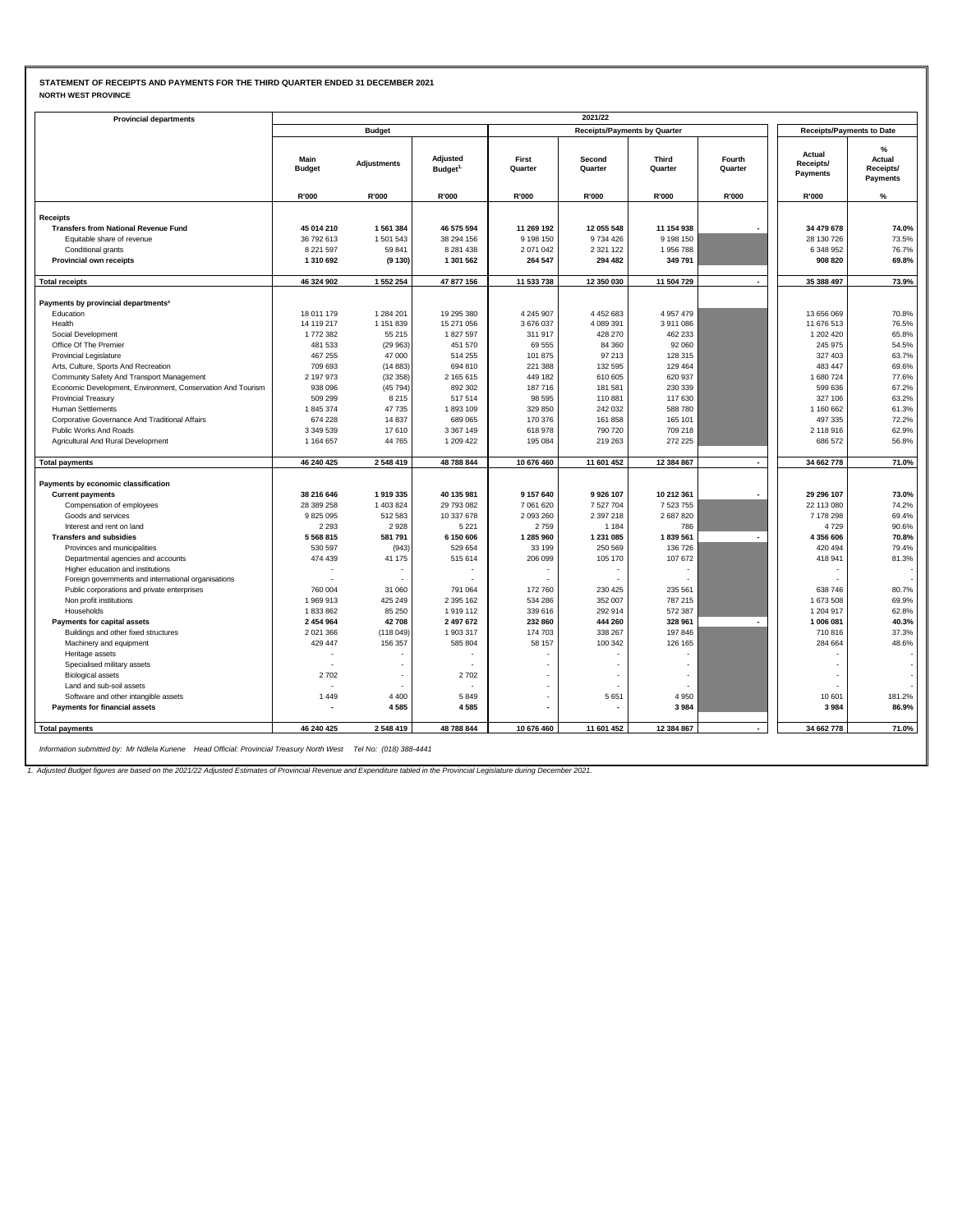| <b>NORTH WEST PROVINCE</b> |
|----------------------------|
|----------------------------|

| National departments administering conditional grants                        | 2021/22       |                |                          |                          |                    |                         |                         |                         |          |  |  |
|------------------------------------------------------------------------------|---------------|----------------|--------------------------|--------------------------|--------------------|-------------------------|-------------------------|-------------------------|----------|--|--|
|                                                                              |               |                | <b>Budget</b>            |                          |                    | <b>Transfers</b>        |                         | <b>Payments to Date</b> |          |  |  |
|                                                                              | Division of   | Division of    | Total                    | Provincial               | Total              | Provincial              | <b>Transferred from</b> | Actual                  | $\%$     |  |  |
|                                                                              | Revenue Act,  | Revenue        | National                 | roll-overs               | Available          | <b>Payment Schedule</b> | <b>National</b>         | Payments                | Actual   |  |  |
|                                                                              | No. 9 of 2021 | Amendment Act, | Allocation               | approved by              |                    | (National               | to                      |                         | Payments |  |  |
|                                                                              |               | No. 17 of 2021 |                          | <b>National Treasury</b> |                    | Allocation)             | Province                |                         |          |  |  |
|                                                                              |               |                |                          |                          |                    |                         |                         |                         |          |  |  |
|                                                                              | R'000         | R'000          | R'000                    | R'000                    | R'000              | R'000                   | R'000                   | R'000                   | %        |  |  |
| Schedule 5, Part A Grants <sup>2</sup>                                       |               |                |                          |                          |                    |                         |                         |                         |          |  |  |
| Agriculture, Land Reform and Rural Development (Vote 29)                     | 260 580       |                | 260 580                  | 14 200                   | 274 780            | 233 644                 | 233 644                 | 59 4 20                 | 21.6%    |  |  |
| (a) Comprehensive Agricultural Support Programme Grant                       | 180 488       |                | 180 488                  | 10 386                   | 190 874            | 162 438                 | 162 438                 | 37 775                  | 19.8%    |  |  |
| (b) Ilima/Letsema Projects Grant                                             | 71 310        |                | 71 310                   | 1 642                    | 72 952             | 64 180                  | 64 180                  | 17725                   | 24.3%    |  |  |
| (c) Land Care Programme Grant: Poverty Relief and Infrastructure Development | 8782          |                | 8782                     | 2 172                    | 10 954             | 7 0 2 6                 | 7 0 26                  | 3920                    | 35.8%    |  |  |
| Sport, Arts and Culture (Vote 37)                                            | 140 905       |                | 140 905                  | 7770                     | 148 675            | 103 417                 | 103 417                 | 75 950                  | 51.1%    |  |  |
| Community Library Services Grant                                             | 140 905       |                | 140 905                  | 7770                     | 148 675            | 103 417                 | 103 417                 | 75 950                  | 51.1%    |  |  |
| <b>Basic Education (Vote 16)</b>                                             | 620 502       | $\blacksquare$ | 620 502                  | 4 2 0 8                  | 624 710            | 607 567                 | 607 567                 | 396 337                 | 63.4%    |  |  |
| (a) HIV and AIDS (Life Skills Education) Grant                               | 15 909        |                | 15 909                   |                          | 15 909             | 12727                   | 12 727                  | 10 043                  | 63.1%    |  |  |
| (b) Learners with Profound Intellectual Disabilities Grant                   | 18 317        |                | 18 317                   | 1 2 1 0                  | 19527              | 12 617                  | 12 617                  | 9839                    | 50.4%    |  |  |
| (c) Maths, Science and Technology Grant                                      | 40 5 21       |                | 40 521                   | 1 0 7 1                  | 41 592             | 36 468                  | 36 468                  | 14 172                  | 34.1%    |  |  |
| (d) National School Nutrition Programme Grant                                | 545 755       |                | 545 755                  | 1927                     | 547 682            | 545 755                 | 545 755                 | 362 283                 | 66.1%    |  |  |
|                                                                              |               |                |                          |                          |                    |                         |                         |                         |          |  |  |
| Health (Vote 18)                                                             | 2694048       | 44 890         | 2 738 938                | 246 589                  | 2985527            | 2 022 134               | 1 995 515               | 1994 162                | 66.8%    |  |  |
| (a) HIV, TB, Malaria and Community Outreach Grant                            | 1862690       | 27 129         | 1889819                  |                          | 1889819            | 1 397 007               | 1 370 388               | 1561171                 | 82.6%    |  |  |
| (b) Health Facility Revitalisation Grant                                     | 618 922       |                | 618 922                  | 246 589                  | 865 511            | 464 190                 | 464 190                 | 282 067                 | 32.6%    |  |  |
| (c) Human Resources and Training Grant                                       | 193 113       | 17 761         | 210 874                  | ٠                        | 210 874            | 144 837                 | 144 837                 | 146 452                 | 69.5%    |  |  |
| (d) National Health Insurance Grant                                          | 19 3 23       |                | 19 3 23                  |                          | 19 3 23            | 16 100                  | 16 100                  | 4 4 7 2                 | 23.1%    |  |  |
| Human Settlements (Vote 33)                                                  | 1 592 676     |                | 1 592 676                | 42 677                   | 1 635 353          | 1 085 479               | 933 181                 | 994 752                 | 60.8%    |  |  |
| (a) Human Settlements Development Grant                                      | 1 234 648     | ÷.             | 1 234 648                | 42 677                   | 1 277 325          | 827 170                 | 747 460                 | 846 529                 | 66.3%    |  |  |
| (b) Informal Settlements Upgrading Partnership Grant                         | 358 028       |                | 358 028                  |                          | 358 028            | 258 309                 | 185 721                 | 148 223                 | 41.4%    |  |  |
| Public Works and Infrastructure (Vote 13)                                    | 63736         |                | 63 736                   |                          | 63736              | 63 736                  | 63 148                  | 42791                   | 67.1%    |  |  |
| (a) Expanded Public Works Programme Integrated Grant for Provinces           | 32 852        |                | 32 852                   | ÷.                       | 32 852             | 32 852                  | 32 264                  | 21 8 9 8                | 66.7%    |  |  |
| (b) Social Sector Expanded Public Works Programme Incentive Grant for Provin | 30 884        |                | 30 884                   |                          | 30 884             | 30 884                  | 30 884                  | 20 893                  | 67.6%    |  |  |
| Social Development (Vote 19)                                                 | 88751         | 14 951         | 103 702                  | 28 795                   | 132 497            | 66 292                  | 66 292                  | 26 936                  | 20.3%    |  |  |
| Early Childhood Development Grant                                            | 88751         | 14 951         | 103 702                  | 28 795                   | 132 497            | 66 29 2                 | 66 292                  | 26 936                  | 20.3%    |  |  |
|                                                                              |               |                | 46 424                   |                          |                    |                         | 37 139                  | 38 979                  |          |  |  |
| Sport, Arts and Culture (Vote 37)                                            | 46 4 24       |                |                          |                          | 46 424             | 37 139                  | 37 139                  |                         | 84.0%    |  |  |
| Mass Participation and Sport Development Grant                               | 46 4 24       |                | 46 424                   |                          | 46 424             | 37 139                  |                         | 38 979                  | 84.0%    |  |  |
| Sub-Total                                                                    | 5 507 622     | 59 841         | 5 567 463                | 344 239                  | 5911702            | 4 219 408               | 4 039 903               | 3 629 327               | 61.4%    |  |  |
| Schedule 4, Part A Grants <sup>1</sup>                                       |               |                |                          |                          |                    |                         |                         |                         |          |  |  |
| <b>Basic Education (Vote 16)</b>                                             | 1 158 484     |                | 1 158 484                | 32 321                   | 1 190 805          | 1 013 674               | 1 013 674               |                         |          |  |  |
| Education Infrastructure Grant                                               | 1 158 484     |                | 1 158 484                | 32 321                   | 1 190 805          | 1 013 674               | 1 013 674               |                         |          |  |  |
| Health (Vote 18)                                                             | 333 611       |                | 333 611                  | 13 039                   | 346 650            | 250 209                 | 250 209                 |                         |          |  |  |
| National Tertiary Services Grant                                             | 333 611       |                | 333 611                  | 13 039                   | 346 650            | 250 209                 | 250 209                 |                         |          |  |  |
| <b>Transport (Vote 40)</b>                                                   | 1 221 880     |                | 1 221 880                |                          | 1 221 880          | 1 045 166               | 1 045 166               |                         |          |  |  |
| (a) Provincial Roads Maintenance Grant                                       | 1 090 622     |                | 1 090 622                |                          | 1 090 622          | 957 099                 | 957 099                 |                         |          |  |  |
| (b) Public Transport Operations Grant                                        | 131 258       |                | 131 258                  |                          | 131 258            | 88 067                  | 88 067                  |                         |          |  |  |
| Sub-Total                                                                    | 2713975       | $\blacksquare$ | 2713975                  | 45 360                   | 2759335            | 2 309 049               | 2 309 049               |                         |          |  |  |
| Schedule 7, Part A Grants <sup>3</sup>                                       |               |                |                          |                          |                    |                         |                         |                         |          |  |  |
|                                                                              |               |                |                          |                          |                    |                         |                         |                         |          |  |  |
| <b>Cooperative Governance (Vote 3)</b><br>Provincial Disaster Relief Grant   |               |                |                          | 1 2 2 5<br>1 2 2 5       | 1 2 2 5<br>1 2 2 5 |                         |                         |                         |          |  |  |
|                                                                              |               |                |                          |                          |                    |                         |                         |                         |          |  |  |
| Human Settlements (Vote 33)                                                  |               |                |                          |                          |                    |                         |                         |                         |          |  |  |
| Provincial Emergency Housing Grant                                           |               |                |                          |                          |                    |                         |                         |                         |          |  |  |
| Sub-Total                                                                    | ٠             | $\blacksquare$ | $\overline{\phantom{a}}$ | 1 2 2 5                  | 1 2 2 5            |                         | $\blacksquare$          |                         |          |  |  |
| Total                                                                        | 8 2 2 1 5 9 7 | 59 841         | 8 281 438                | 390 824                  | 8 672 262          | 6 528 457               | 6 348 952               |                         |          |  |  |
|                                                                              |               |                |                          |                          |                    |                         |                         |                         |          |  |  |

1. Schedule 4, Part A grants specifying allocations to provinces to supplement the funding of programmes or functions funded from provincial budgets.<br>2. Schedule 5, Part A grants specifying specific-purpose allocations to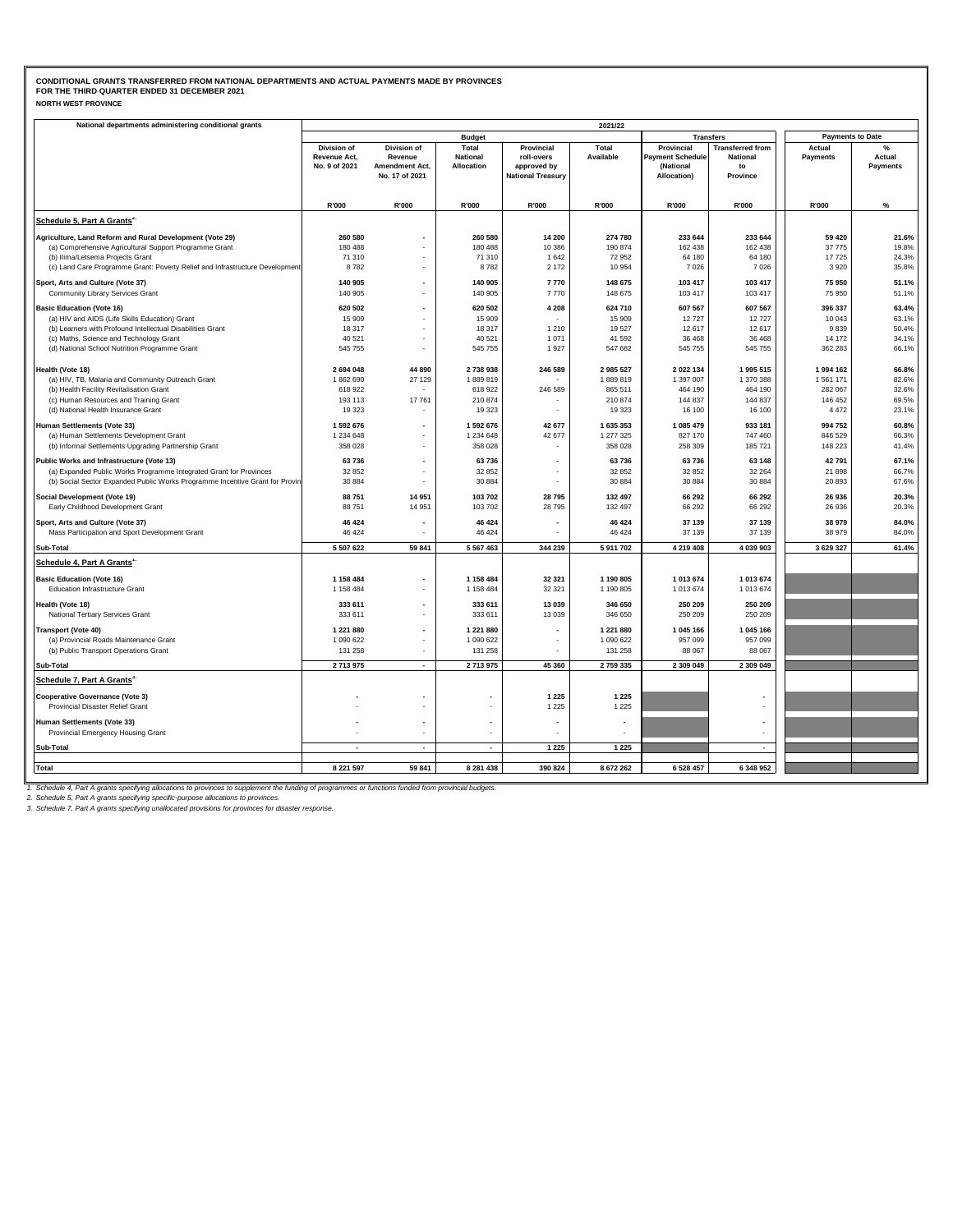### **STATEMENT OF RECEIPTS AND PAYMENTS FOR THE THIRD QUARTER ENDED 31 DECEMBER 2021 WESTERN CAPE PROVINCE**

| <b>WESTERN CAPE PROVINCE</b> |  |
|------------------------------|--|
|------------------------------|--|

| <b>Provincial departments</b>                                                                                    |                       |                    |                                 |                  | 2021/22                             |                                  |                          |                                 |                                                         |
|------------------------------------------------------------------------------------------------------------------|-----------------------|--------------------|---------------------------------|------------------|-------------------------------------|----------------------------------|--------------------------|---------------------------------|---------------------------------------------------------|
|                                                                                                                  |                       | <b>Budget</b>      |                                 |                  | <b>Receipts/Payments by Quarter</b> | <b>Receipts/Payments to Date</b> |                          |                                 |                                                         |
|                                                                                                                  |                       |                    |                                 |                  |                                     |                                  |                          |                                 |                                                         |
|                                                                                                                  | Main<br><b>Budget</b> | <b>Adjustments</b> | Adjusted<br>Budget <sup>1</sup> | First<br>Quarter | Second<br>Quarter                   | Third<br>Quarter                 | Fourth<br>Quarter        | Actual<br>Receipts/<br>Payments | $\frac{9}{6}$<br>Actual<br>Receipts/<br><b>Payments</b> |
|                                                                                                                  | R'000                 | R'000              | R'000                           | R'000            | R'000                               | R'000                            | R'000                    | R'000                           | %                                                       |
|                                                                                                                  |                       |                    |                                 |                  |                                     |                                  |                          |                                 |                                                         |
| <b>Receipts</b>                                                                                                  |                       |                    |                                 |                  |                                     |                                  |                          |                                 |                                                         |
| <b>Transfers from National Revenue Fund</b>                                                                      | 67 978 397            | 2055013            | 70 033 410                      | 16 811 946       | 18 014 077                          | 17 231 844                       |                          | 52 057 867                      | 74.3%                                                   |
| Equitable share of revenue                                                                                       | 54 448 200            | 2019204            | 56 467 404                      | 13 612 050       | 14 323 503                          | 13 612 050                       |                          | 41 547 603                      | 73.6%                                                   |
| Conditional grants                                                                                               | 13 530 197            | 35 809             | 13 566 006                      | 3 199 896        | 3 690 574                           | 3619794                          |                          | 10 510 264                      | 77.5%                                                   |
| Provincial own receipts                                                                                          | 2511459               | 5922               | 2517381                         | 514 607          | 750 650                             | 778 995                          |                          | 2044252                         | 81.2%                                                   |
| <b>Total receipts</b>                                                                                            | 70 489 856            | 2 060 935          | 72 550 791                      | 17 326 553       | 18 764 727                          | 18 010 839                       |                          | 54 102 119                      | 74.6%                                                   |
|                                                                                                                  |                       |                    |                                 |                  |                                     |                                  |                          |                                 |                                                         |
| Payments by provincial departments                                                                               |                       |                    |                                 |                  |                                     |                                  |                          |                                 |                                                         |
| Education                                                                                                        | 24 459 862            | 928 386            | 25 388 248                      | 5 871 202        | 5766464                             | 6876896                          |                          | 18 514 562                      | 72.9%                                                   |
| Health                                                                                                           | 27 391 897            | 798 266            | 28 190 163                      | 6 256 238        | 7 262 377                           | 7 110 808                        |                          | 20 629 423                      | 73.2%                                                   |
| Social Development                                                                                               | 2 662 907             | 63 124             | 2726031                         | 629 250          | 715 991                             | 709 695                          |                          | 2 0 5 4 9 3 6                   | 75.4%                                                   |
| Premier                                                                                                          | 1748 562              | (3550)             | 1745 012                        | 465 357          | 421 032                             | 349 241                          |                          | 1 235 630                       | 70.8%                                                   |
| <b>Provincial Parliament</b>                                                                                     | 213856                | 3852               | 217708                          | 44 057           | 62 981                              | 48 943                           |                          | 155 981                         | 71.6%                                                   |
| <b>Provincial Treasury</b>                                                                                       | 319 608               | (12006)            | 307 602                         | 67 037           | 69 389                              | 58 584                           |                          | 195 010                         | 63.4%                                                   |
| <b>Community Safety</b>                                                                                          | 739 049               | (179742)           | 559 307                         | 70 373           | 80 315                              | 240 739                          |                          | 391 427                         | 70.0%                                                   |
| <b>Human Settlements</b>                                                                                         | 2 3 5 3 1 7 1         | 57 088             | 2 410 259                       | 629 264          | 498 971                             | 738 959                          |                          | 1867194                         | 77.5%                                                   |
| Environmental Affairs And Development Planning                                                                   | 570 062               | (4645)             | 565 417                         | 147 246          | 137 788                             | 135 504                          |                          | 420 538                         | 74.4%                                                   |
| <b>Transport And Public Works</b>                                                                                | 9 2 6 5 0 2 9         | (138915)           | 9 126 114                       | 1 409 030        | 2519205                             | 2 327 660                        |                          | 6 255 895                       | 68.5%                                                   |
| Agriculture                                                                                                      | 909 086               | 1803               | 910 889                         | 180 288          | 253 617                             | 209 041                          |                          | 642 946                         | 70.6%                                                   |
| Economic Development And Tourism                                                                                 | 517807                | (17908)            | 499 899                         | 150 220          | 78 859                              | 159 501                          |                          | 388 580                         | 77.7%                                                   |
| Cultural Affairs And Sport                                                                                       | 897 510               | 2599               | 900 109                         | 121 943          | 234 351                             | 273 213                          |                          | 629 507                         | 69.9%                                                   |
| <b>Local Government</b>                                                                                          | 348 664               | (6018)             | 342 646                         | 50782            | 57 853                              | 67 661                           |                          | 176 296                         | 51.5%                                                   |
| <b>Total payments</b>                                                                                            | 72 397 070            | 1 492 334          | 73 889 404                      | 16 092 287       | 18 159 193                          | 19 306 445                       |                          | 53 557 925                      | 72.5%                                                   |
| Payments by economic classification                                                                              |                       |                    |                                 |                  |                                     |                                  |                          |                                 |                                                         |
| <b>Current payments</b>                                                                                          | 55 467 101            | 1 372 117          | 56 839 218                      | 12 823 522       | 14 516 803                          | 14 412 053                       | $\blacksquare$           | 41 752 377                      | 73.5%                                                   |
| Compensation of employees                                                                                        | 38 361 162            | 1 167 449          | 39 528 611                      | 9 2 9 5 3 5 8    | 10 053 614                          | 10 192 218                       |                          | 29 541 190                      | 74.7%                                                   |
| Goods and services                                                                                               | 17 105 804            | 204 668            | 17 310 472                      | 3528149          | 4 4 6 3 1 6 1                       | 4 219 810                        |                          | 12 211 120                      | 70.5%                                                   |
| Interest and rent on land                                                                                        | 135                   |                    | 135                             | 15               | 28                                  | 25                               |                          | 68                              | 50.4%                                                   |
| <b>Transfers and subsidies</b>                                                                                   | 11 830 396            | 427 394            | 12 257 790                      | 2 667 496        | 2728032                             | 3719077                          |                          | 9 114 605                       | 74.4%                                                   |
| Provinces and municipalities                                                                                     | 2 3 9 5 5 9 4         | (61640)            | 2 3 3 9 5 4                     | 181 890          | 935 441                             | 621 977                          |                          | 1739308                         | 74.5%                                                   |
| Departmental agencies and accounts                                                                               | 594 371               | (1164)             | 593 207                         | 227 174          | 117 346                             | 161 910                          |                          | 506 430                         | 85.4%                                                   |
| Higher education and institutions                                                                                |                       | 1 2 9 4            | 1 2 9 4                         |                  |                                     | 647                              |                          | 647                             | 50.0%                                                   |
| Foreign governments and international organisations                                                              | 312                   |                    | 312                             |                  |                                     | 168                              |                          | 168                             | 53.8%                                                   |
| Public corporations and private enterprises                                                                      | 1 277 715             | 5 0 9 3            | 1 282 808                       | 217 466          | 355 211                             | 363 350                          |                          | 936 027                         | 73.0%                                                   |
| Non profit institutions                                                                                          | 5 129 783             | 394 747            | 5 5 2 4 5 3 0                   | 1 392 876        | 817 257                             | 1805 510                         |                          | 4 0 1 5 6 4 3                   | 72.7%                                                   |
| Households                                                                                                       | 2 432 621             | 89 064             | 2521685                         | 648 090          | 502 777                             | 765 514                          |                          | 1916382                         | 76.0%                                                   |
| <b>Payments for capital assets</b>                                                                               | 5 093 714             | (309 872)          | 4783842                         | 600 120          | 907 691                             | 1 171 985                        | $\overline{\phantom{a}}$ | 2679796                         | 56.0%                                                   |
| Buildings and other fixed structures                                                                             | 4 0 5 1 6 7 4         | (524083)           | 3527591                         | 454 947          | 654 539                             | 909 967                          |                          | 2019453                         | 57.2%                                                   |
| Machinery and equipment                                                                                          | 985 112               | 200 954            | 1 186 066                       | 138 854          | 221 721                             | 240 943                          |                          | 601 518                         | 50.7%                                                   |
| Heritage assets                                                                                                  |                       |                    |                                 |                  |                                     |                                  |                          |                                 |                                                         |
| Specialised military assets                                                                                      | ÷,                    |                    |                                 |                  |                                     | $\sim$                           |                          |                                 |                                                         |
| <b>Biological assets</b>                                                                                         |                       |                    |                                 |                  |                                     | $\sim$                           |                          |                                 |                                                         |
| Land and sub-soil assets                                                                                         | 8650                  | 8740               | 17 390                          | 56               | 4 3 5 7                             | 3 0 6 2                          |                          | 7475                            | 43.0%                                                   |
| Software and other intangible assets                                                                             | 48 278                | 4517               | 52795                           | 6 2 6 3          | 27 075                              | 18 012                           |                          | 51 350                          | 97.3%                                                   |
| <b>Payments for financial assets</b>                                                                             | 5859                  | 2695               | 8554                            | 1 1 4 9          | 6 6 6 6                             | 3 3 3 1                          |                          | 11 146                          | 130.3%                                                  |
| <b>Total payments</b>                                                                                            | 72 397 070            | 1 492 334          | 73 889 404                      | 16 092 287       | 18 159 193                          | 19 306 445                       |                          | 53 557 924                      | 72.5%                                                   |
|                                                                                                                  |                       |                    |                                 |                  |                                     |                                  |                          |                                 |                                                         |
| Information submitted by: Mr David Savage Head Official: Provincial Treasury Western Cape Tel No: (021) 483-3749 |                       |                    |                                 |                  |                                     |                                  |                          |                                 |                                                         |